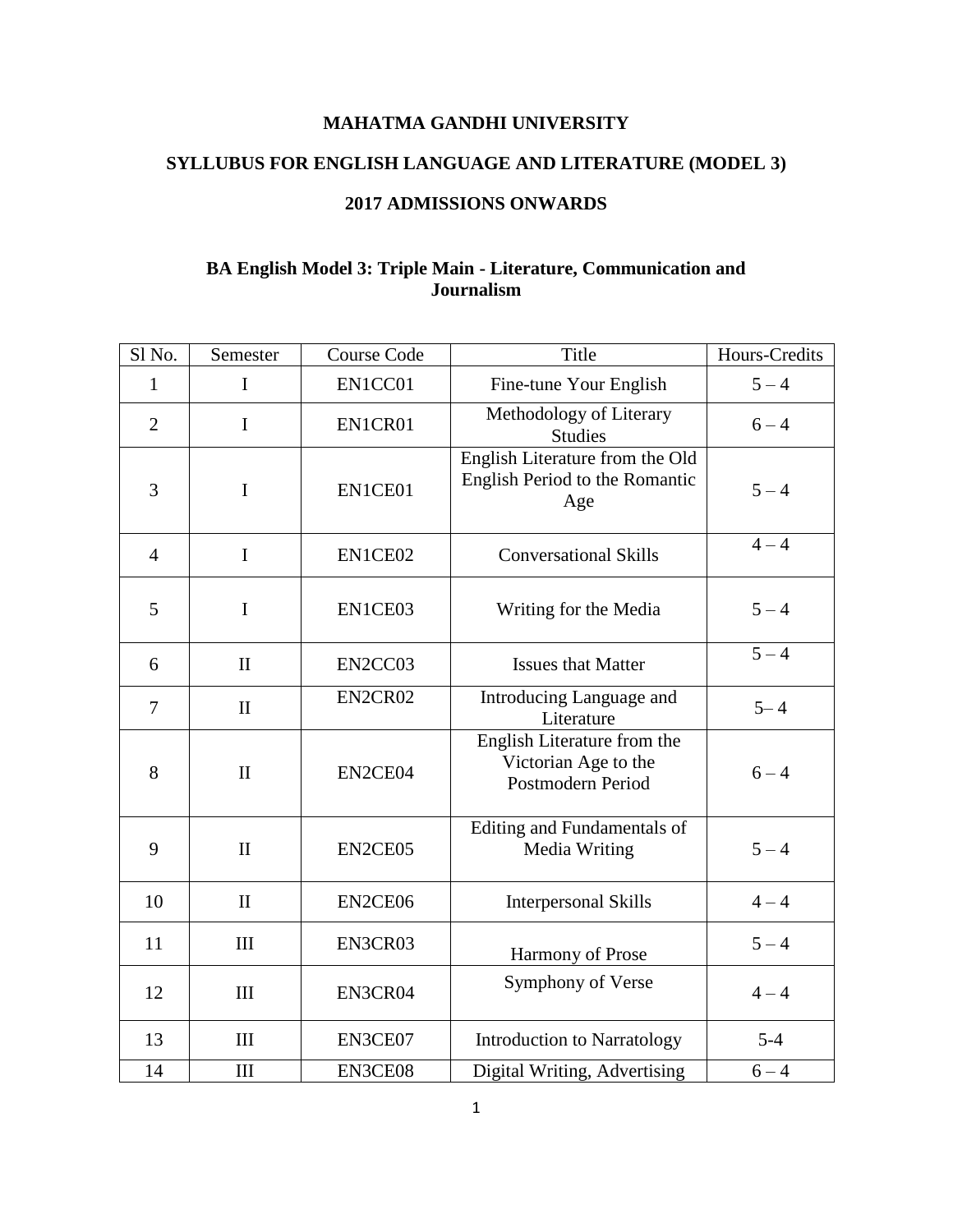|    |              |                                     | and Reporting for Media                                                           |         |
|----|--------------|-------------------------------------|-----------------------------------------------------------------------------------|---------|
| 15 | Ш            | EN3CE09                             | <b>Creative Writing</b>                                                           | $5 - 4$ |
| 16 | IV           | EN4CR05                             | Modes of Fiction                                                                  | $5 - 4$ |
| 17 | IV           | EN4CR06                             | Language and Linguistics                                                          | $5 - 4$ |
| 18 | IV           | EN4CE10                             | <b>Business Writing</b>                                                           | $5 - 4$ |
| 19 | IV           | EN4CE11                             | Translation: Theoretical and<br>Literary Perspectives.                            | $5 - 4$ |
| 20 | IV           | EN4CE12                             | Writing for Radio and<br>Television                                               | $5 - 4$ |
| 21 | $\mathbf{V}$ | EN5CROP01<br>EN5CROP02<br>EN5CROP03 | <b>Appreciating Films</b><br><b>Theatre Studies</b><br><b>English for Careers</b> | $4 - 3$ |
| 22 | V            | EN5CR07                             | Acts on the Stage                                                                 | $6 - 5$ |
| 23 | V            | EN5CR08                             | Literary Criticism and Theory                                                     | $5 - 4$ |
| 24 | V            | EN5CR09                             | Indian Writing in English                                                         | $5 - 4$ |
| 25 | V            | EN5CREN01                           | <b>Environmental Science and</b><br>Human Rights                                  | $5 - 4$ |
| 26 | VI           | EN6CR10                             | <b>Postcolonial Literatures</b>                                                   | $5 - 4$ |
| 27 | VI           | EN6CR11                             | <b>Women Writing</b>                                                              | $5 - 4$ |
| 28 | VI           | EN6CR12                             | <b>American Literature</b>                                                        | $5 - 4$ |
| 29 | VI           | EN6CR13                             | Modern World Literature                                                           | $6 - 4$ |
| 30 | VI           | EN6OJT01                            | OJT in Media: Audio, Visual<br>and Print<br>& Project                             | $4 - 4$ |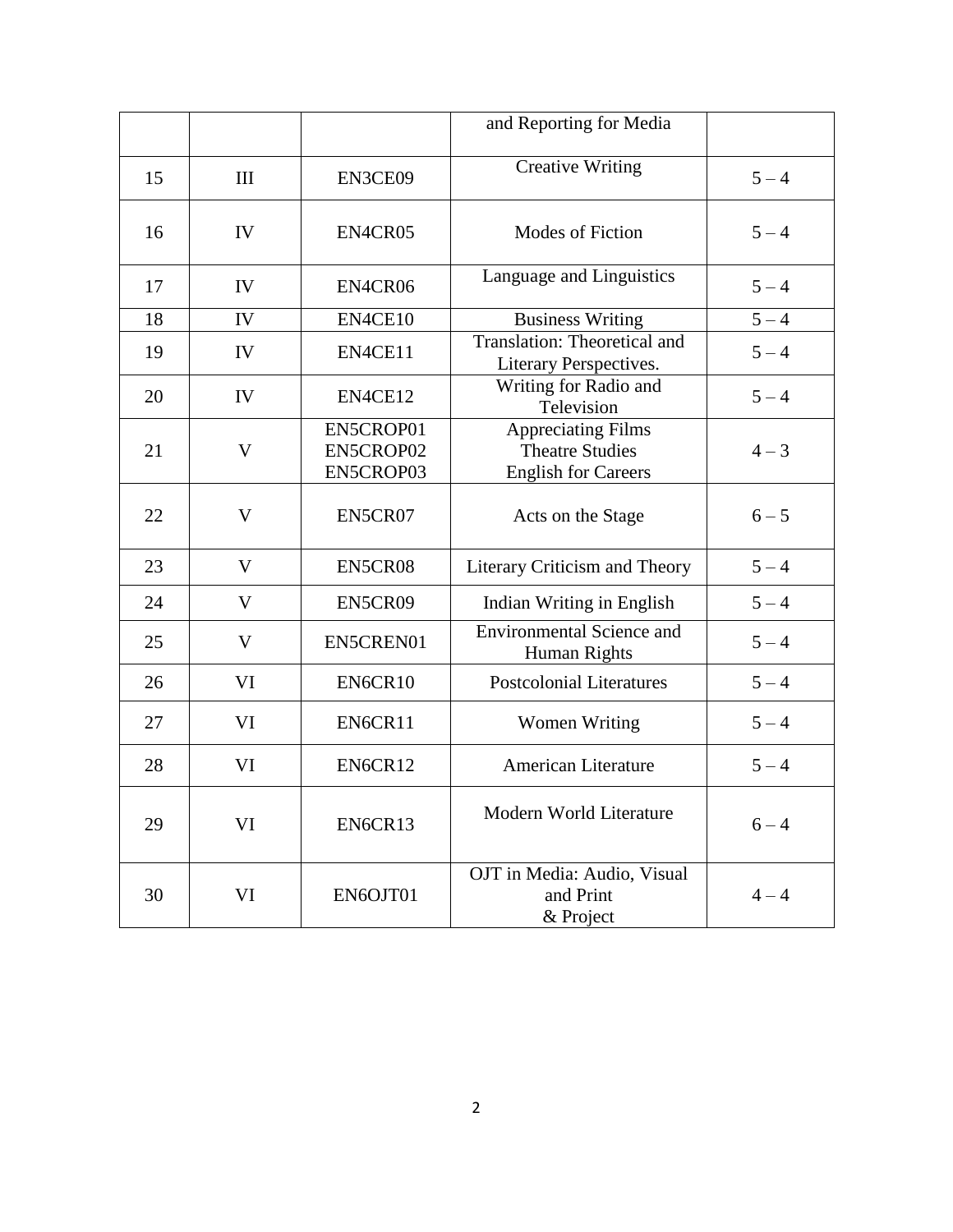# **Syllabus for Common Courses**

### **COURSE 1- Fine-tune Your English**

| Course Code                           | EN1CC01                       |
|---------------------------------------|-------------------------------|
| Title of the course                   | <b>Fine-tune Your English</b> |
| Semester in which the course is to be |                               |
| taught                                |                               |
| No. of credits                        |                               |
|                                       |                               |
| No. of contact hours                  | 90                            |
|                                       |                               |

# **AIM OF THE COURSE**

The course is intended to introduce the students to the basics of grammar, usage and effective communication.

#### **OBJECTIVES OF THE COURSE**

On completion of the course, the student should be able to:

- 1. confidently use English in both written and spoken forms.
- 2. Use English for formal communication effectively.

#### **COURSE OUTLINE**

#### **Module 1 (18 Hours)**

The Sentence and Its Structure - How to Write Effective Sentences – Phrases -What Are They? - The Noun Clauses - The Adverb Clause...... - "If All the Trees Were Bread and Cheese" - The Relative Clause - How the Clauses Are Conjoined -

Word-Classes and Related Topics - Understanding the Verb - Understanding the Auxiliary Verb - Understanding the Adverbs - Understanding the Pronoun - The Reflexive Pronoun - The Articles I - The Articles II - The Adjective - Phrasal Verbs - Mind Your Prepositions

To Err Is Human - Concord - A Political Crisis - Errors, Common and Uncommon - False Witnesses - The Anatomy of Mistakes- A Fault-finder Speaks - A Lecture on AIDS - A Test for

#### **Module 2 (18 Hours)**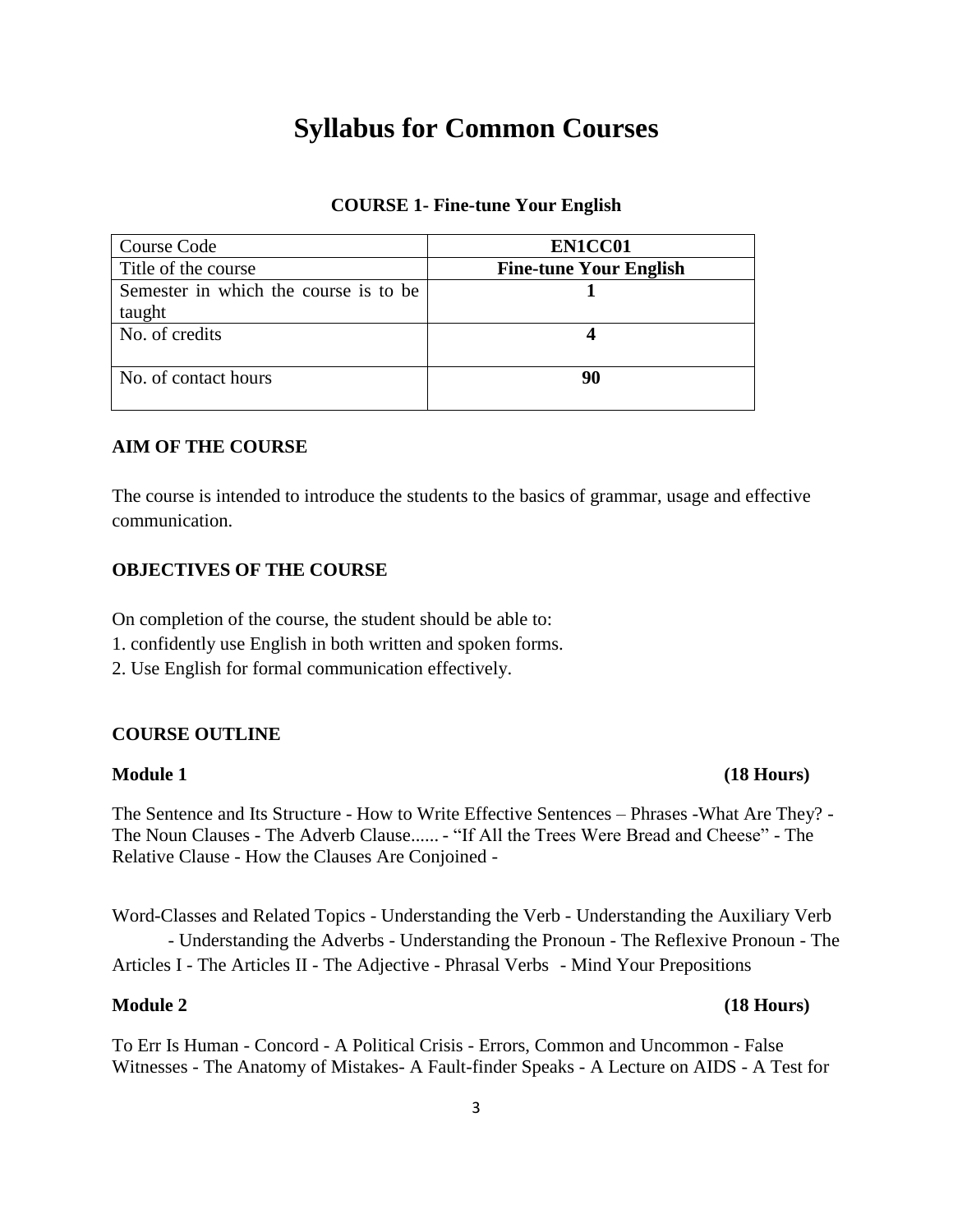You, Reader - Ungrammatical Gossip - Round Circles and Equal Halves: A Look at Tautology - Comparisons are Odious - In Defence Of A Friend - An Invitation

Spelling and Pronunciation - Pronunciation: Some Tips - More Tips on Pronunciation –Spelling - An Awesome Mess? - Spelling Part II

# **Module 3 (18 Hours)**

Singleness of Meaning - Shades of Meaning - Confusing Pairs - What Is the Difference? - Mismatching Mars the Meaning

The Tense and Related Topics - 'Presentness' and Present Tenses- The 'Presentness' of a Past Action - Futurity in English - Passivization

Idiomatic Language- ‗Animal' Expressions - Idiomatic Phrases - ‗Heady' Expressions - Body Language

# **Module 4 (18 Hours)**

Interrogatives and Negatives - Negatives- How to Frame Questions -What's What? The Question Tag

Conversational English - Polite Expressions - Some Time Expressions - In Conversation - Is John There Please?

Miscellaneous and General Topics - On Geese and Mongooses - Pluralisation - On Gender and Sexisms

Reading – Kinds of Reading – Recreational Reading – Study-type Reading Survey Reading – The Process of Reading – Readability – The Importance of Reading – Previewing - Skimming

# The world of words- have a hearty meal- word formation-Use the specific word- word games-the irreplaceable word- Let's play games- body vocabulary

Very Good but Totally Incompetent - Long Live the Comma - The Possessive Case- Letter Writing- Academic Assignments

Get your doubts cleared

**Core Text:** *Fine-tune Your English* **by Dr Mathew Joseph.** Orient Blackswan

# **Module 5 (18 Hours)**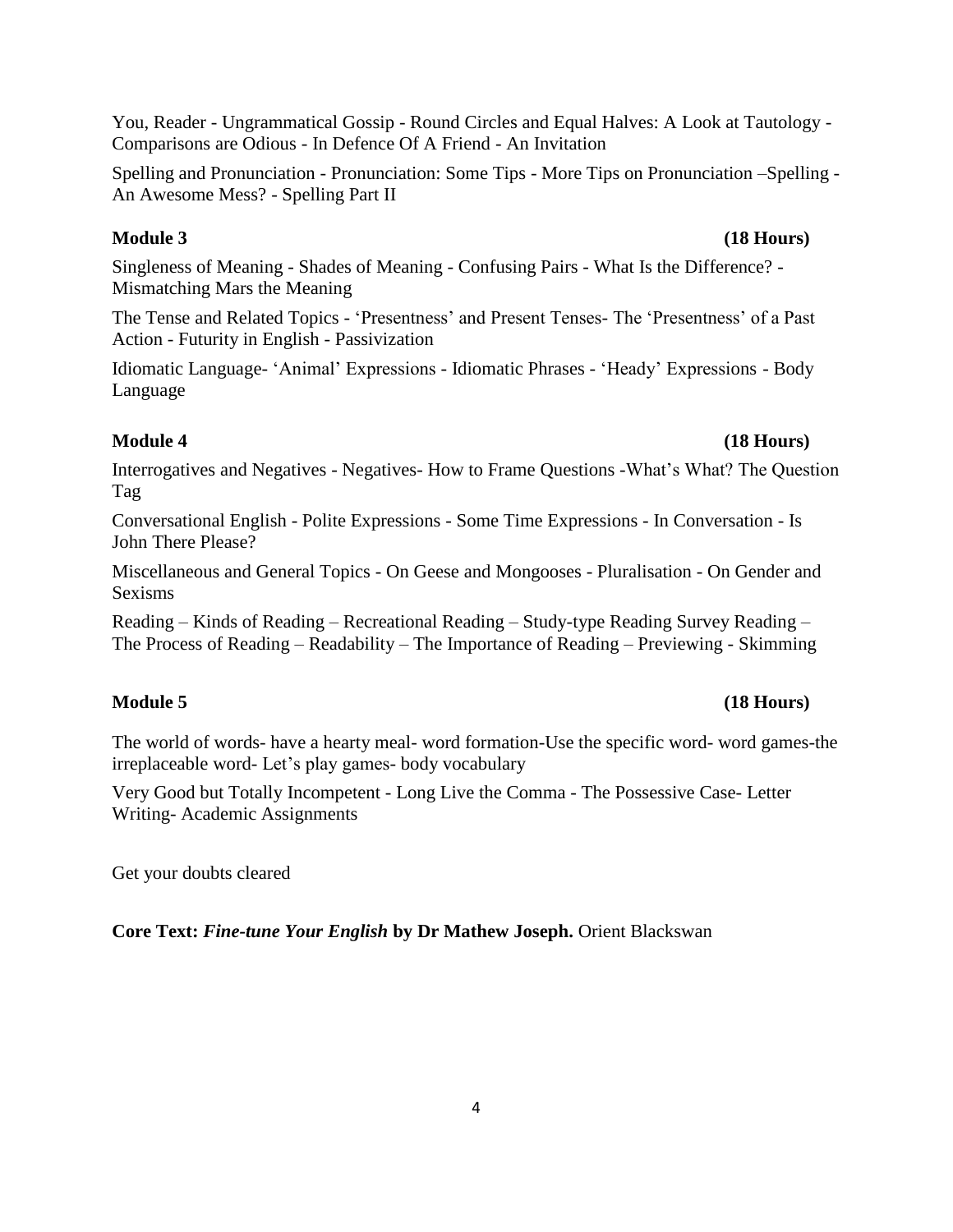# **COURSE 3 - Issues that Matter**

| Course Code                        | EN2CC03                   |
|------------------------------------|---------------------------|
| Title of the course                | <b>Issues that Matter</b> |
| Semester in which the course is to | $\mathbf{2}$              |
| be taught                          |                           |
| No. of credits                     | $\boldsymbol{4}$          |
| No. of contact hours               | 90                        |

### **AIM OF THE COURSE**

To sensitize the learners to contemporary issues of concern.

## **OBJECTIVES**

By the end of the course, the learner should be able to:

- 1. Identify the major issues of contemporary significance
- 2. Respond rationally and positively to the issues raised
- 3. Internalise the values imparted through the selections.

### **COURSE OUTLINE**

# **Module 1 (18 hours)** Luigi Pirandello: War Judith Wright: The Old Prison Arundhati Roy: Public Power in the Age of Empire **Module 2** (18 hours) Bertolt Brecht: The Burning of the Books W. H. Auden: Refugee Blues Romila Thapar: What Secularism is and Where it Needs to be Headed

**Module 3** (18 hours)

Zitkala- Sa: A Westward Trip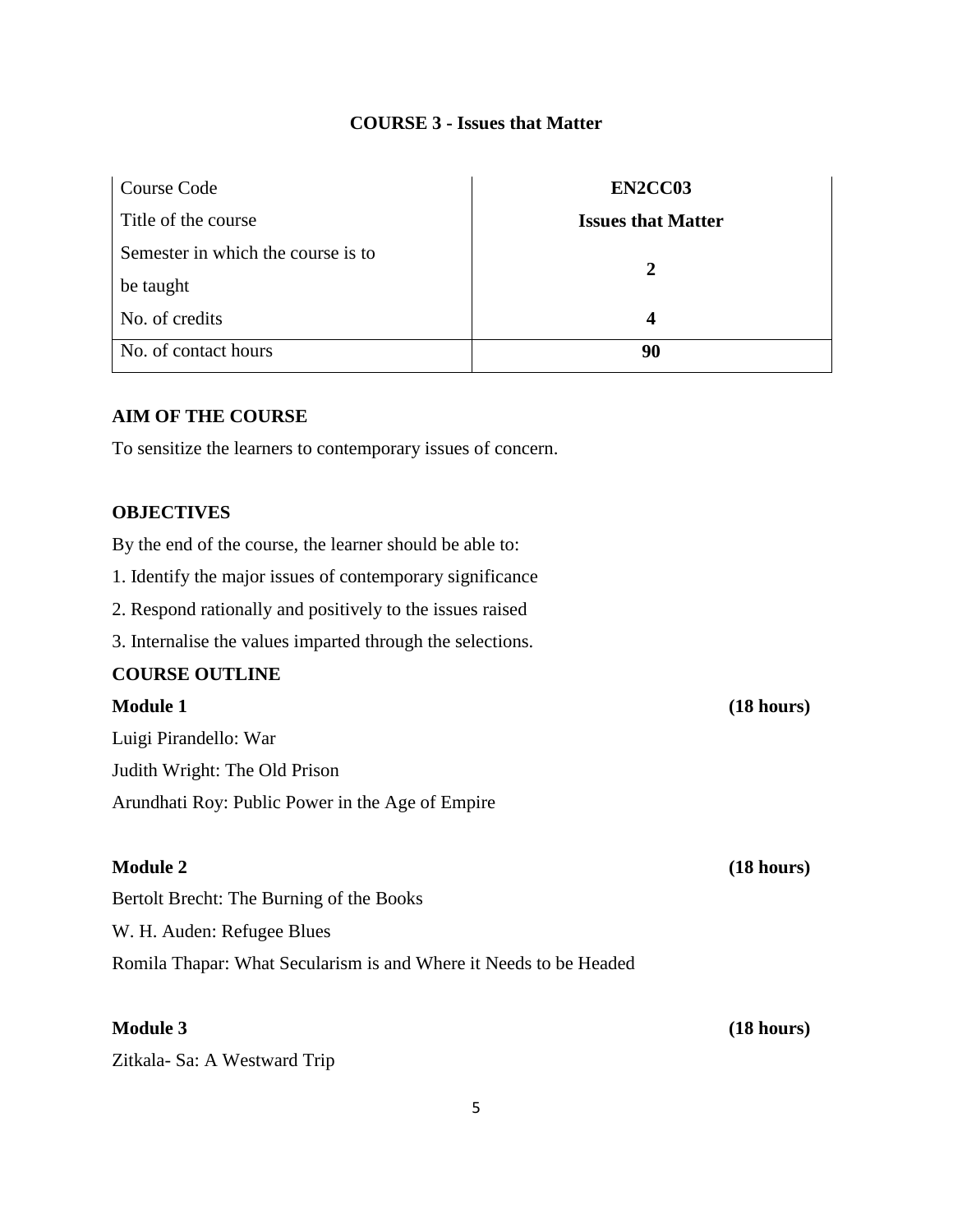Bandhumadhav: The Poisoned Bread Temsula Ao: The Pot Maker

**Module 4** (18 hours)

Khushwant Singh: A Hosanna to the Monsoons Ayyappa Paniker: Where are the woods, children? Sarah Joseph: *Gift in Green* [chapter 2] - Hagar: A Story of a Woman and Water

# **Module 5 (18 hours)**

Ghassan Kanafani: Six Eagles and a Child Sanchari Pal: The Inspiring Story of How Sikkim Became India's Cleanest State Indrajit Singh Rathore: Hermaphrodite

# **Core Text:** *Issues that Matter*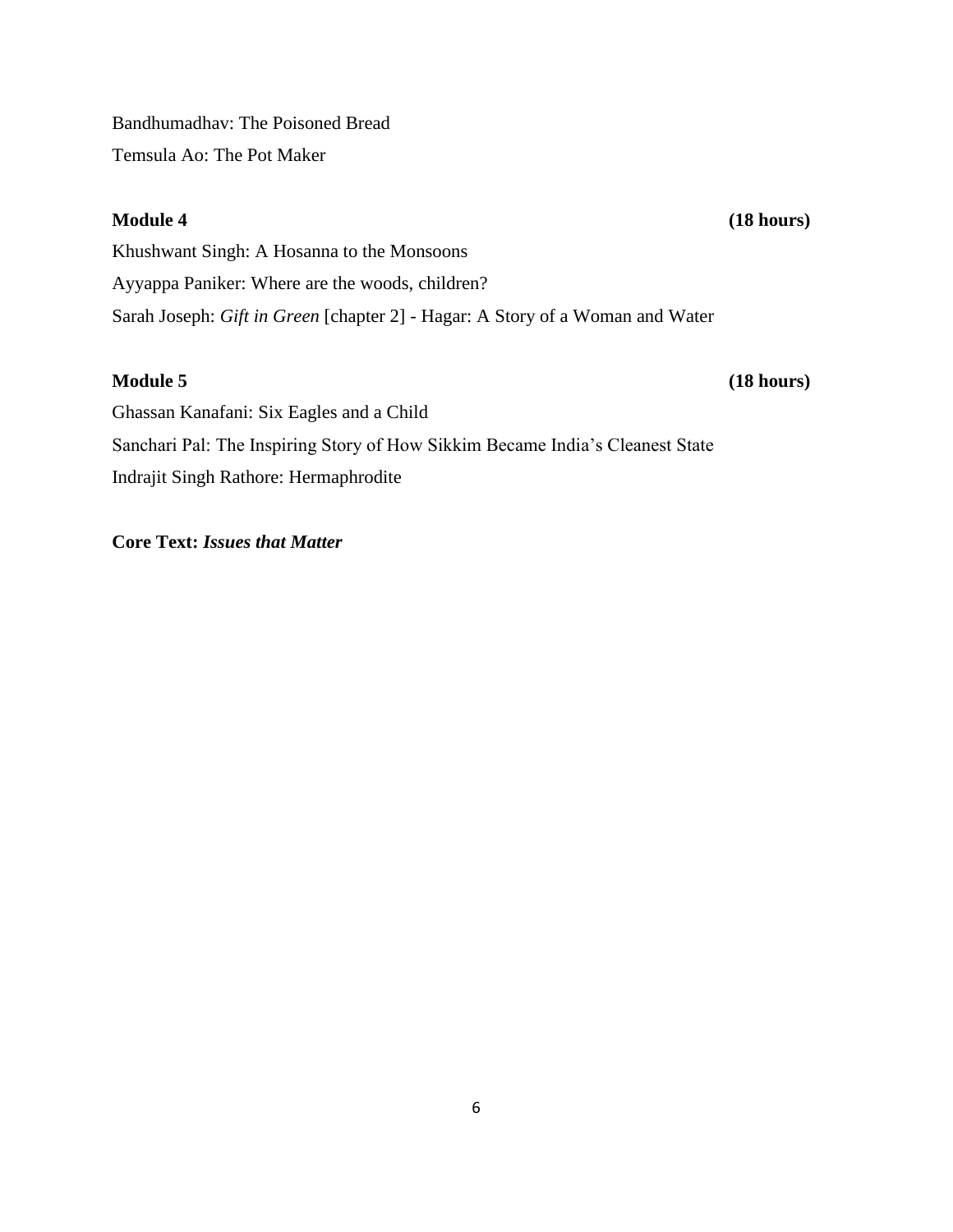# **Core Courses**

# **MAHATMA GANDHI UNIVERSITY**

# **SYLLABI FOR CORE COURSES - UG PROGRAMMES**

# **2017 ADMISSIONS ONWARDS**

# **COURSE 1 - Methodology of Literary Studies**

| Course Code                           | EN1CR01                                |
|---------------------------------------|----------------------------------------|
| Title of the course                   | <b>Methodology of Literary Studies</b> |
| Semester in which the course is to be |                                        |
| taught                                |                                        |
| No. of credits                        |                                        |
|                                       |                                        |
| No. of contact hours                  | 108                                    |
|                                       |                                        |

# **AIM OF THE COURSE**

The course seeks to introduce the student to the major signposts in the historical evolution of literary studies from its inception to the current postcolonial realm.

# **OBJECTIVES OF THE COURSE**

On completion of the course, the student should be able to discern the following:

- 1. The emergence of literature as a specific discipline within the humanities.
- 2. The tenets of what is now known as 'traditional' approaches and also that of 'formalism.'
- 3. The shift towards contextual-political critiques of literary studies.
- 4. The questions raised by Cultural Studies and Feminism(s)
- 5. The issues of sublaternity and regionality in the literary domain.

# **COURSE OUTLINE**

**Part A:** W. H. Hudson: "Some Ways of Studying Literature" from An Introduction to the Study *of Literature.*

**Part B**: William Shakespeare: Sonnet 116 – "Let Me Not to the Marriage of True Minds"

**Module 1** (18 hours)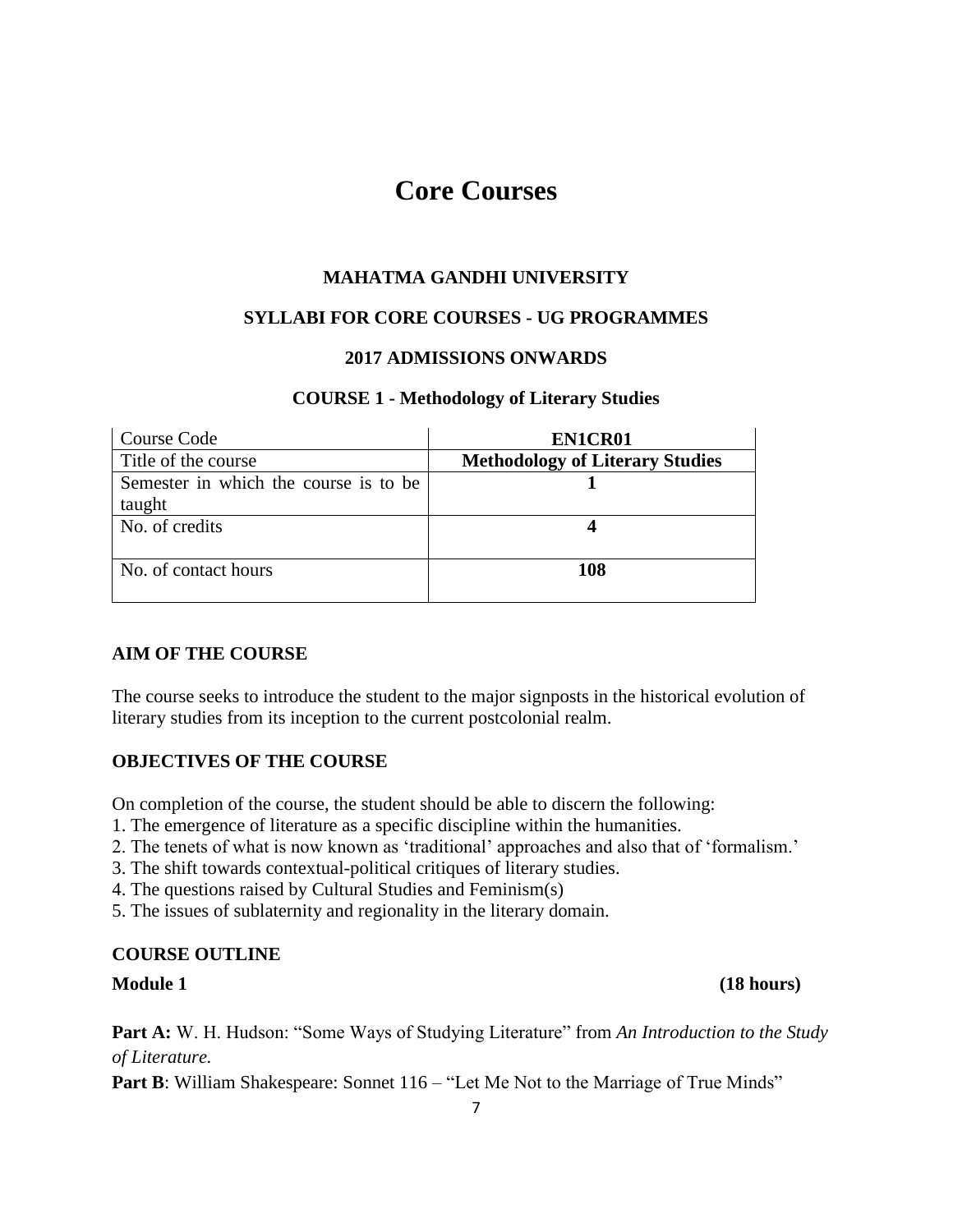# **Module 2 (18 hours)**

Part A: Cleanth Brookes: "The Formalist Critics" from the *My Credo series: The Kenyon Review* **Part B**: Emily Dickinson: "Because I could not stop for Death" (poem 479)

Part A: Terry Eagleton: "What is Literature?" from *Literary Theory: An Introduction*. **Part B:** Mahasweta Devi: "Kunti and the Nishadin"

Part A: Lois Tyson: "Feminist Criticism" Part B: Sara Joseph: "Inside Every Woman Writer"

# **Module 5 (18 hours)**

**Part A**: Peter Barry: Postcolonial Criticism

Part B: 2 Poems in tandem: Mahmoud Darwish: "Identity Card" and S. Joseph: "Identity Card"

# **Module 6** (18 hours)

Part A: Pradeepan Pampirikunnu: "What did Literary Histories Say to You?" **Part B**: Poikayil Appachan: "No Alphabet in Sight"

# **Approaching the Course:**

Ideally this paper should have a consistent linearity from Module 1 to 6; such a step-by-step progression will help trace the following trajectory effectively: **Traditional** to **Formalist** to **Political-Contextual** to **Feminist** to **Postcolonial** to **Regional-Subaltern** methodologies.

**Core Text:** *Nuances: Methodology of Literary Studies.* Macmillan and Mahatma Gandhi University

# **Module 3 (18 hours)**

**Module 4 (18 hours)**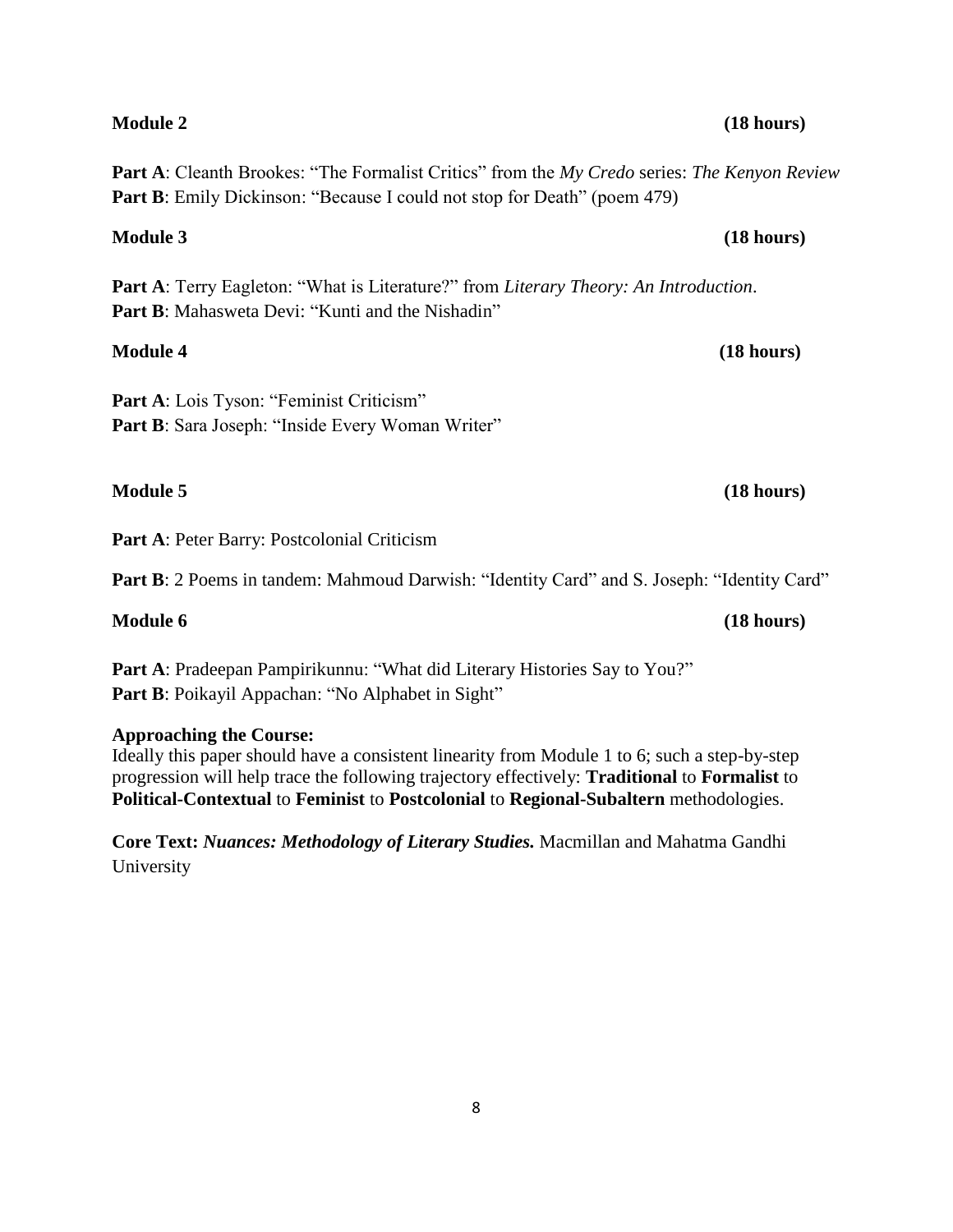### **SYLLABI FOR CORE COURSES - UG PROGRAMMES**

#### **2017 ADMISSIONS ONWARDS**

### **COURSE 2 – Introducing Language and Literature**

| Course Code<br>Title of the course              | EN2CR02<br><b>Introducing Language and Literature</b> |
|-------------------------------------------------|-------------------------------------------------------|
| Semester in which the course is to be<br>taught |                                                       |
| No. of credits                                  |                                                       |
| No. of contact hours                            | 108                                                   |

### **AIM OF THE COURSE**

The course seeks to introduce the student to the basics of English language and literature.

# **OBJECTIVES OF THE COURSE**

On completion of the course, the student should be able to discern the following:

- 1. The evolution and the differential traits of the English language till the present time.
- 2. The evolution of literature from antiquity to postmodern times.
- 3. The diversity of genres and techniques of representation and narration
- 4. The links between literature and film as narrative expressions.
- 5. The emergence of British and American Literature through diverse periods

#### **COURSE OUTLINE**

## **Module 1** (18 hours)

**L**anguage families - Indo European family of languages: Branches of Indo European - Home of the Indo Europeans - Main characteristics of Indo European languages

Germanic family of Languages: Characteristics - Grimm's Law - Verner's Law. - The position of English in Indo European family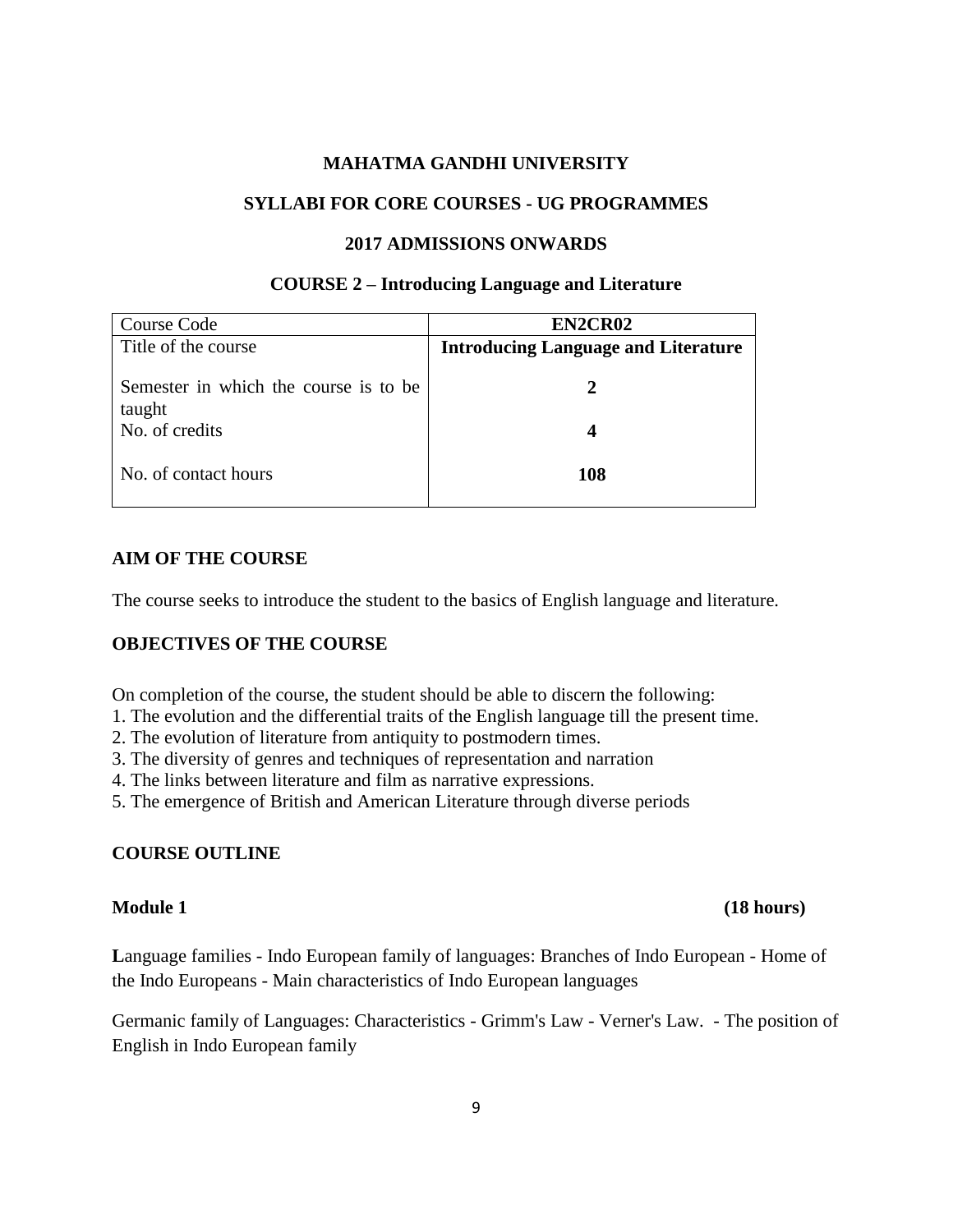Periods in the history of English language: Old English period - Old English Dialects - Old English vocabulary Middle English period - Norman Conquest - Middle English Vocabulary - Middle English dialects - French influence

Modern English period: Early modern English - The Great Vowel Shift - Renaissance and Reformation - The invention of printing - Authors and Books: The Bible - Shakespeare - Milton - Dictionaries - Loan words: Celtic, Scandinavian, Latin, French

#### **Module 2 (18 hours)**

Language Varieties

Dialect - Sociolect - Idiolect - Register - Pidgin - Creole -

English Today: Evolution of Standard English - Standard British English - Received Pronunciation - English as Global language - American English - Australian English - General Indian English - African English - Caribbean English - Second language acquisition Word Formation: Compounding - Derivation - Abbreviation - Onomatopoeic words - Clipping - Acronyms - Portmanteau words

Historical Semantics - Semantic change: Generalisation - Specialisation - Association of Ideas - Euphemism - Popular misunderstanding

**Module 3 (36 hours)**

Classical Genres: Epic - Drama - Poetry Modern Genres: Novel - Short Story - Novella

Genre Types: Poetry - Narrative poetry and lyrical poetry - Elegy - Ode - Sonnet - Ballad - Dramatic Monologue Drama - Tragedy - Comedy - Closet Drama – Epic Theatre - Theatre of the Absurd

Ambience: Plot - Character - Point of View - Setting

#### **Module 4 (18 hours)**

Film and Literature - Dimensions of Film: Visual, Auditory and Spatial - Film Language: Montage and Mis-en-scene - Cut and the Shot - Styles of acting – Auteur theory - Adaptation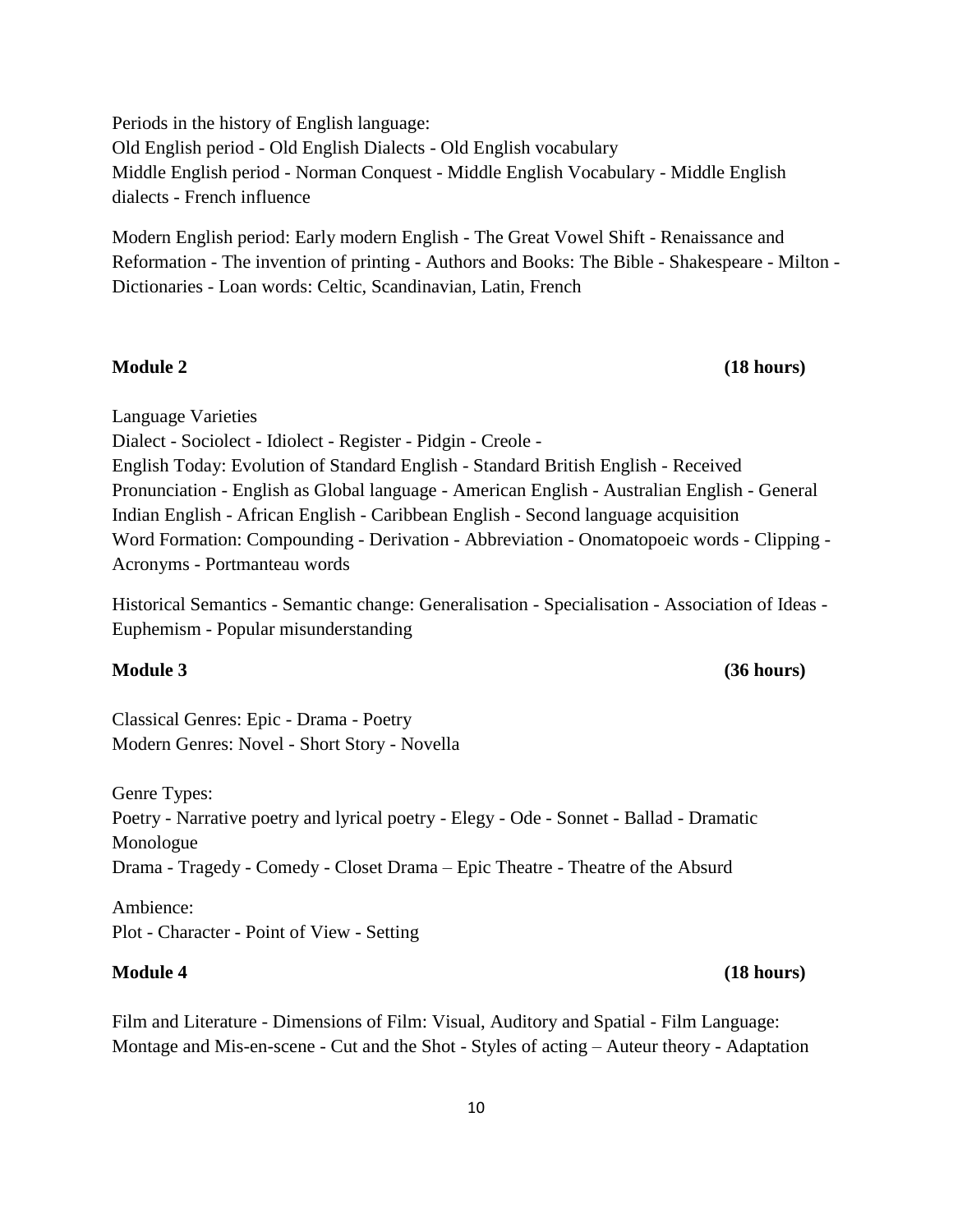Periods of Literature: British and American

Old English - Middle English - Renaissance - Restoration - Neo-classical - Romantic - Victorian - Modern - Postmodern - American Crossover - American Transcendentalism

# **Core texts for modules 1 and 2:**

V. Shyamala: *A Short History of English Language*.

### **Core texts for modules 3, 4 and 5:**

Mario Klarer: *An Introduction to Literary Studies* [excluding the 4th chapter on 'Theoretical approaches to literature.']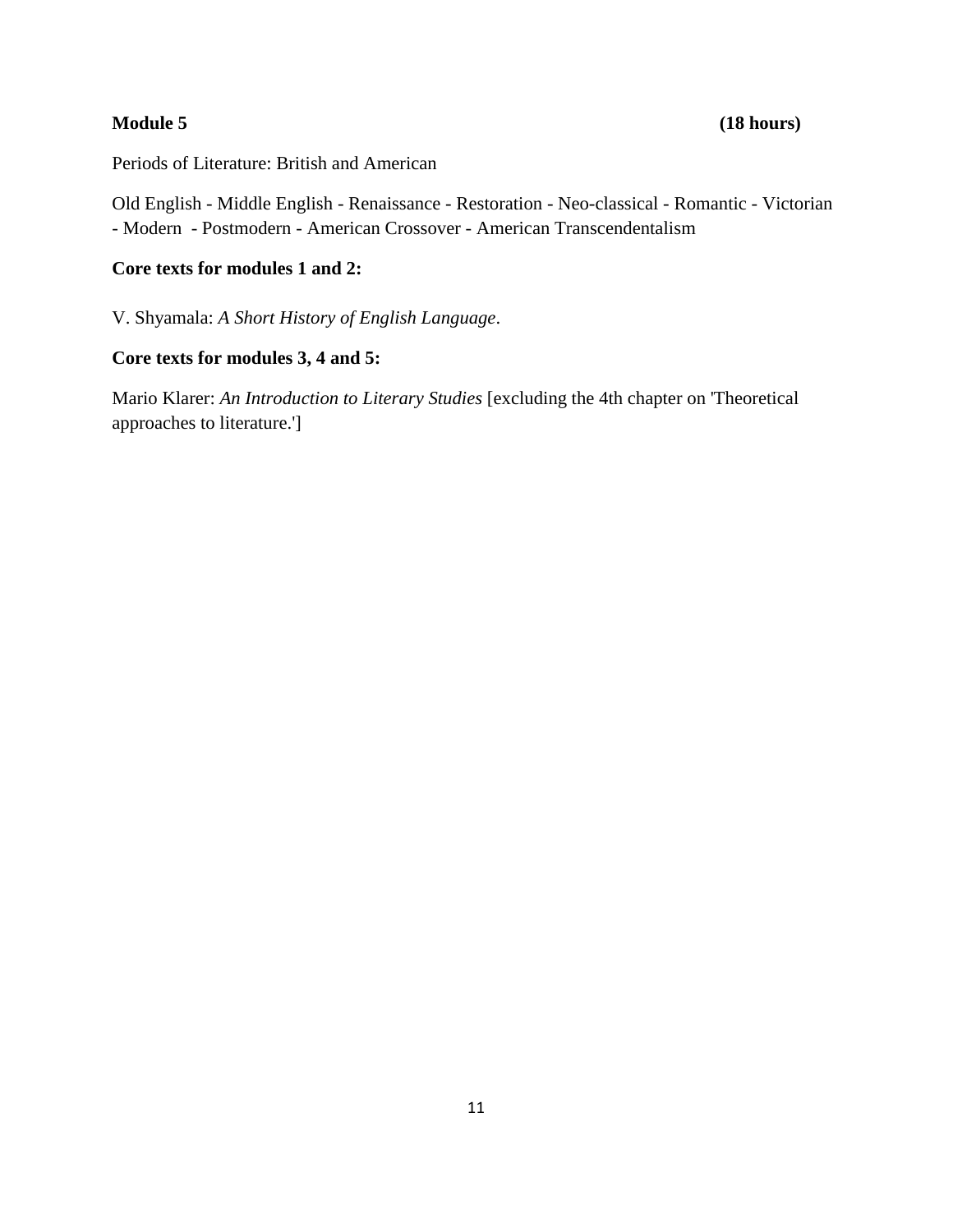# **SYLLABI FOR CORE COURSES - UG PROGRAMMES**

### **2017 ADMISSIONS ONWARDS**

#### **COURSE 3 – Harmony of Prose**

| Course Code                           | EN3CR03                 |
|---------------------------------------|-------------------------|
| Title of the course                   | <b>Harmony of Prose</b> |
| Semester in which the course is to be |                         |
| taught                                |                         |
| No. of credits                        |                         |
|                                       |                         |
| No. of contact hours                  | 90                      |
|                                       |                         |

# **AIM OF THE COURSE**

The student is given space to mature in the presence of glorious essays, both Western and Non-Western.

# **OBJECTIVES OF THE COURSE**

On completion of the course, the student shall be:

1. familiar with varied prose styles of expression.

2. aware of eloquent expressions, brevity and aptness of voicing ideas in stylish language.

# **COURSE OUTLINE**

Francis Bacon: Of Friendship Jonathan Swift: The Spider and the Bee Joseph Addison: Meditations in Westminster Abbey

# **Module 2 (18 hours)**

Samuel Johnson: Death of Dryden Charles Lamb: Dream Children; a reverie

**Module 1 (18 hours)**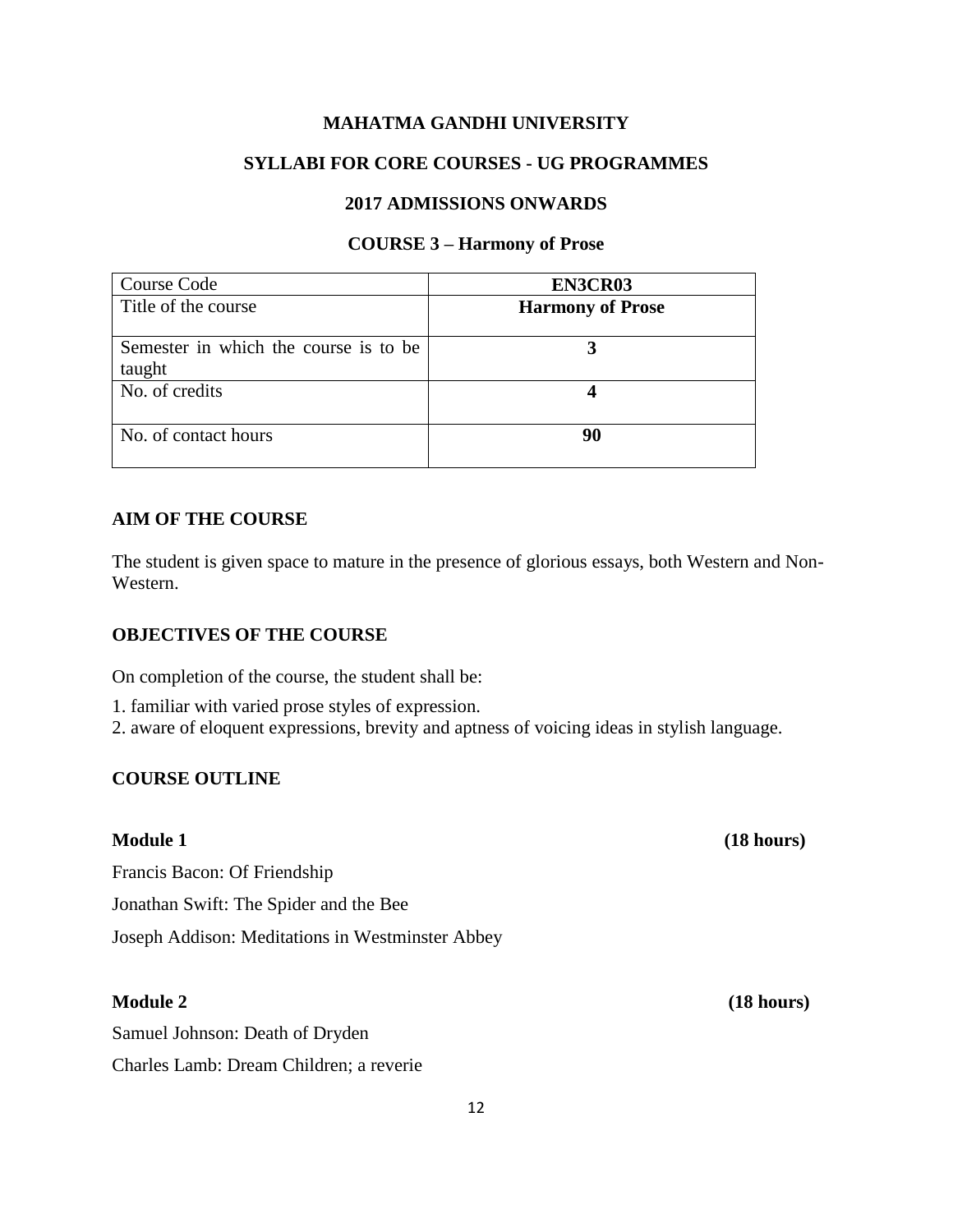William Hazlitt: The Fight

**Module 3 (18 hours)**

Robert Lynd: Forgetting Virginia Woolf: A Room of One's Own (an extract) Aldous Huxley: The Beauty Industry

# **Module 4 (18 hours)**

Nirad C. Choudhari: Indian Crowds (extract from *The Autobiography of an Unknown Indian*) Amartya Sen: Sharing the World A. K. Ramanujan: A Flowery Tree: A Woman's Tale **Module 5 (18 hours)** Kamau Brathwaite: Nation Language Pico Iyer: In Praise of the Humble Coma William Dalrymple: The Dancer of Kannur (extract from *Nine Lives*)

**Core Text:** *Harmony of Prose*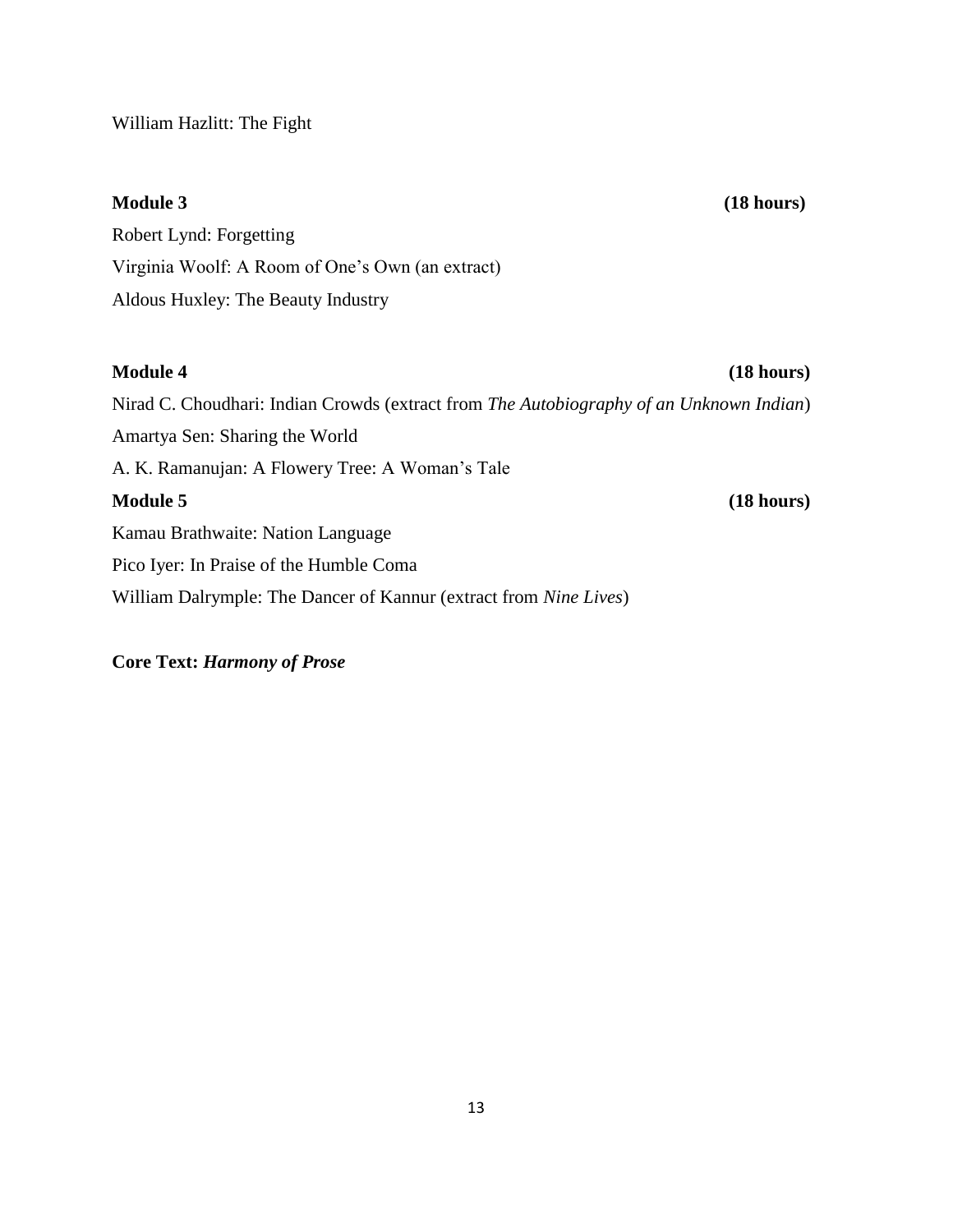#### **SYLLABI FOR CORE COURSES - UG PROGRAMMES**

### **2017 ADMISSIONS ONWARDS**

#### **COURSE 4 – Symphony of Verse**

| Course Code                           | EN3CR04                  |
|---------------------------------------|--------------------------|
| Title of the course                   | <b>Symphony of Verse</b> |
|                                       |                          |
| Semester in which the course is to be |                          |
| taught                                |                          |
| No. of credits                        |                          |
|                                       |                          |
| No. of contact hours                  | 90                       |
|                                       |                          |

#### **AIM OF THE COURSE**

To acquaint the student with the rich texture of poetry in English.

# **OBJECTIVES OF THE COURSE**

On completion of the course the students shall have:

1. an understanding of the representation of poetry in various periods of the English tradition. 2. an awareness of the emerging cultural and aesthetic expressions that poetry makes possible.

#### **COURSE OUTLINE**

.

#### **Module 1 (Renaissance and Restoration) (18 hours)**

Edmund Spenser: One Day I Wrote Her Name William Shakespeare: Sonnet 130 John Donne: Canonization John Milton: Lycidas John Dryden: A Song for St. Cecilia's Day

#### **Module 2 (Romantic Revival) (18 hours)**

William Wordsworth: Lucy Gray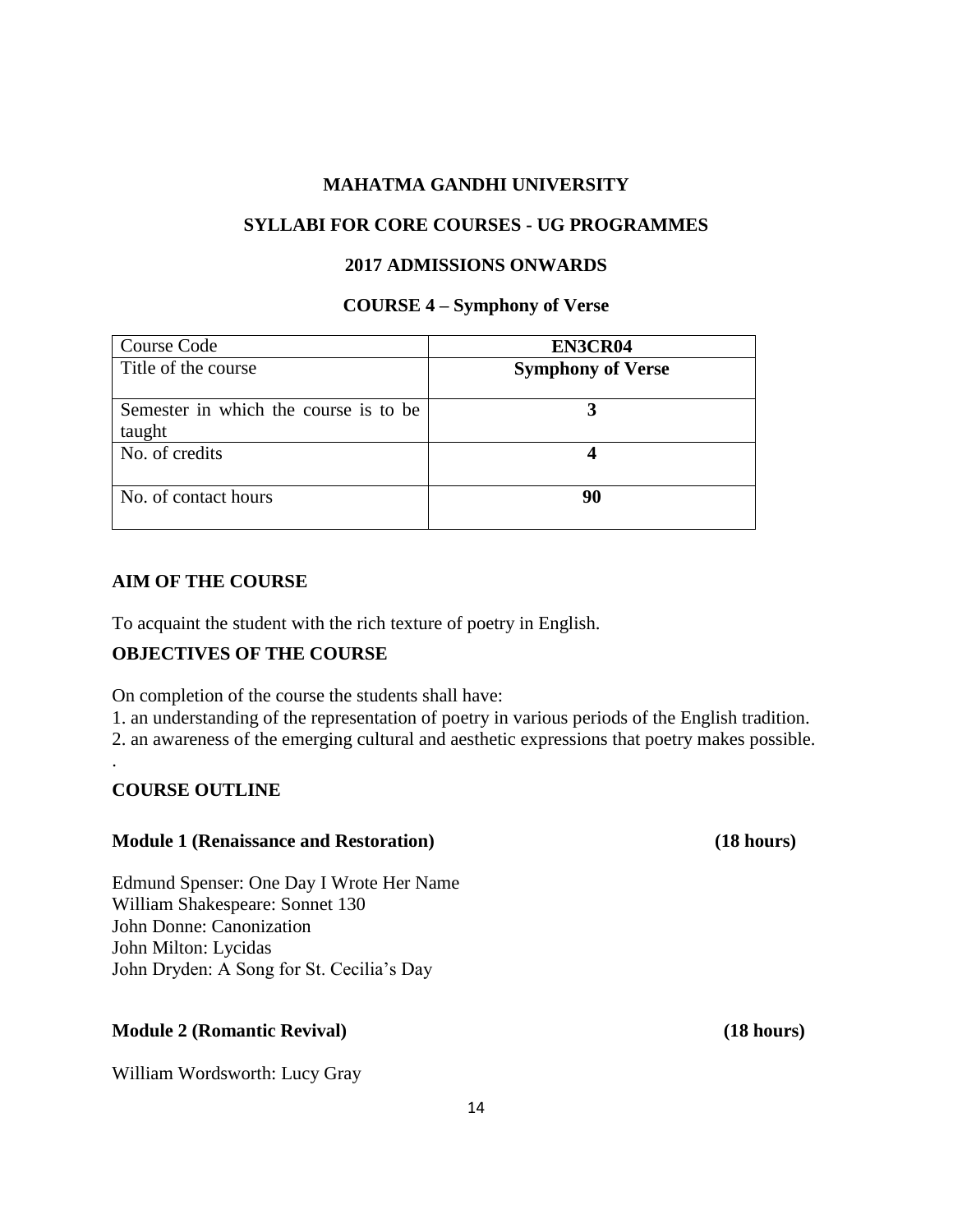Samuel Taylor Coleridge: Christabel (Part I) Percy Bysshe Shelley: Ode to the West Wind John Keats: To Autumn

### **Module 3 (Victorian) (18 hours)**

Alfred, Lord Tennyson: Ulysses Robert Browning: Porphyria's Lover Matthew Arnold: Dover Beach Christina Rossetti: A Hope Carol

#### **Module 4 (Twentieth Century) (18 hours)**

W. B. Yeats: Easter 1916 T S Eliot: The Love Song of J Alfred Prufrock Philip Larkin: The Whitsun Weddings Sylvia Plath: Lady Lazarus

### **Module 5 (Contemporary) (18 hours)**

A. D. Hope: Australia Maya Angelou: Phenomenal Woman Seamus Heaney: Digging Carol Ann Duffy: Stealing

**Core Text:** *Symphony of Verse*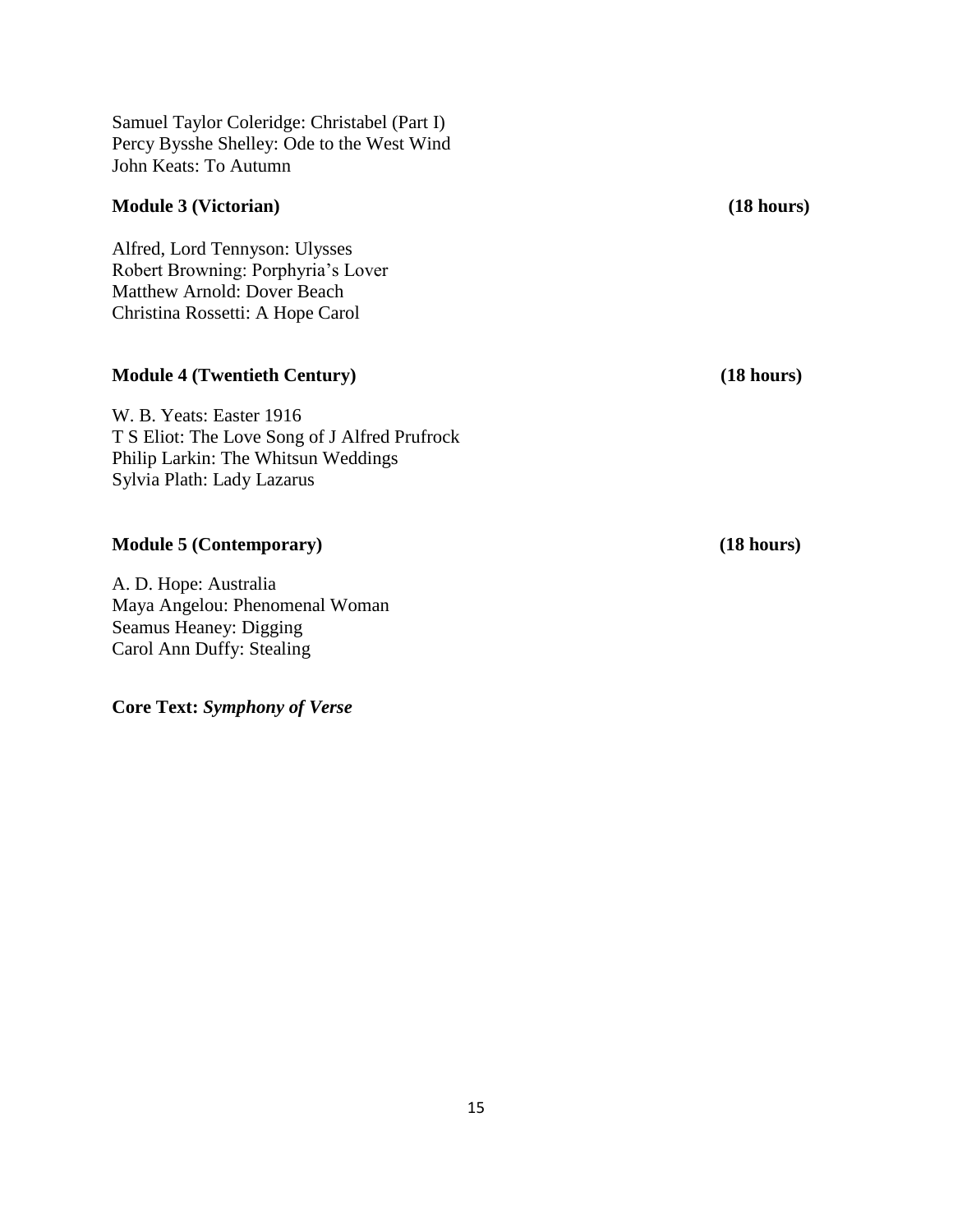# **SYLLABI FOR CORE COURSES - UG PROGRAMMES**

#### **2017 ADMISSIONS ONWARDS**

# **COURSE 5 – Modes of Fiction**

| Course Code                                     | EN4CR05                 |
|-------------------------------------------------|-------------------------|
| Title of the course                             | <b>Modes of Fiction</b> |
| Semester in which the course is to be<br>taught |                         |
| No. of credits                                  |                         |
| No. of contact hours                            | 90                      |

#### **AIM OF THE COURSE**

To acquaint students with various modes of fiction.

### **OBJECTIVES OF THE COURSE**

On completion of the course, the student will have comprehended the categories of British and non- British short fiction, and also the novel as a form of literary expression.

#### **COURSE OUTLINE**

#### **Module 1 [Short Fiction: British] (36 hours)**

Mary Shelley: The Mortal Immortal Jerome K. Jerome: The Dancing Partner H. G. Wells: The Stolen Body Somerset Maugham: Rain G. K. Chesterton: The Blue Cross James Joyce: Araby Muriel Spark: The Executor A. S. Byatt: On the Day E. M. Forster Died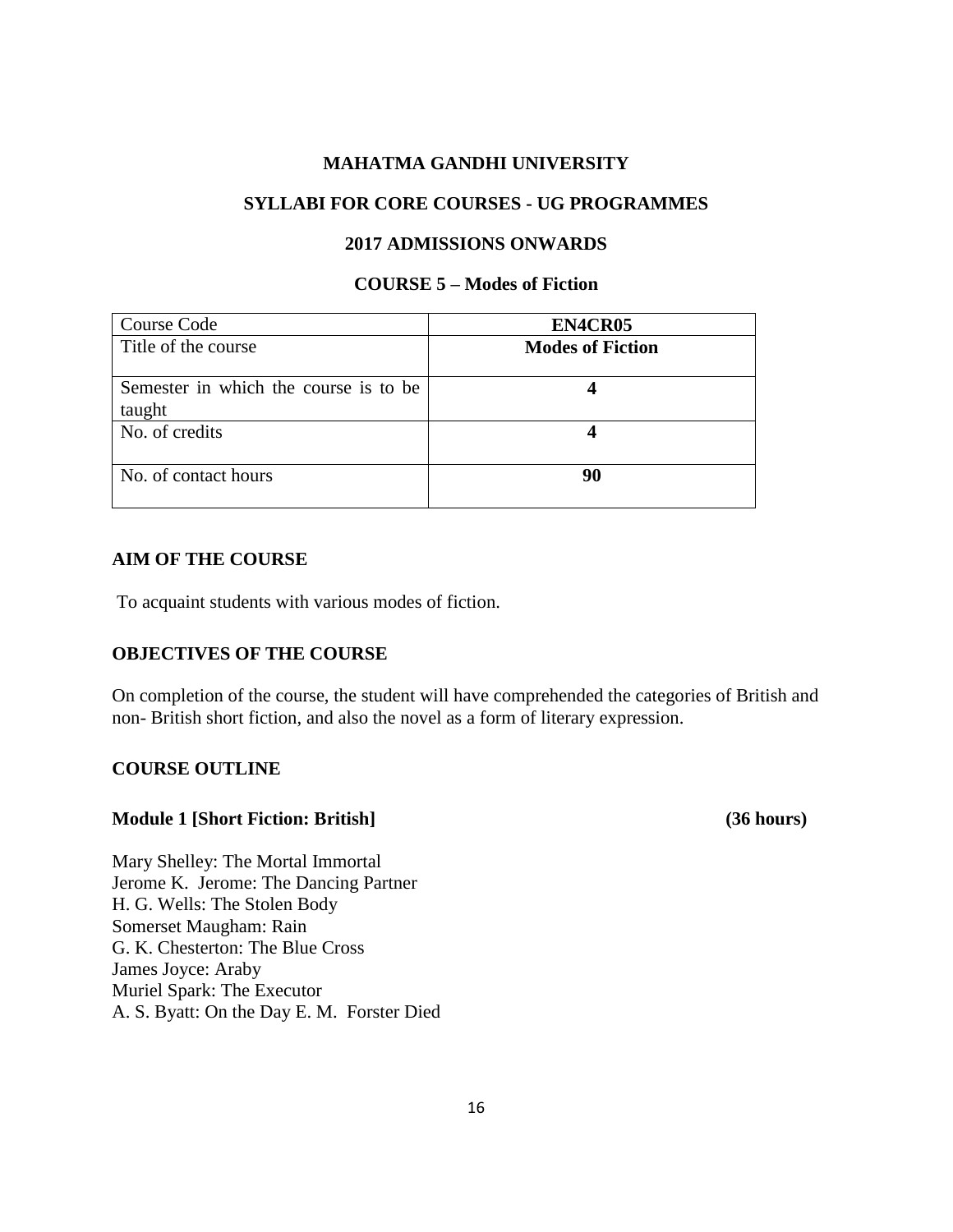# **Module 2 [Short Fiction: Non British] (36 hours)**

Henry Lawson: The Drover's Wife Maxim Gorky: Mother of a Traitor Stephen Crane: A Dark Brown Dog Katherine Mansfield: A Cup of Tea Pearl S Buck: Once upon a Christmas Gabriel Garcia Marquez: A Very Old Man with Enormous Wings Mary Lerner: Little Selves Nadine Gordimer: Once Upon a Time

## **Module 3 [Fiction] (18 hours)**

Charles Dickens: *Great Expectations*

# **Core Text for Modules 1 and 2:** *Modes of Fiction*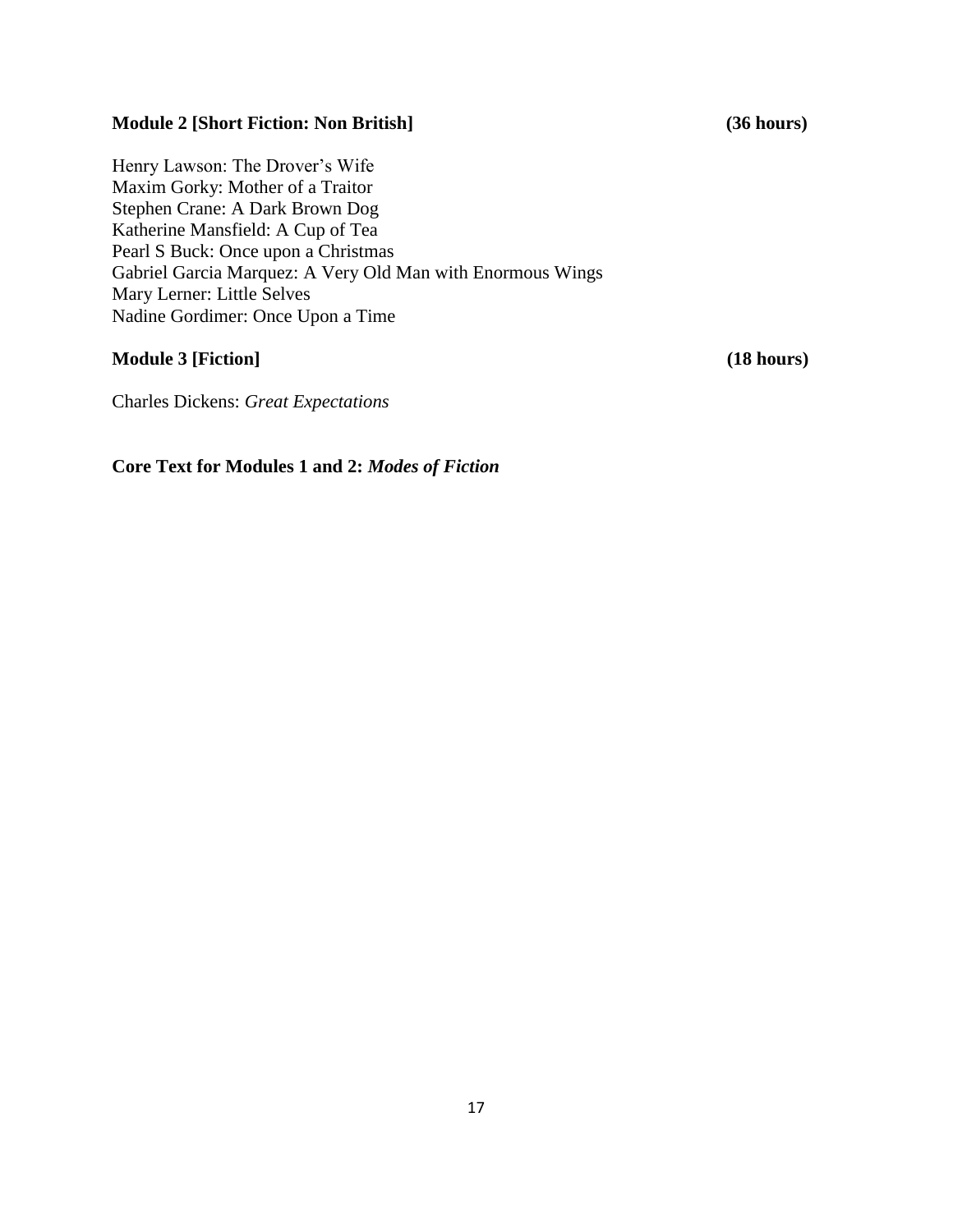# **SYLLABI FOR CORE COURSES - UG PROGRAMMES**

### **2017 ADMISSIONS ONWARDS**

#### **COURSE 6 – Language and Linguistics**

| Course Code                                     | EN4CR06                         |
|-------------------------------------------------|---------------------------------|
| Title of the course                             | <b>Language and Linguistics</b> |
| Semester in which the course is to be<br>taught |                                 |
| No. of credits                                  |                                 |
| No. of contact hours                            | 90                              |

# **AIM OF THE COURSE**

This course is an introduction to the science of linguistics. It seeks to give an overview of the basic concepts of linguistics and linguistic analysis to the students.

# **OBJECTIVES OF THE COURSE**

This course seeks to achieve the following:

1. To show the various organs and processes involved in the production of speech, the types and typology of speech sounds, segmental & suprasegmental features of the English language, and transcription using IPA.

2. To describe and explain morphological processes and phenomena.

3. To show the various processes involved in the generation of meaning.

4. To enhance students' awareness that natural language is structure dependent and generative and to develop their ability to observe, describe and explain grammatical processes and phenomena.

# **COURSE OUTLINE**

# **Module 1 [Introduction to Language, Linguistics and Phonetics] (36 hours)**

What is Language? - What is Linguistics? Arbitrariness - Duality -Displacement - Cultural transmission Basic Notions - Phonetics and Phonology - Branches of Phonetics – Articulatory, Acoustic, Auditory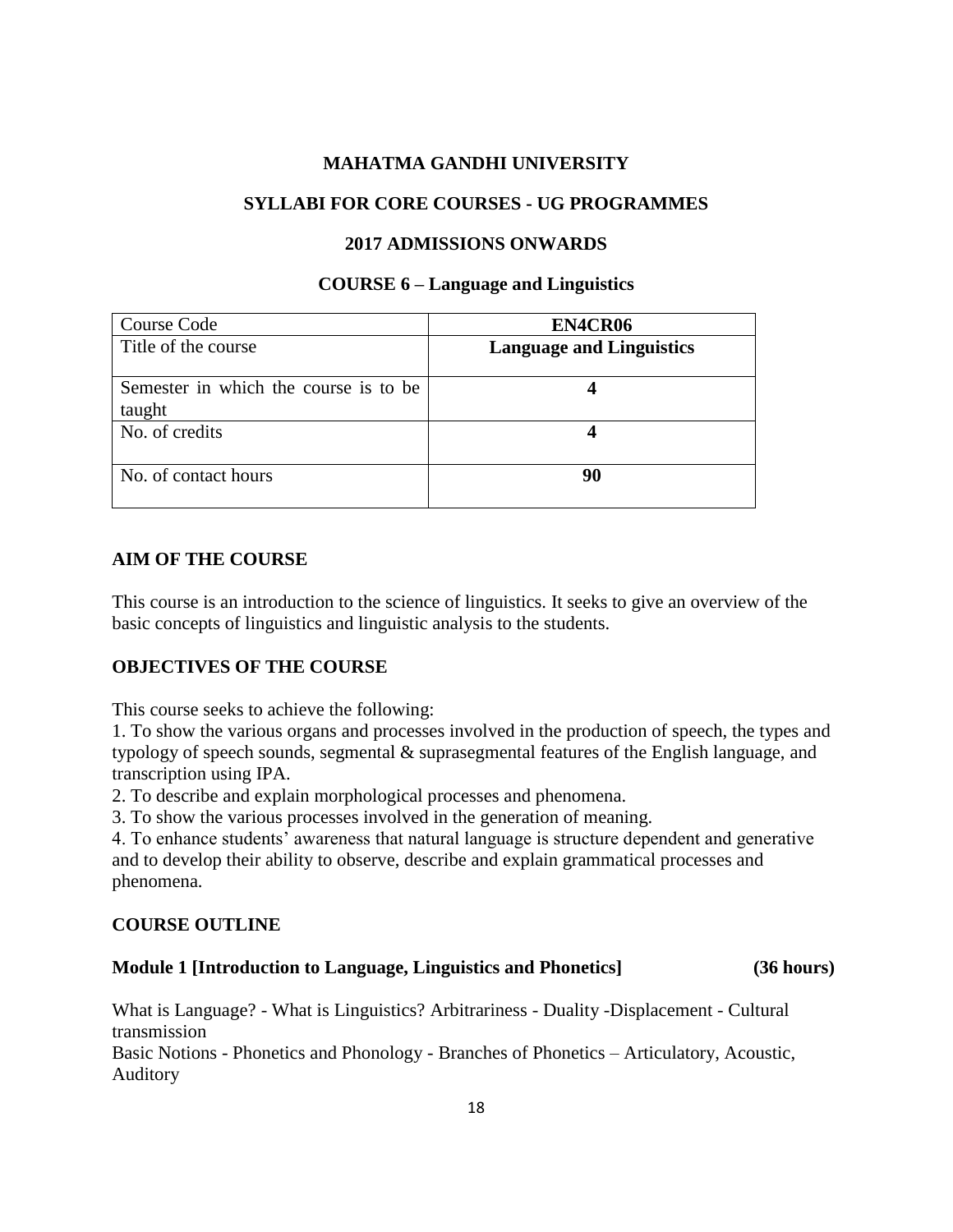Organs of Speech - Air Stream Mechanism – Pulmonic, Glottal, Velaric Respiratory System - Phonatory System –Voiced and Voiceless Sounds Articulatory System - Oral, nasal & nasalised sounds Classification of Speech Sounds: Consonants and Vowels - Criteria for Classification of Consonants - The Consonants of English RP Place of Articulation - Bilabial, Labio-Dental, Dental, Alveolar, Post-Alveolar, Palato-Alveolar, Palatal & Velar Sounds Manner of Articulation – Plosives, Fricatives, Affricates, Nasals, Lateral, Frictionless Continuants, Semi-Vowels, Trills & Taps Criteria for Classification of Vowels - The Vowels of English RP Tongue height: Close Vowels, Open Vowels, Half-Close Vowels, Half-Open Vowels Part of the Tongue Raised: Front Vowels, Back Vowels, and Central Vowels Position of Lips: Rounded Vowels, Unrounded Vowels Diphthongs: Monophthongs and Diphthongs, Falling and Rising Diphthongs, Centring and Closing Diphthongs, Fronting and Retracting Diphthongs Cardinal Vowels Vowel Diagram – Diphthongs - Tense and lax Vowels Phonemes and Allophones Phone, Phoneme, Minimal pairs - Allophone, Aspiration, Dark and Clear / l / Contrastive Distribution and Complementary Distribution Syllable What is a syllable? - Syllabic Structure – Onset, Nucleus, Coda - Syllabic Consonants Consonant Clusters, Abutting Consonants Suprasegmentals Segmentals and Suprasegmentals - Suprasegmental Phonemes Word Stress - Sentence Stress - Weak forms and Strong Forms Rhythm – Intonation - Tone, Tonic Syllable, Tonicity - Intonation patterns Intonation – Functions **Juncture** Liasion Assimilation Elision Linking  $/r /$  and Intrusive  $/r /$ Transcription The incongruity between spelling and pronunciation in English IPA Broad and narrow Transcription Transcription Practice

# **Module 2 [Morphology] (36 hours)**

Basic Notions What is morphology? Morph, Morpheme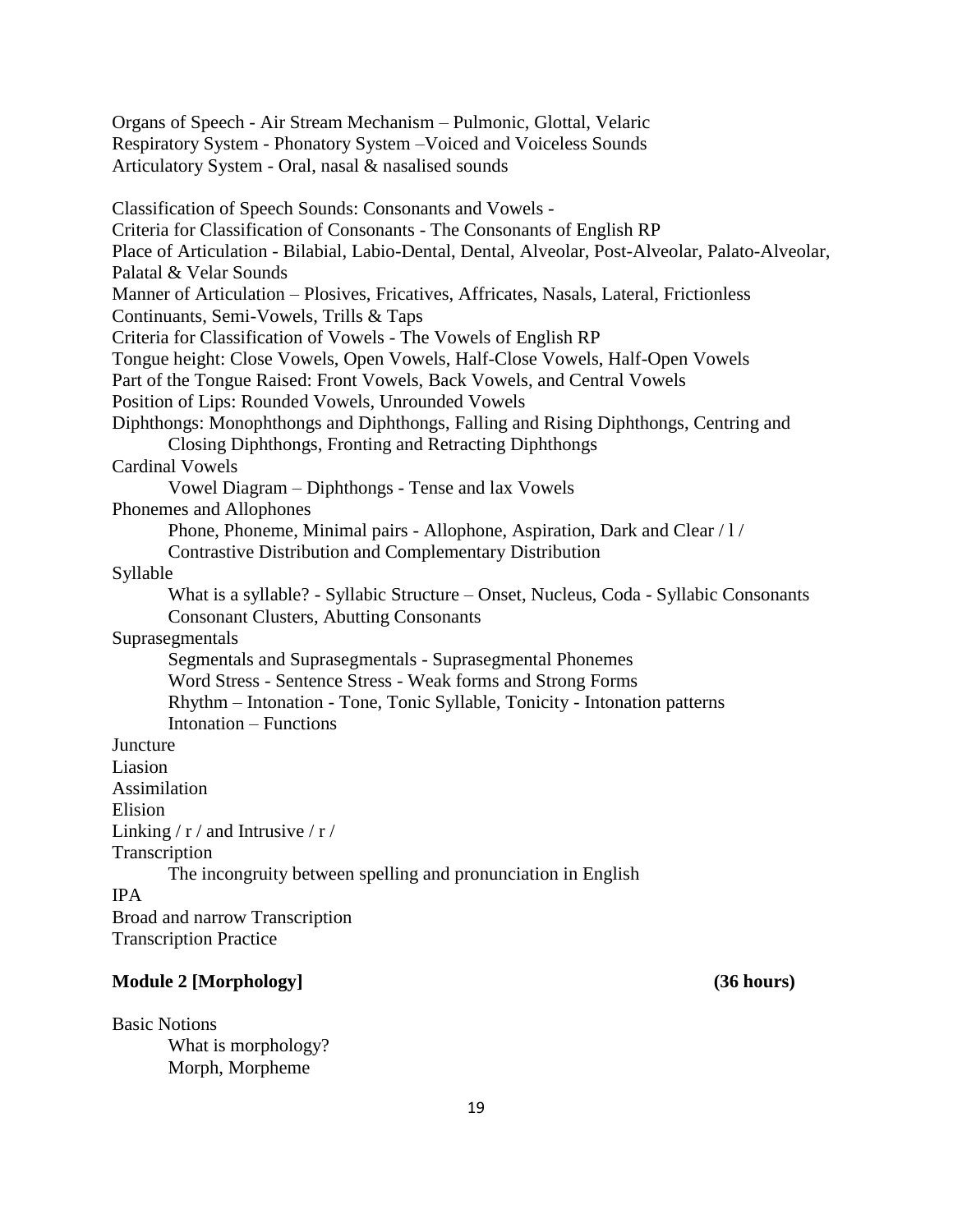Morpheme Types and Typology Free and bound morphemes Root, Base, Stem Different types of affixes: Prefix, Suffix, Infix Inflection Inflectional and derivational affixes Class-changing and class- maintaining affixes Allomorphy Allomorph Zero Morph Conditioning of allomorphs: Phonological &Morphological Word Why is a word a difficult concept to define in absolute terms? Lexeme Form class and Function Class words Morphological Operations/Processes Affixation Reduplication Ablaut Suppletion Structure of Words Simple Words Complex Words Compound Words **SEMANTICS** Basic Notions What is semantics? Lexical and grammatical meaning Sense, reference, referent Sense Relations Synonymy – Antonymy – Hyponymy – Homonymy – Homography – Polysemy – Metonymy – Ambiguity – Tautology - Collocation

#### **Module 3 [Syntax & Branches of Linguistics] (18 hours)**

Basic Notions What is syntax? Grammar Grammaticality and Acceptability Descriptive and Prescriptive Grammar Synchronic and Diachronic Grammar Syntagmatic and Paradigmatic Relationships Sign, Signified and Signifier Langue and Parole Competence and Performance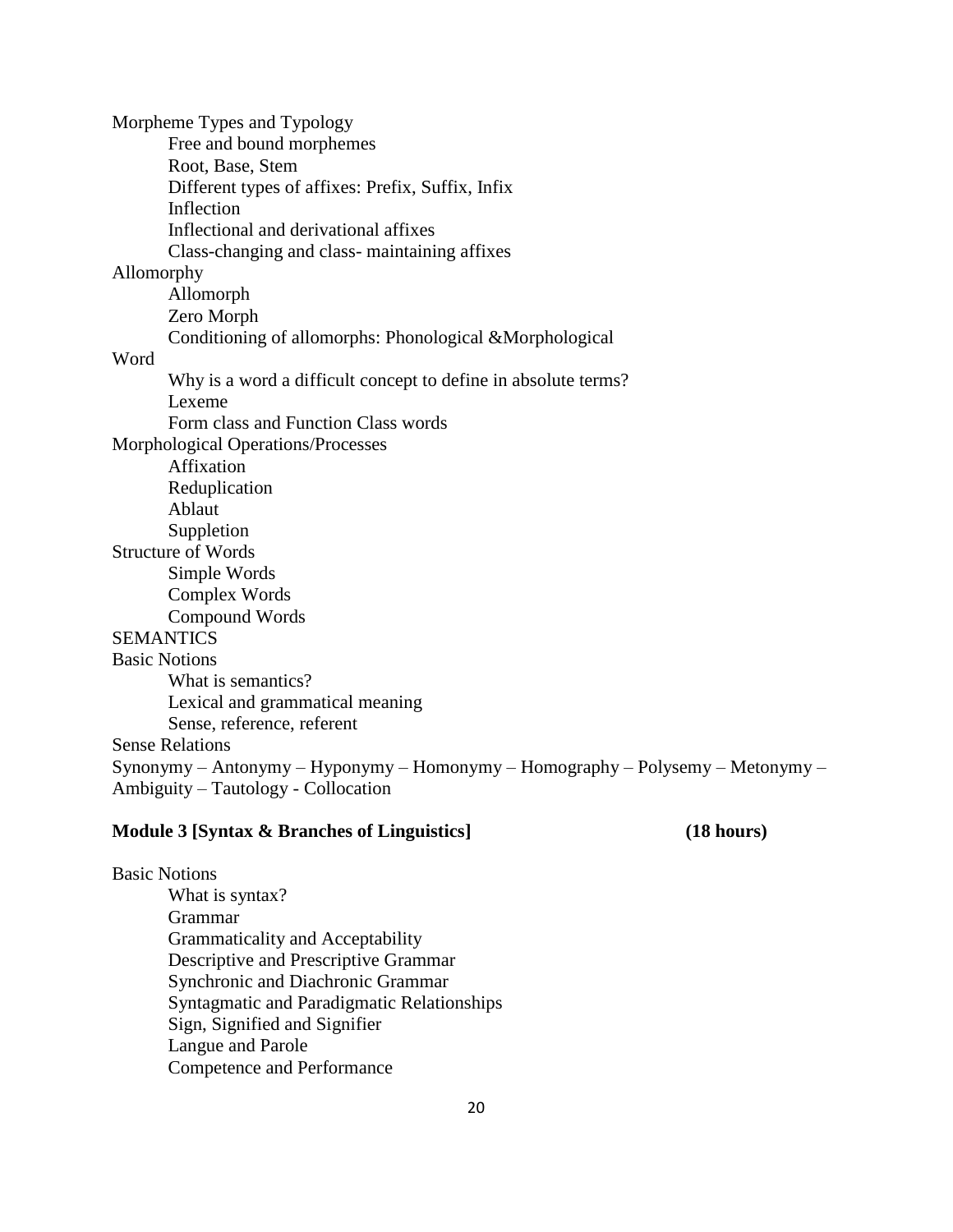Introduction to theories on Grammar Traditional Grammar Problems with traditional Grammar Structural grammars Phrase Structure Grammars Transformational Generative Grammars Kernel Sentences Deep and Surface Structures

# **One question from the essay section will be compulsory and shall deal with transcribing a passage of five lines of conversation and a set of five words using IPA symbols.**

# **READING LIST**

S. K. Verma and N. Krishnaswamy, *Modern Linguistics: An Introduction*. New Delhi: OUP, 1989.

H.A.Gleason: *Linguistics and English Grammar*. New York: Holt, Rinehart &. Winston, Inc., 1965.

Radford A, Atkinson M, Britain D, Clahsen H and Spencer A: *Linguistics - An Introduction*. Cambridge University Press, Cambridge, 1999

Robins R H: *General Linguistics: An Introductory Survey*, Longman Group Limited, London: 1971

Fasold R W and Connor-Linton J (ed): *An Introduction to Language and Linguistics*, Cambridge University Press, Cambridge, 2006

Daniel Jones: *The Pronunciation of English*. New Delhi: Blackie and Sons, 1976

A.C Gimson. *An Introduction to the Pronunciation of English*. London: Methuen, 1980.

J. D. O'Conner. *Better English Pronunciation*. New Delhi: CUP, 2008.

T. Balasubramaniam. *A Textbook of English Phonetics for Indian Students*. New Delhi: Macmillan, 1981.

T. Balasubramaniam. *English Phonetics for Indian Students: A Workbook*. New Delhi: Macmillan, 1992.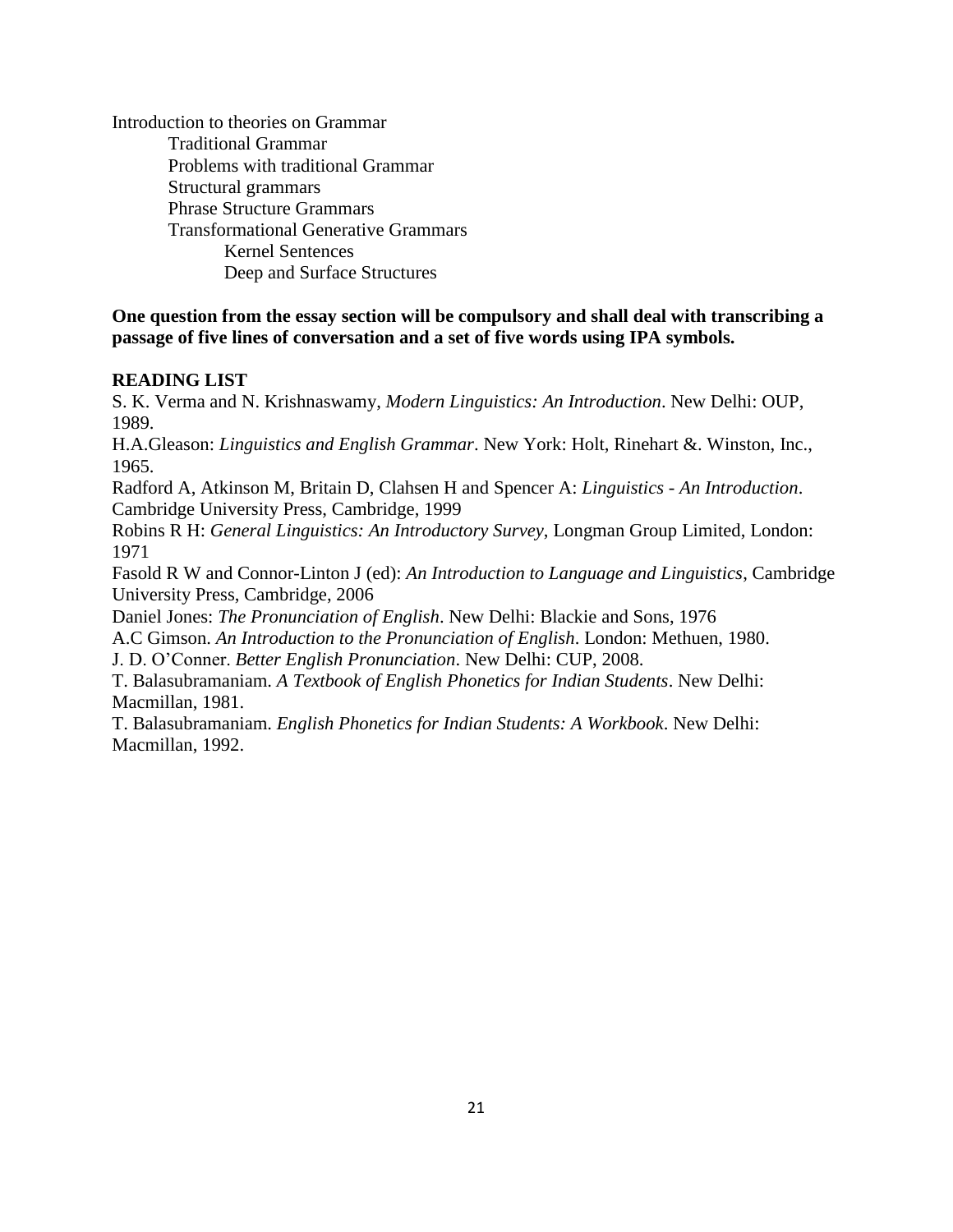# **SYLLABI FOR CORE COURSES - UG PROGRAMMES**

# **2017 ADMISSIONS ONWARDS**

#### **COURSE 7 – Acts on the Stage**

| Course Code                           | EN5CR07                  |
|---------------------------------------|--------------------------|
| Title of the course                   | <b>Acts on the Stage</b> |
|                                       |                          |
| Semester in which the course is to be |                          |
| taught                                |                          |
| No. of credits                        |                          |
|                                       |                          |
| No. of contact hours                  | 108                      |
|                                       |                          |

# **AIM OF THE COURSE**

The course seeks to introduce the student to select theatre texts that form the canon of English drama.

# **OBJECTIVES OF THE COURSE**

On completion of the course, the student shall be:

- 1. familiar with the works of the playwrights included in the course.
- 2. informed about the broad genre-based nuances in the realm of drama.

3. able to appreciate and critique drama as an art form.

# **COURSE OUTLINE**

**Module 1 (72 Hours)** William Shakespeare: *King Lear*

George Bernard Shaw: The *Dark Lady of the Sonnets* Anton Chekov: The Boor Maurice Maeterlink: The Intruder John Galsworthy: Strife

# **Core Text:** *Acts on the Stage*

**Module 2** (36 Hours)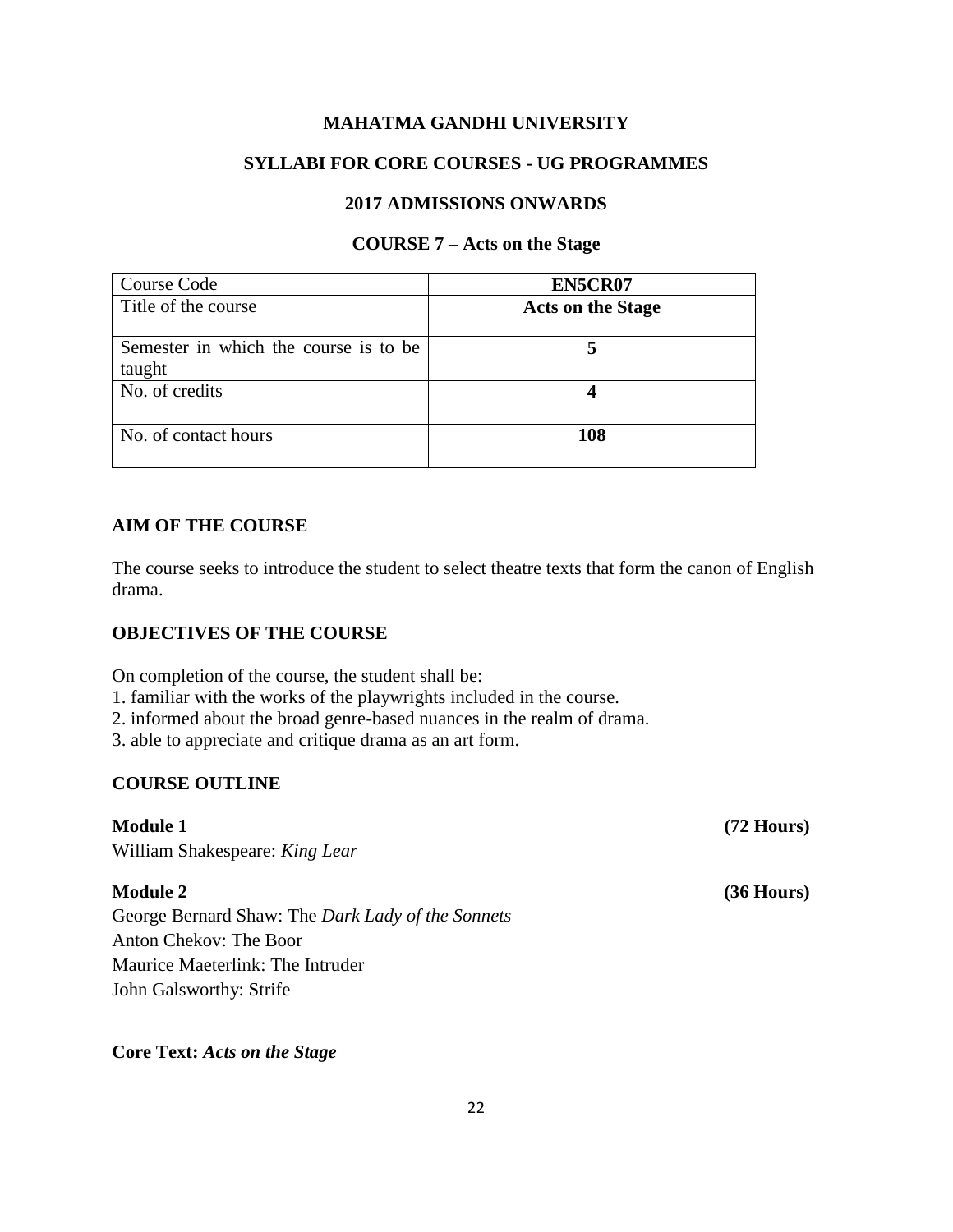### **SYLLABI FOR CORE COURSES - UG PROGRAMMES**

#### **2017 ADMISSIONS ONWARDS**

#### **COURSE 8 – Literary Criticism and Theory**

| Course Code                                     | EN5CR08                              |
|-------------------------------------------------|--------------------------------------|
| Title of the course                             | <b>Literary Criticism and Theory</b> |
| Semester in which the course is to be<br>taught |                                      |
| No. of credits                                  |                                      |
| No. of contact hours                            | 90                                   |

# **AIM OF THE COURSE**

The course seeks to introduce students to the major signposts in Literary Criticism, Literary Theory and Indian Aesthetics.

# **OBJECTIVES OF THE COURSE**

On completion of the course, the student:

1. will have awareness about the major developments in literary criticism from the ancient times to the twentieth century.

2. will be initiated to the realm of literary theory and major theoretical schools.

3. will have awareness about the chief strains of Indian literary criticism.

4. will be able to analyse short poetical pieces critically.

# **COURSE OUTLINE**

# **Module 1 [Literary Criticism] (36 hours)**

**A**. Classical Criticism Plato - Aristotle **B**. Neoclassical Criticism Neoclassicism in England - Dryden, Pope, Aphra Behn, Samuel Johnson **C**. Romantic criticism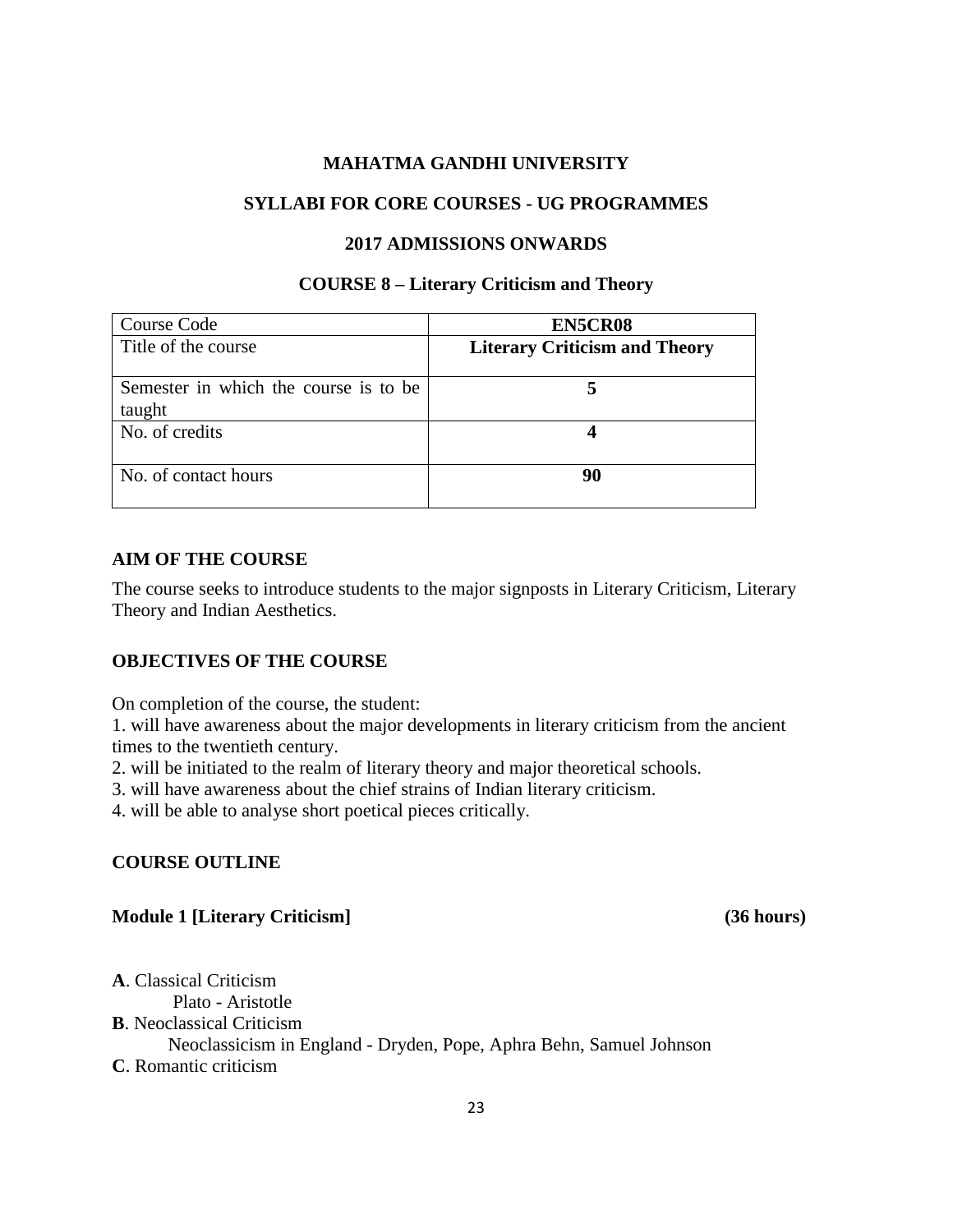German Idealism - British Romantic criticism: Wordsworth, Coleridge **D**. Victorian Criticism Matthew Arnold **E**. From Liberal Humanism to Formalism The poetics of Modernism: Yeats, Pound, Eliot Formalism - Russian Formalism: Boris Eichenbaum, Mikhail Bakhtin, Roman Jakobson-New Criticism: John Crowe Ransom, Wimsatt and Beardsley **F**. Early 20<sup>th</sup> Century Criticism F. R. Leavis - Marxist and Left Wing critics - Early feminist critics: Virginia Woolf, Simone de Beauvoir **From** M. A. R Habib: *Literary Criticism from Plato to the Present: An Introduction*. Oxford: Wiley Blackwell, 2011

# **Module 2 [Literary Theory] (36 hours)**

**A**. Structuralism - Poststructuralism - Deconstruction - Psychoanalysis

**B**. Ideology and Discourse

**C**. Postmodernism

**From** Mary Klages: *Literary Theory: A Guide for the Perplexed*. London: Continuum, 2008.

# **Module 3 [Indian Aesthetics & Practical Criticism] (18 hours)**

**A**. Indian Aesthetics Rasa - Dhvani - Vakrokti

**From** G. Balamohan Thampi: *Essays on Eastern Aesthetics*

**B**. Practical Criticism

Critical analysis of poetry

**Based on** Neil McCaw: Close Reading (Chapter 3 of *How to Read Texts: A Student Guide to Critical Approaches and Skills*. London: Viva-Continuum, 2008.)

**Note**: A compulsory question on practical criticism to be included in Section B (5 Marks) of the Question Paper

**Core Text:** *Literary Criticism and Theory*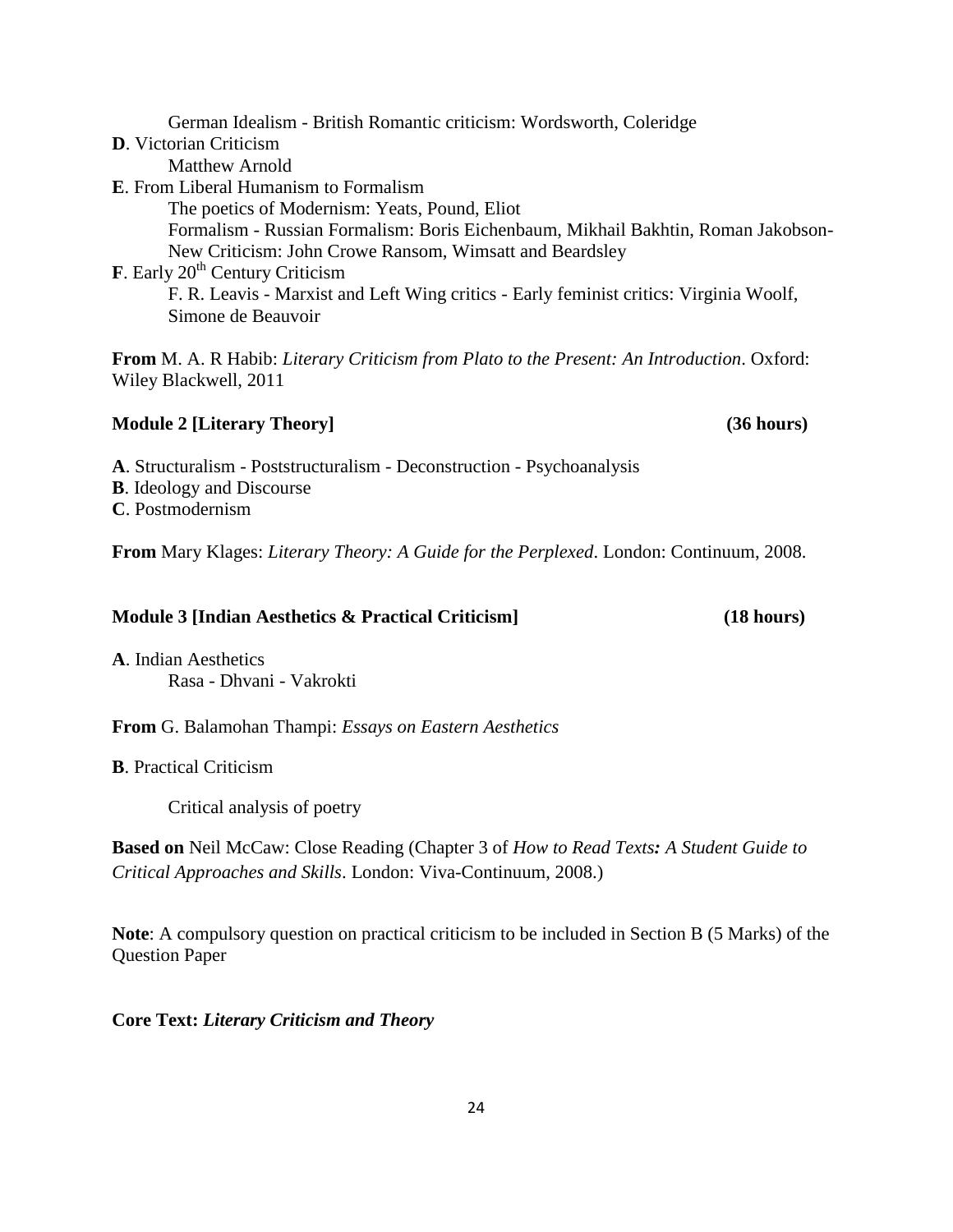### **SYLLABI FOR CORE COURSES - UG PROGRAMMES**

#### **2017 ADMISSIONS ONWARDS**

#### **COURSE 9 – Indian Writing in English**

| Course Code                                     | EN5CR09                          |
|-------------------------------------------------|----------------------------------|
| Title of the course                             | <b>Indian Writing in English</b> |
| Semester in which the course is to be<br>taught |                                  |
| No. of credits                                  |                                  |
| No. of contact hours                            | 90                               |

### **AIM OF THE COURSE**

The course is intended to sensitivise students to the various ways in which literature written in English, in the Indian sub-continent serves as a platform for forming, consolidating, critiquing and re-working the issue of national 'identity' at various levels.

#### **OBJECTIVES OF THE COURSE**

On completion of the course, the student should be aware of the following:

1. The subtle flavours that distinguish the 'Indian' quotient in English writings from India.

2. The different concerns that Indian English writers share, cutting across sub-nationalities and regionalities.

3. The *locus standi* of diasporic 'Indian' writers.

#### **COURSE OUTLINE**

#### **Module 1 (Poetry) (18 Hours)**

Henry Derozio: The Harp of India Nissim Ezekiel: The Patriot Jayanta Mahapatra: Freedom Kamala Das: Introduction Dom Moraes: Absences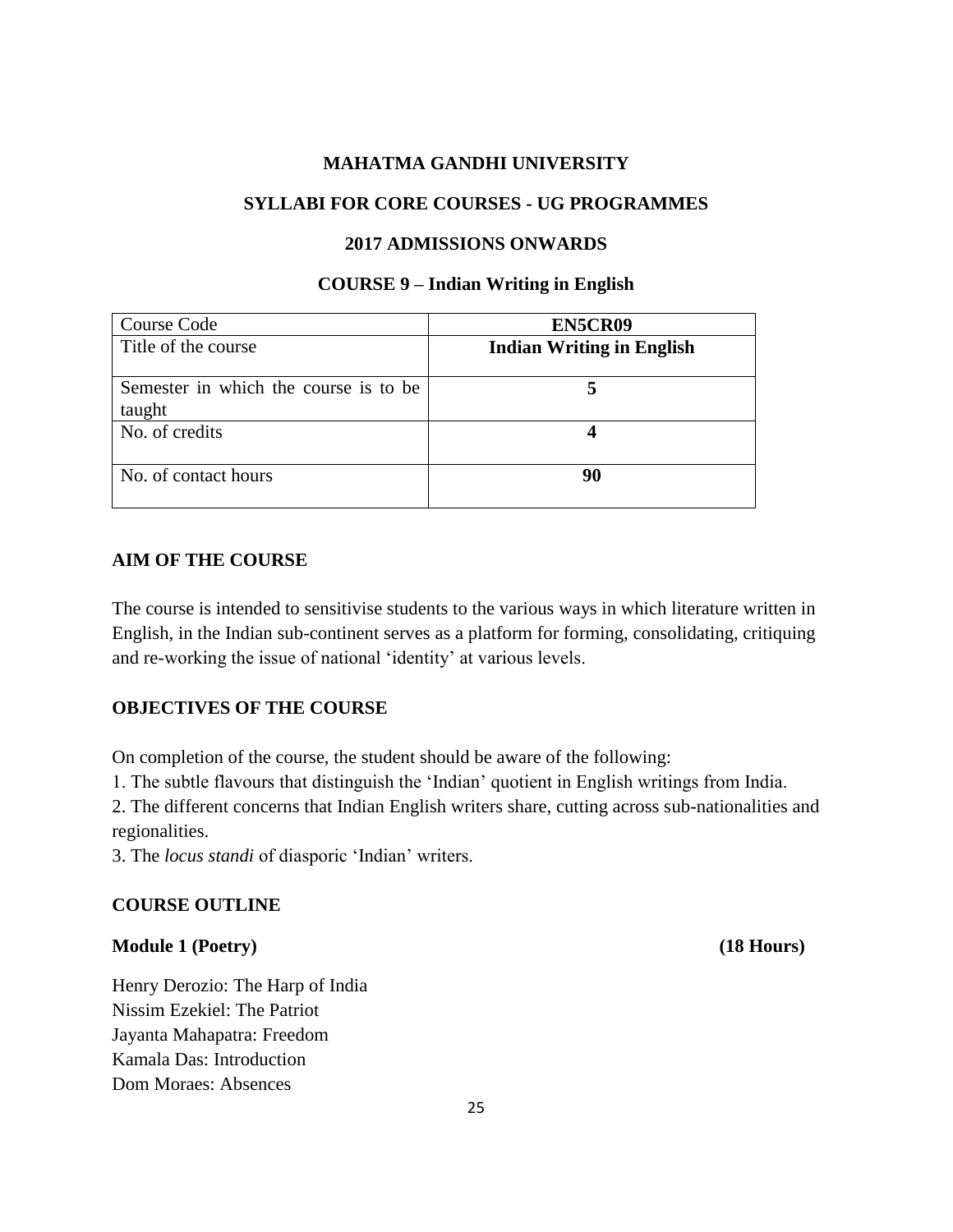# **Module 2 (Fiction) (18 Hours)** Anita Nair: *Ladies Coupe* **Module 3 (Drama) (18 Hours)** Girish Karnad: *Tughlag* **Module 4 (Short Fiction) (18 Hours)** R. K. Narayan: The Antidote Salman Rushdie: The Free Radio Jhumpa Lahiri: The Interpreter of Maladies Chitra Divakaruni Banerjee: Mrs Dutta Writes a Letter

# **Module 5 (Prose) (18 Hours)**

Rabindranath Tagore: Nationalism in India B. R. Ambedkar: Back from the West and Unable to Find Lodging in Baroda Satyajit Ray: Odds Against Us Amitav Ghosh: The Imam and the Indian

**Core Text:** *Indian Writing in English*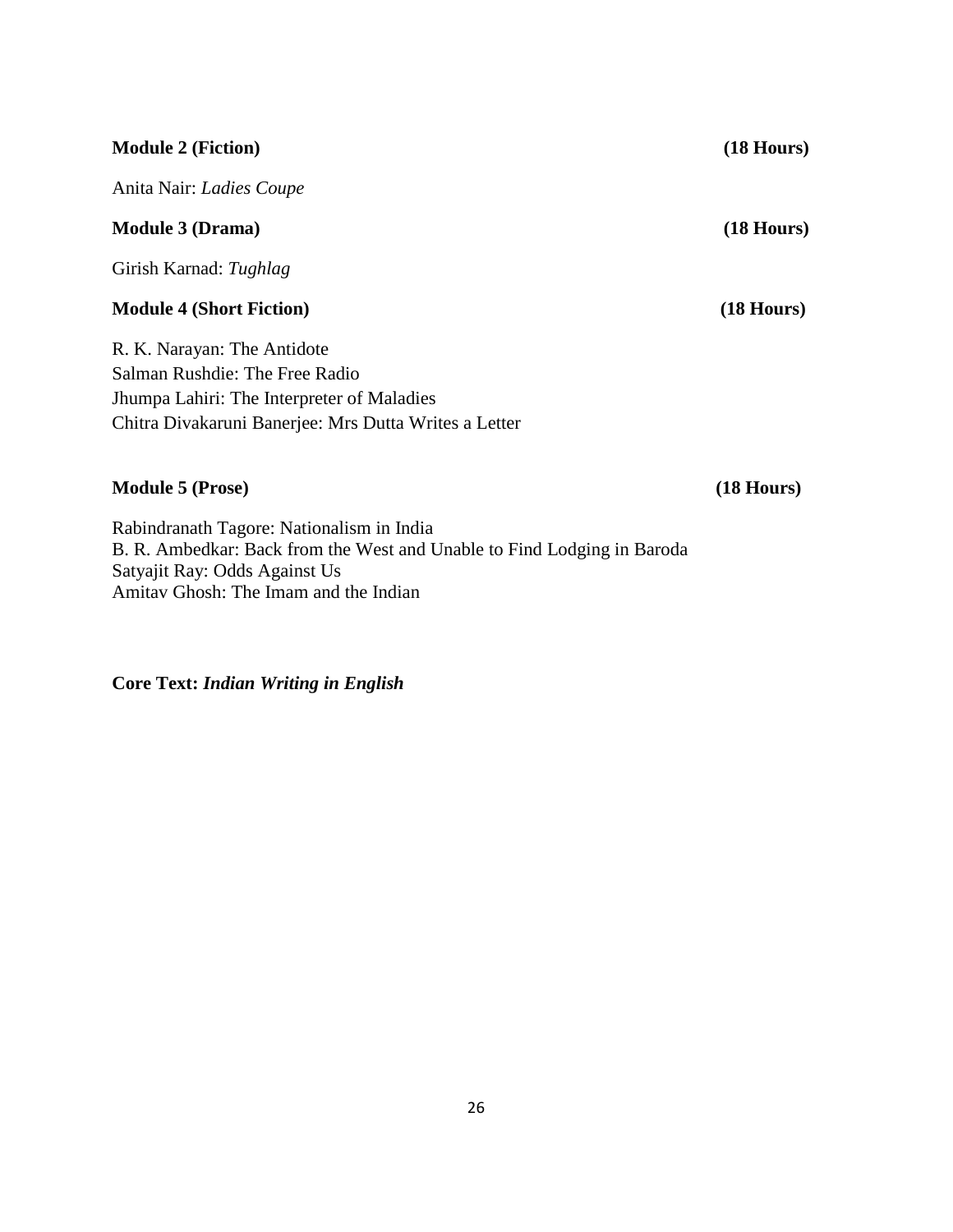### **SYLLABI FOR CORE COURSES - UG PROGRAMMES**

#### **2017 ADMISSIONS ONWARDS**

#### **COURSE – Environmental Science and Human Rights**

| Course Code                           | <b>EN5CREN01</b>                       |
|---------------------------------------|----------------------------------------|
| Title of the course                   | <b>Environmental Science and Human</b> |
|                                       | <b>Rights</b>                          |
| Semester in which the course is to be |                                        |
| taught                                |                                        |
| No. of credits                        |                                        |
| No. of contact hours                  | 90                                     |

# **Core module syllabus for Environmental Studies & Human Rights for under-graduate courses of all branches of higher education**

#### **VISION**

The importance of environmental science and environmental studies cannot be disputed. The need for sustainable development is a key to the future of mankind. Continuing problems of pollution, solid waste disposal, degradation of environment, issues like economic productivity and national security, Global warming, the depletion of ozone layer and loss of biodiversity have made everyone aware of environmental issues. The United Nations Conference on Environment and Development held in Rio de Janerio in 1992 and World Summit on Sustainable Development at Johannesburg in 2002 have drawn the attention of people around the globe to the deteriorating condition of our environment. It is clear that no citizen of the earth can afford to be ignorant of environment issues.

India is rich in biodiversity which provides various resources for people. Only about 1.7 million living organisms have been described and named globally. Still many more remain to be identified and described. Attempts are made to conserve them in ex-situ and in-situ situations. Intellectual property rights (IPRs) have become important in a biodiversity-rich country like India to protect microbes, plants and animals that have useful genetic properties. Destruction of habitats, over-use of energy resource and environmental pollution has been found to be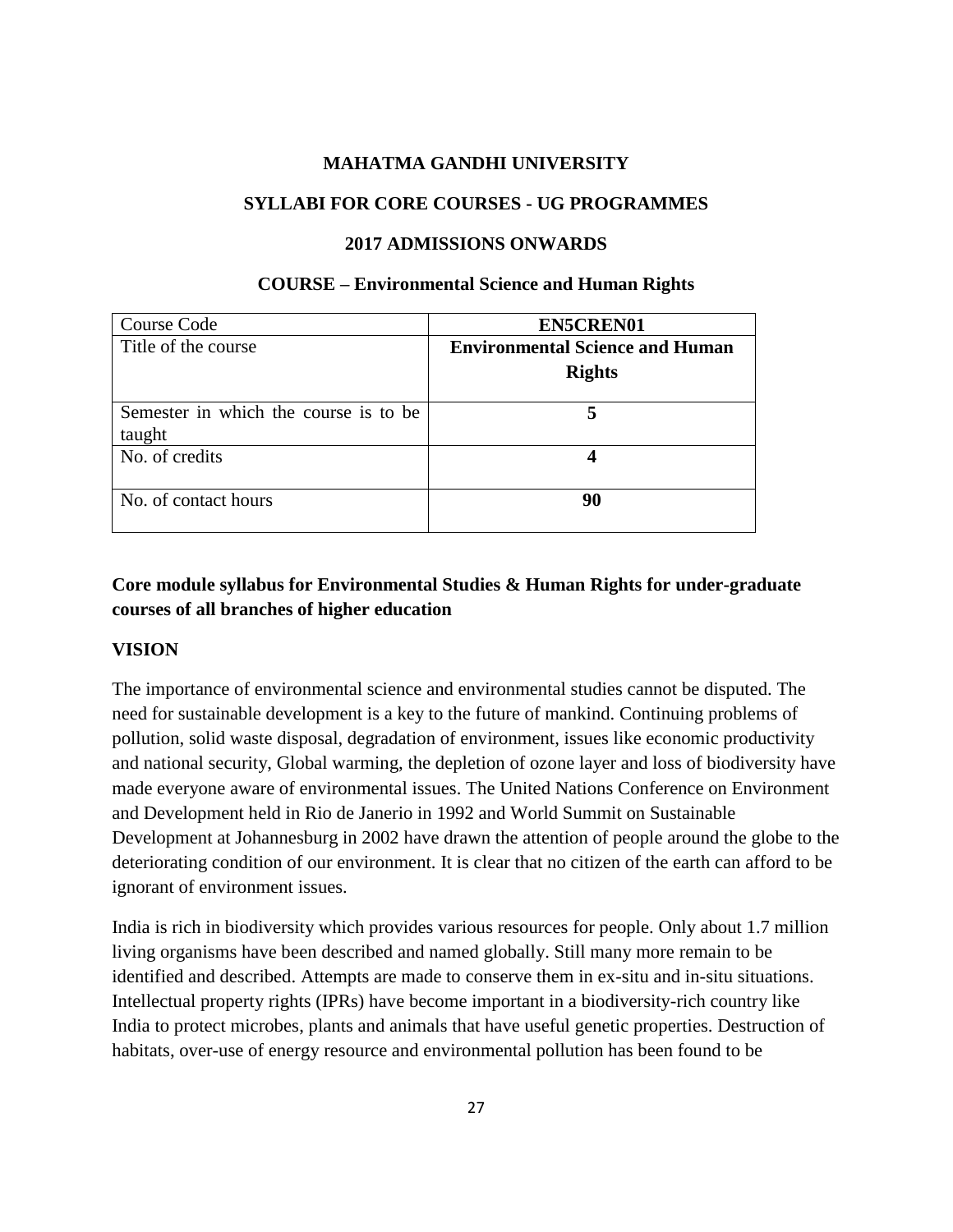responsible for the loss of a large number of life-forms. It is feared that a large proportion of life on earth may get wiped out in the near future.

In spite of the deteriorating status of the environment, study of environment has so far not received adequate attention in our academic programme. Recognizing this, the Hon'ble Supreme Court directed the UGC to introduce a basic course on environment at every level in college education. Accordingly, the matter was considered by UGC and it was decided that a six months compulsory core module course in environmental studies may be prepared and compulsorily implemented in all the University/Colleges of India.

The syllabus of environmental studies includes five modules including human rights. The first two modules are purely environmental studies according to the UGC directions. The second two modules are strictly related with the core subject and fifth module is for human rights.

#### **OBJECTIVES**

Environmental Education encourages students to research, investigate how and why things happen, and make their own decisions about complex environmental issues by developing and enhancing critical and creative thinking skills. It helps to foster a new generation of informed consumers, workers, as well as policy or decision makers.

Environmental Education helps students to understand how their decisions and actions affect the environment, builds knowledge and skills necessary to address complex environmental issues, as well as ways we can take action to keep our environment healthy and sustainable for the future. It encourages character building, and develops positive attitudes and values.

To develop the sense of awareness among the students about the environment and its various problems and to help the students in realizing the inter-relationship between man and environment and helps to protect the nature and natural resources.

To help the students in acquiring the basic knowledge about environment and the social norms that provides unity with environmental characteristics and create positive attitude about the environment.

# **Module I (18 hours)**

**Unit 1:** Multidisciplinary nature of environmental studies - Definition, scope and importance Need for public awareness.

**Unit 2:** Natural Resources: Renewable and non-renewable resources: Natural resources and associated problems.

a) Forest resources: Use and over-exploitation, deforestation: case studies - Timber extraction, mining, dams and their effects on forest and tribal people.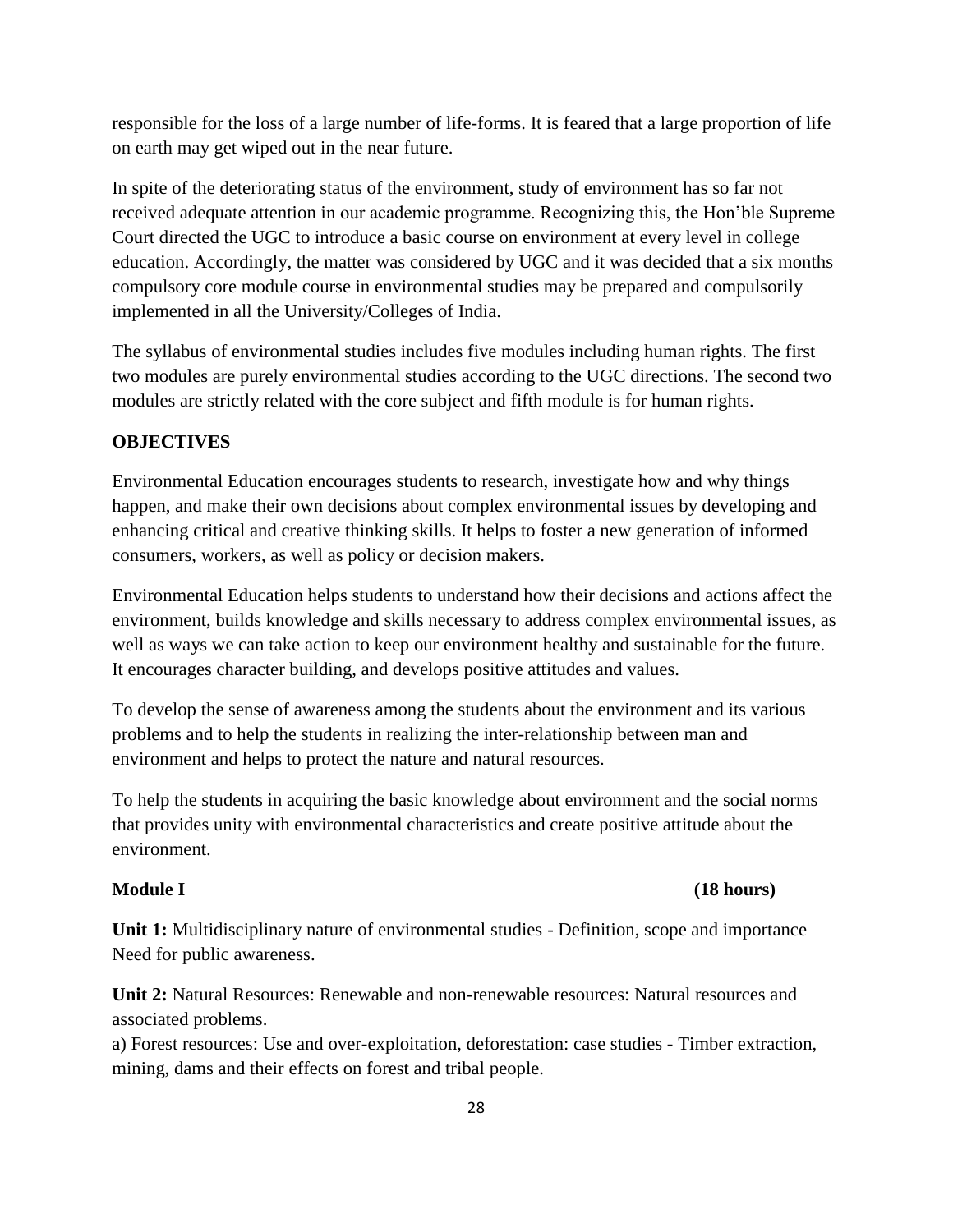b) Water resources: Use and over-utilization of surface and ground water, floods, drought, conflicts over water, dams-benefits and problems.

c) Mineral resources: Use and exploitation, environmental effects of extracting and using mineral resources: case studies.

d) Food resources: World food problems - changes caused by agriculture and overgrazing effects of modern agriculture – fertilizer  $\&$  pesticide problems – water logging – salinity: case studies.

e) Energy resources: Growing energy needs - renewable and non renewable energy sources - use of alternate energy sources: case studies.

f) Land resources: Land as a resource - land degradation - man induced landslides – soil erosion and desertification.

Role of individual in conservation of natural resources - Equitable use of resources for sustainable life styles.

# **Unit 3:** Ecosystems

Concept of an ecosystem - Structure and function of an ecosystem - Producers, consumers and decomposers - Energy flow in the ecosystem.

Ecological succession - Food chains, food webs and ecological pyramids.

Introduction, types, characteristic features, structure and function of the given ecosystem - Forest ecosystem

### **Module II (26 hours)**

**Unit 1:** Biodiversity and its conservation

Introduction - Bio-geographical classification of India

Value of biodiversity: consumptive use, productive use, social, ethical, aesthetic and option values.

India as a mega-diversity nation.

Hot-sports of biodiversity

Threats to biodiversity: habitat loss, poaching of wildlife, man-wildlife conflicts - Endangered and endemic species of India

# **Unit 2:** Environmental Pollution

Definition - Causes, effects and control measures of: Air pollution - Water pollution - Soil pollution - Marine pollution - Noise pollution - Thermal pollution - Nuclear hazards Solid Waste Management: Causes, effects and control measures of urban and industrial wastes Role of an individual in prevention of pollution - Pollution case studies Disaster management: floods, earthquake, cyclone and landslides

**Unit 3:** Social Issues and the Environment

Urban problems related to energy - Water conservation, rain water harvesting, watershed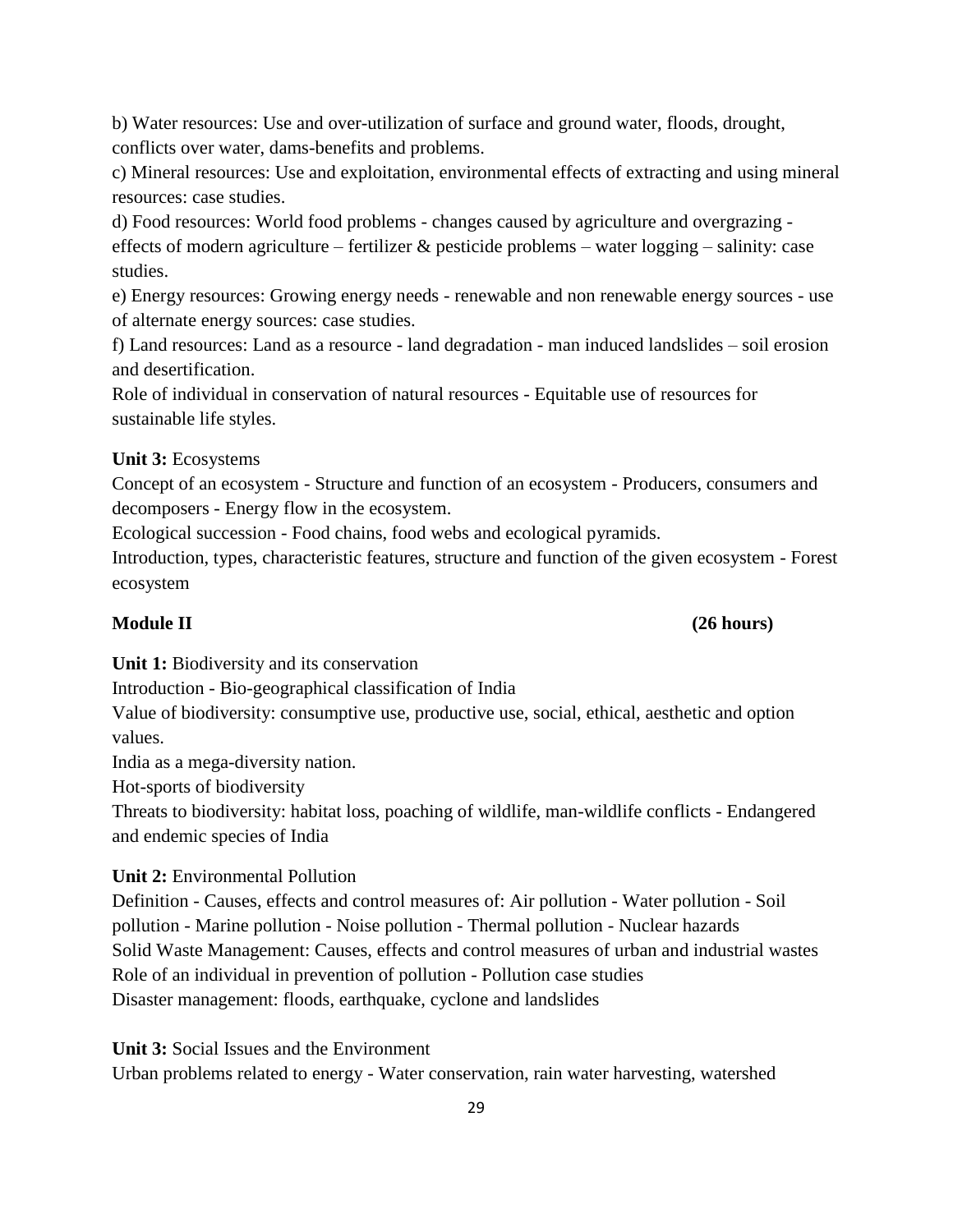management Resettlement and rehabilitation of people: its problems and concerns: case studies Environmental ethics: Issues and possible solutions Climate change, global warming, acid rain, ozone layer depletion , nuclear accidents and holocaust: case studies - Consumerism and waste products

Environment Protection Act - Air (Prevention and Control of Pollution) Act – Water (Prevention and control of Pollution) Act - Wildlife Protection Act - Forest Conservation Act Issues involved in enforcement of environmental legislation - Public awareness

**Module III (10 hours)** Jean Giono: *The Man Who Planted Trees*

K. Satchitanandan: Hiroshima Remembered

**Module IV (10 hours)**

Bessie Head: Heaven is not Closed

Safdar Hashmi: Machine

# **Module V (26 hours)**

**Unit 1:** Human Rights

An Introduction to Human Rights: Meaning, concept and development - Three Generations of Human Rights (Civil and Political Rights, Economic, Social and Cultural Rights).

**Unit 2:** Human Rights and United Nations

Contributions, main human rights related organs - UNESCO, UNICEF, WHO, ILO, Declarations for women and children, Universal Declaration of Human Rights.

Human Rights in India – Fundamental rights and Indian Constitution, Rights for children and women, Scheduled Castes, Scheduled Tribes, Other Backward Castes and Minorities

**Unit 3:** Environment and Human Rights Right to Clean Environment and Public Safety Issues of Industrial Pollution - Prevention, Rehabilitation and Safety Aspect of New Technologies such as Chemical and Nuclear Technologies - Issues of Waste Disposal - Protection of Environment

Conservation of natural resources and human rights: Reports, Case studies and policy formulation.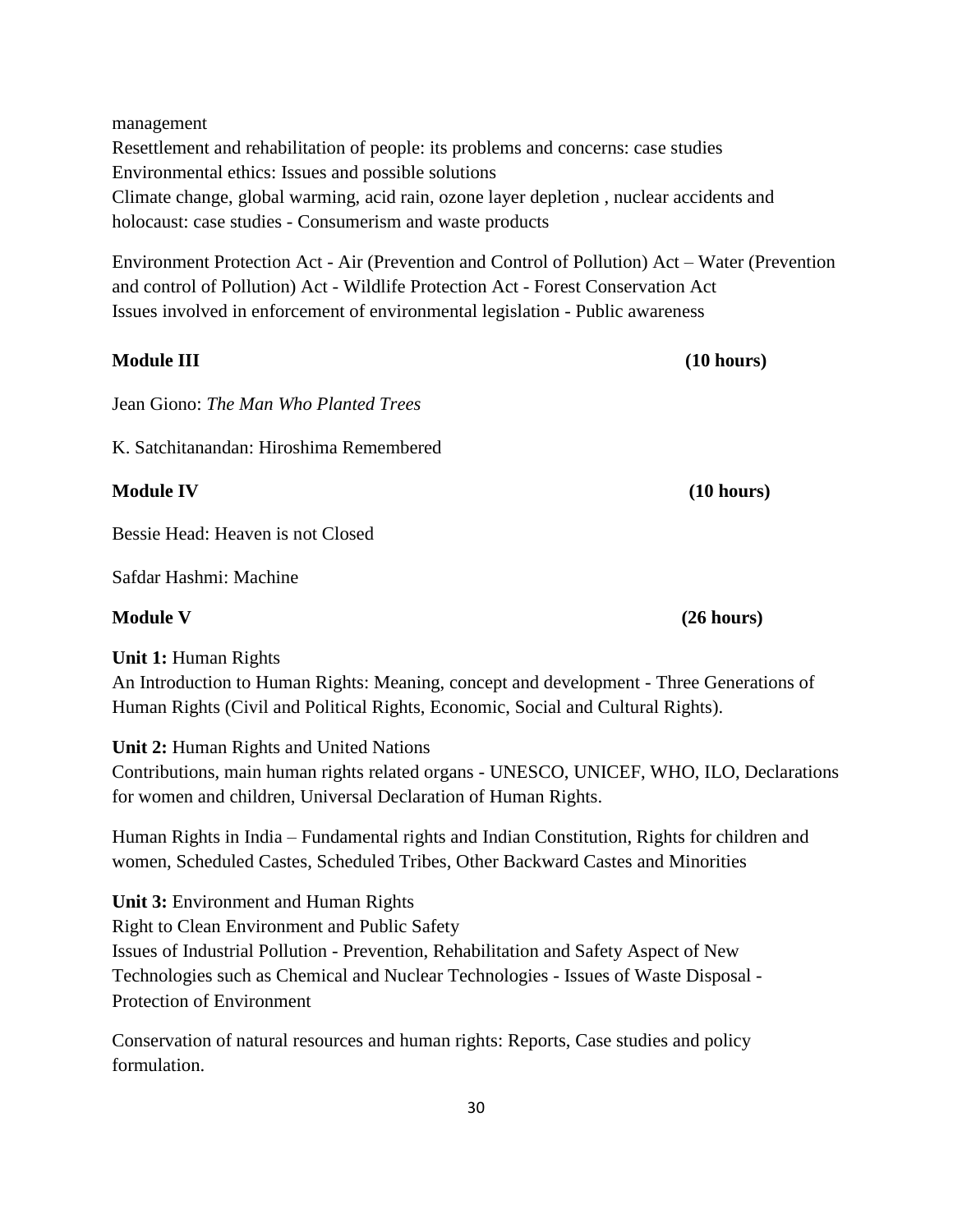Conservation issues of Western Ghats: Mention Gadgil committee report, Kasthuri Rangan report. Over-exploitation of ground water resources, marine fisheries, sand mining, etc.

# **Internal: Field study**

Visit to a local area to document environmental grassland/ hill /mountain Visit a local polluted site: Urban/Rural/Industrial/Agricultural Study of common plants, insects, birds, etc Study of simple ecosystem: pond, river, hill slopes, etc (Field work Equal to 5 lecture hours)

# **REFERENCES**

Bharucha Erach, Text Book of Environmental Studies for undergraduate Courses. University Press, IInd Edition 2013 (TB)

Clark.R.S., Marine Pollution, Clanderson Press Oxford (Ref)

Cunningham, W.P.Cooper, T.H.Gorhani, E & Hepworth, M.T.2001 Environmental Encyclopedia, Jaico Publ. House. Mumbai. 1196p .(Ref)

Dc A.K.Enviornmental Chemistry, Wiley Eastern Ltd.(Ref)

Down to Earth, Centre for Science and Environment (Ref)

Heywood, V.H & Watson, R.T. 1995. Global Biodiversity Assessment, Cambridge University Press 1140pb (Ref)

Jadhav.H & Bhosale.V.M. 1995. Environmental Protection and Laws. Himalaya Pub. House, Delhi 284p (Ref)

Mekinney, M.L & Schock.R.M. 1996 Environmental Science Systems & Solutions. Web enhanced edition 639p (Ref)

Miller T.G. Jr., Environmental Science, Wadsworth Publishing Co. (TB)

Odum.E.P 1971. Fundamentals of Ecology. W.B. Saunders Co. USA 574p (Ref)

Rao.M.N & Datta.A.K. 1987 Waste Water treatment Oxford & IBII Publication Co.Pvt.Ltd.345p (Ref)

Rajagopalan. R, Environmental Studies from crisis and cure, Oxford University Press, Published: 2016 (TB)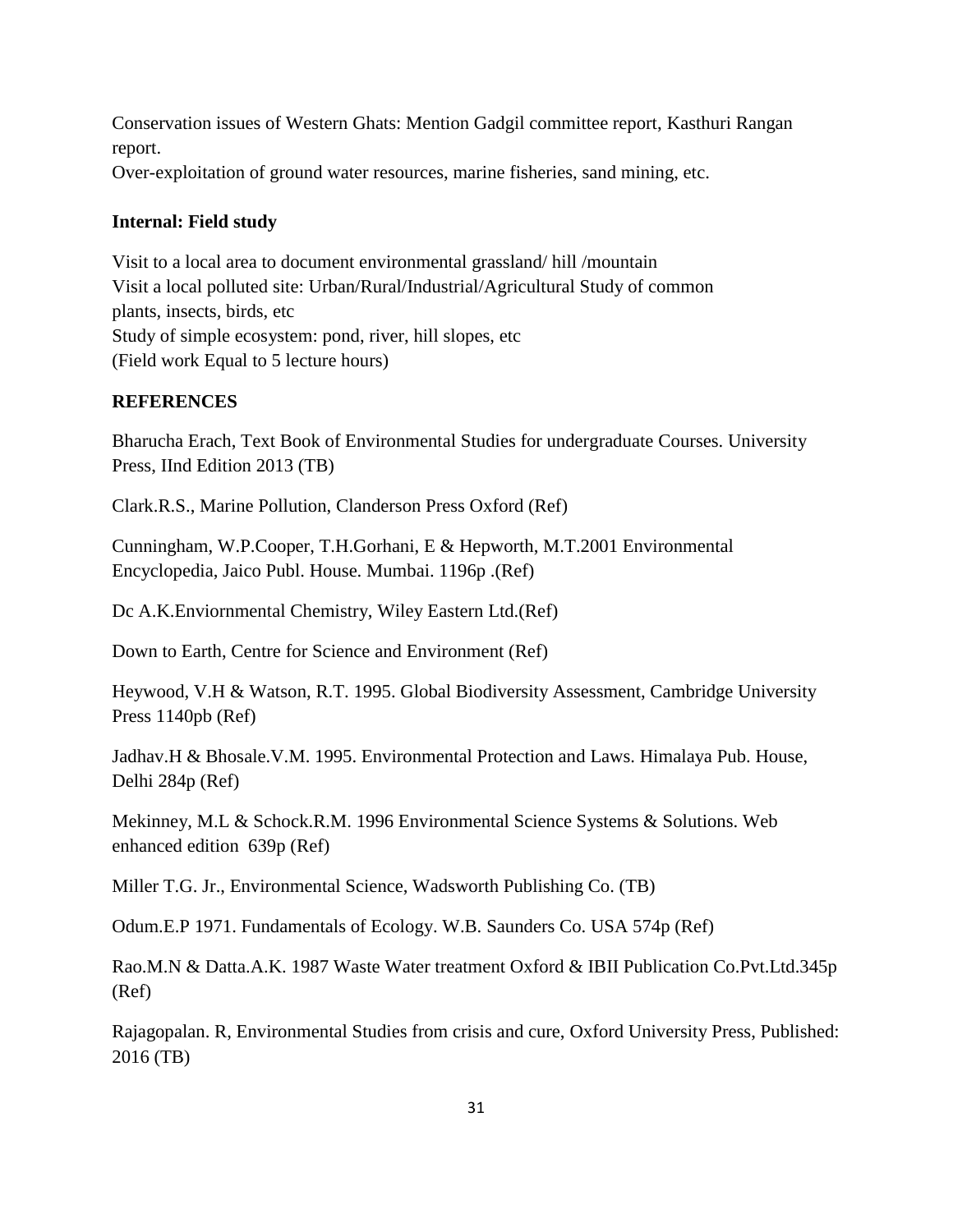Sharma B.K., 2001. Environmental Chemistry. Geol Publ. House, Meerut (Ref)

Townsend C., Harper J, and Michael Begon, Essentials of Ecology, Blackwell

Science (Ref)

Trivedi R.K., Handbook of Environmental Laws, Rules Guidelines, Compliances and Stadards, Vol I and II, Enviro Media (Ref)

Trivedi R. K. and P.K. Goel, Introduction to air pollution, Techno-Science Publication (Ref)

Wanger K.D., 1998 Environmental Management. W.B. Saunders Co. Philadelphia, USA 499p (Ref)

(M) Magazine (R) Reference (TB) Textbook

Human Rights

Amartya Sen, The Idea Justice, New Delhi: Penguin Books, 2009.

Chatrath, K. J.S., (ed.), Education for Human Rights and Democracy (Shimla: Indian Institute of Advanced Studies, 1998)

Law Relating to Human Rights, Asia Law House,2001.

Shireesh Pal Singh, Human Rights Education in 21st Century, Discovery Publishing House Pvt.Ltd, New Delhi,

S.K.Khanna, Children And The Human Rights, Common Wealth Publishers,1998. 2011.

Sudhir Kapoor, Human Rights in 21<sup>st</sup> Century, Mangal Deep Publications, Jaipur, 2001.

United Nations Development Programme, Human Development Report 2004: Cultural Liberty in Today's Diverse World, New Delhi: Oxford University Press, 2004.

# **Six months compulsory core module course in Environmental Studies & Human Rights for undergraduates**

#### **Teaching Methodologies**

The core Module Syllabus for Environmental Studies includes class room teaching and Field Work. The syllabus is divided into five modules covering 72 lectures. The first two modules will cover 44 lectures which are class room based to enhance knowledge skills and attitude to environment. The third and forth is based on subject related environmental studies which will be covered in 20 lecture hours and would provide student a multidisciplinary knowledge on environmental issues in relation with the core subject. Human rights is also included in the fifth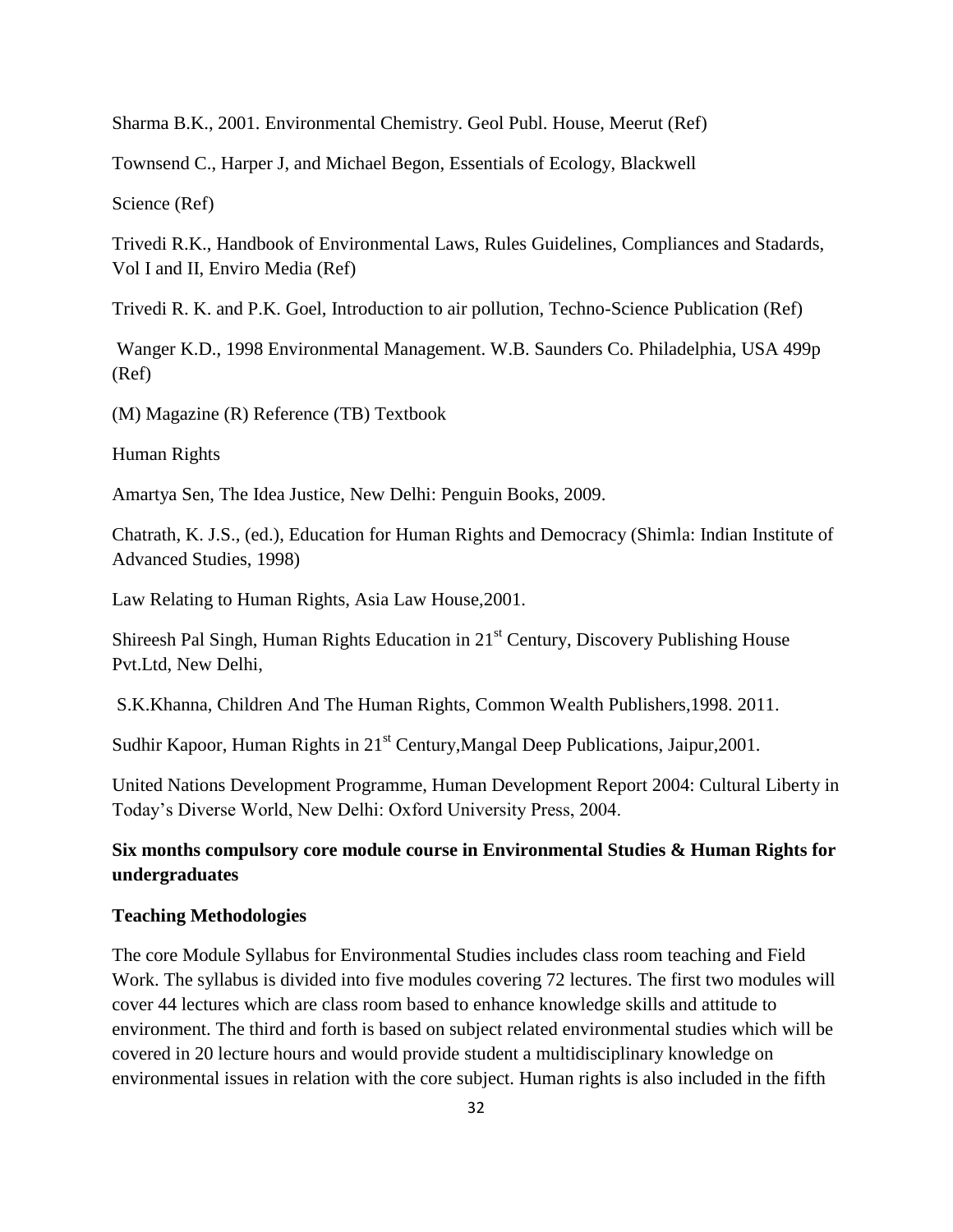module and 8 lectures are set apart for that. Field study is one of the most effective learning tools for environmental concerns and is purely for internal evaluation. This moves out of the scope of the text book mode of teaching into the realm of real learning in the field, where the teacher merely acts as a catalyst to interpret what the student observes or discovers in his/her own environment. Field studies are as essential as class work and form an irreplaceable synergistic tool in the entire learning process.

Course material provided by UGC for class room teaching and field activities be utilized.

The universities/colleges can also draw upon expertise of outside resource persons for teaching purpose.

Environmental Core Module shall be integrated into the teaching programmes of all undergraduate courses.

# **Core Text for Module 3 & 4:** *Greening Knowledge*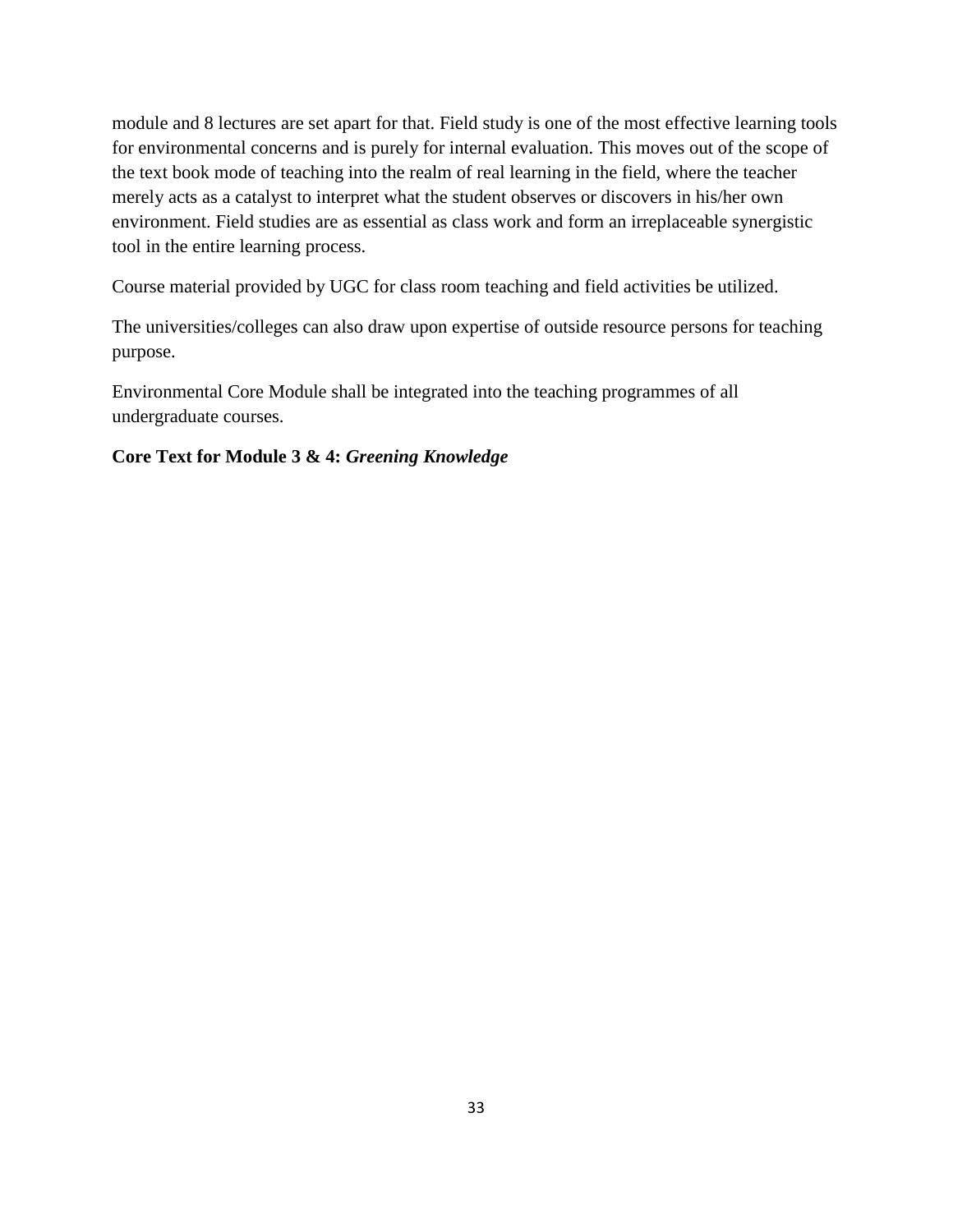### **SYLLABI FOR CORE COURSES - UG PROGRAMMES**

#### **2017 ADMISSIONS ONWARDS**

### **COURSE 10 – Postcolonial Literatures**

| Course Code                           | EN6CR10                         |
|---------------------------------------|---------------------------------|
| Title of the course                   | <b>Postcolonial Literatures</b> |
| Semester in which the course is to be | 6                               |
| taught                                |                                 |
| No. of credits                        |                                 |
|                                       |                                 |
| No. of contact hours                  | 90                              |
|                                       |                                 |

### **AIM OF THE COURSE**

To familiarize the students the varied dimension s of postcolonial subjectivity through theory and literature.

#### **OBJECTIVES OF THE COURSE**

On completion of the course, the student will:

- 1. be aware of the social, political, cultural aspects of postcolonial societies.
- 2. realise the impact of colonialism and imperialism on native cultural identities.
- 3. get an insight into the links between language, history and culture.

# **COURSE OUTLINE**

#### **Module 1 [The Domain] (36 hours)**

Bill Ashcroft, Gareth Griffiths and Helen Tiffin: Introduction of *The Empire Writes Back* Edward Said: Orientalism [an excerpt] Frantz Fanon: The Fact of Blackness

#### **Module 2 [Poetry] (18 hours)**

Faiz Ahammed Faiz: A Prison Evening A. K. Ramanujan: Small Scale Reflections on a Great House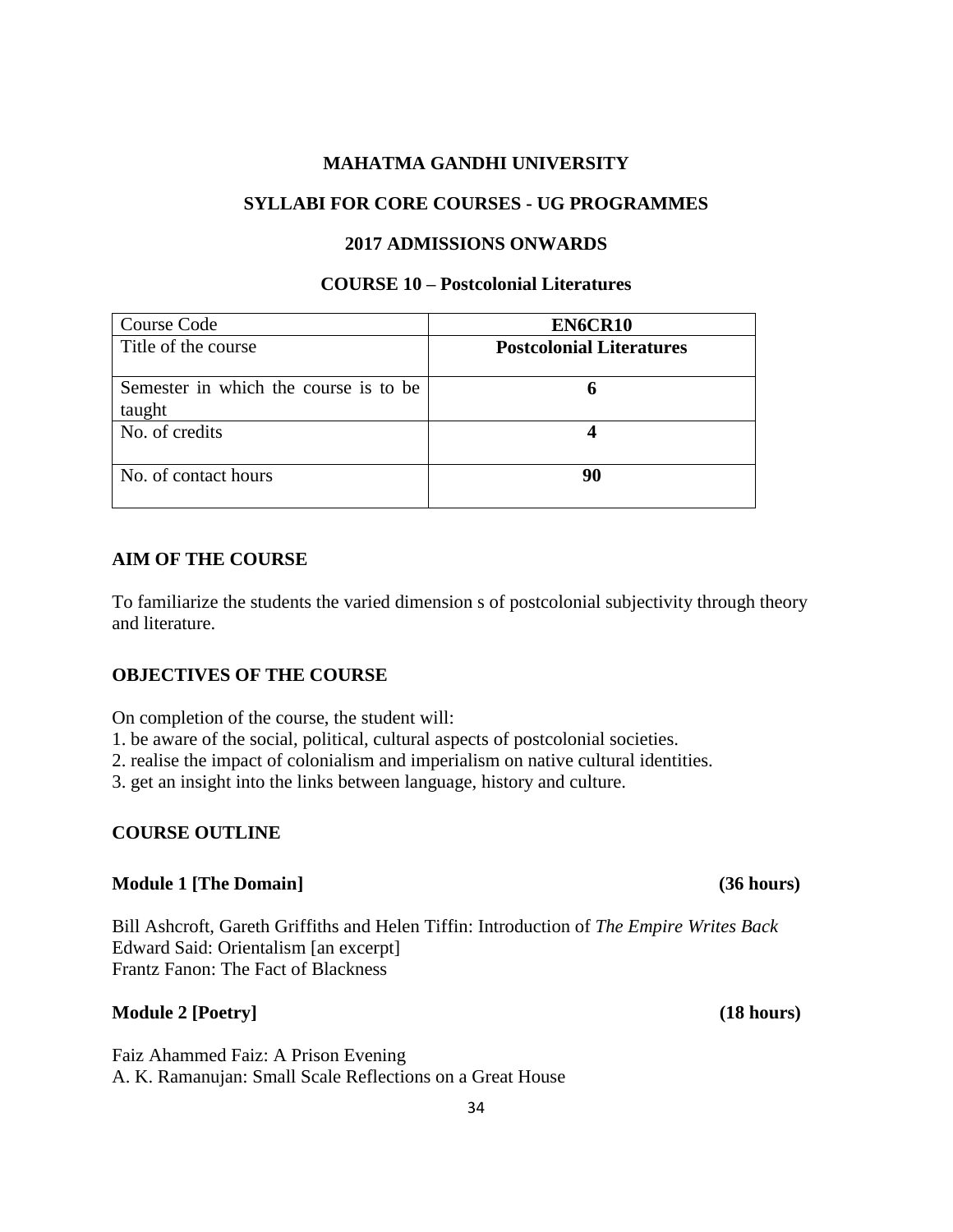David Malouf: Revolving Days Wole Soyinka: Civilian and Soldier Margaret Atwood: Journey to the Interior

# **Module 3 [Fiction] (18 hours)**

Peter Carey: *Jack Maggs*

# **Module 4 [Drama] (18 hours)**

Ngugi wa Thiong'o: *The Trial of Dedan Kimathi*

**Core Text:** *Postcolonial Literatures*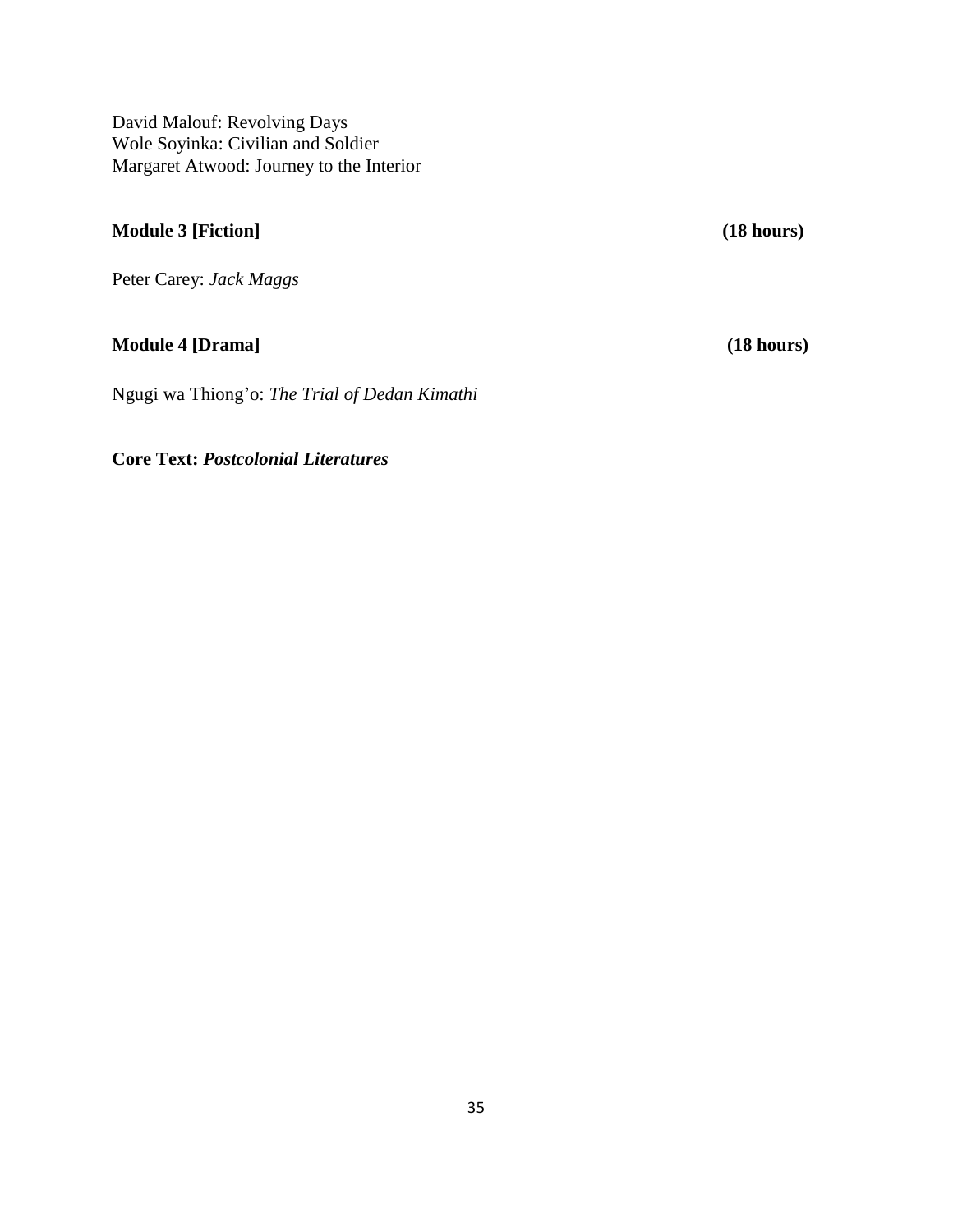#### **SYLLABI FOR CORE COURSES - UG PROGRAMMES**

### **2017 ADMISSIONS ONWARDS**

#### **COURSE 11 – Women Writing**

| Course Code                           | EN6CR11              |
|---------------------------------------|----------------------|
| Title of the course                   | <b>Women Writing</b> |
|                                       |                      |
| Semester in which the course is to be |                      |
| taught                                |                      |
| No. of credits                        |                      |
|                                       |                      |
| No. of contact hours                  | 90                   |
|                                       |                      |

#### **AIM OF THE COURSE**

To introduce the theoretical and literary responses by women and the concerns that govern feminist literature.

# **OBJECTIVES OF THE COURSE**

On completion of the course, the students will be able to:

1. critically respond to literature from a feminist perspective.

2. realize how the patriarchal notions pervade in the social and cultural scenario and how feminism exposes these notions.

3. identify how stereotypical representations of women were constructed and how these are subverted by feminist writing

#### **COURSE OUTLINE**

#### **Module 1 [Essays] (36 hours)**

Betty Friedan: The Problem that has No Name (Chapter 1 of *The Feminine Mystique*) Elaine Showalter: Towards a Feminist Poetics Patricia Hill Collins: Mammies, Matriarchs and Other Controlling Images (Chapter 4 of *Black Feminist Thought* pp. 79-84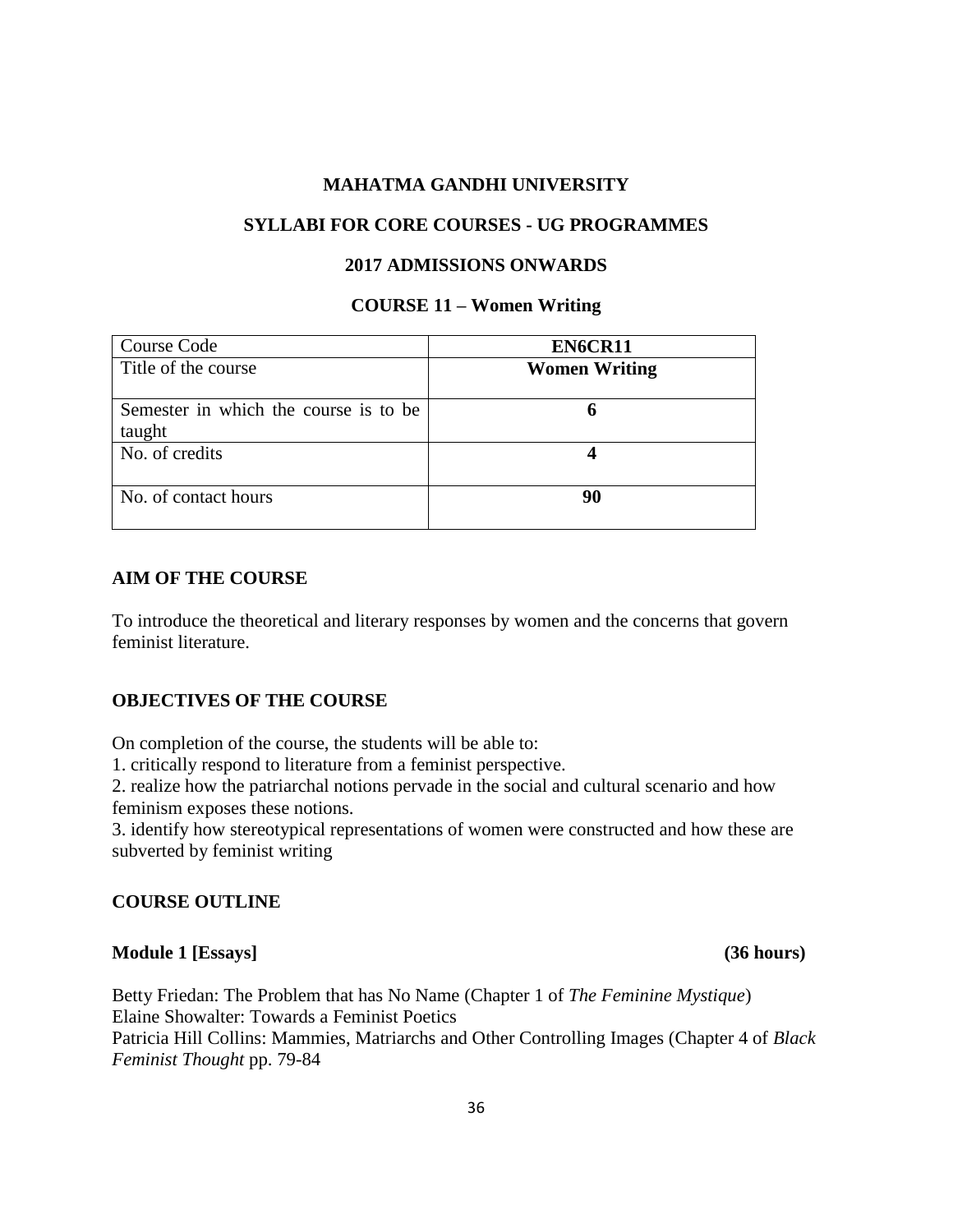#### **Module 2 [Poetry] (18 hours)**

Anna Akhmatova: Lot's Wife Mamta Kalia: After Eight Years of Marriage Julia Alvarez: Women's Work Meena Alexander: House of a Thousand Doors Sutapa Bhattacharya: Draupadi Kristine Batey: Lot's Wife Vijayalakshmi: Bhagavatha

## **Module 3 [Short Fiction] (18 hours)**

Charlotte Perkins Gilman: The Yellow Wallpaper Willa Cather: A Wagner Matinee Isabel Allende: And of the Clay We Created Sara Joseph: The Passion of Mary

**Module 4 [Fiction] (18 hours)**

Alice Walker: *The Color Purple*

# **Core Text:** *Women Writing*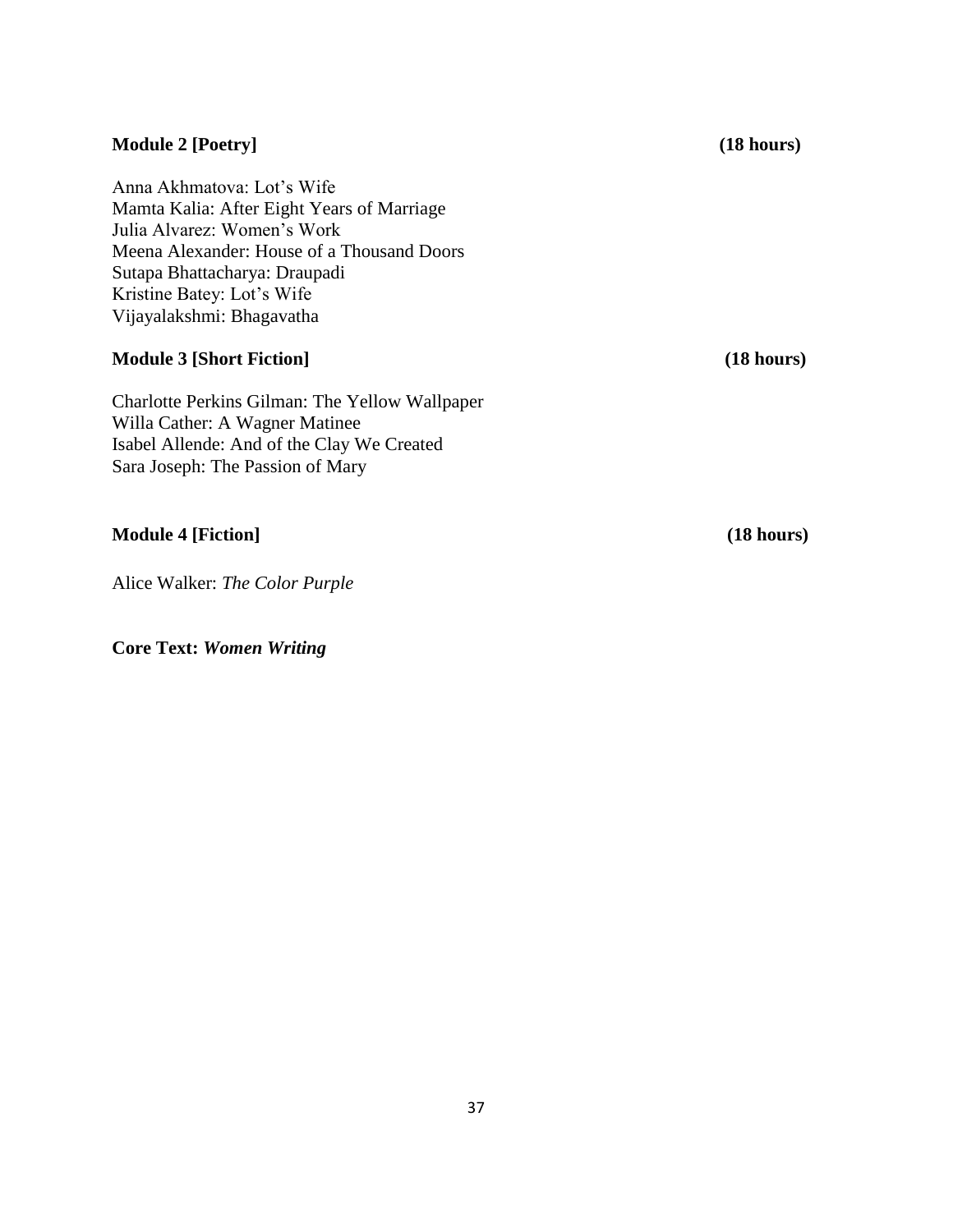### **SYLLABI FOR CORE COURSES - UG PROGRAMMES**

#### **2017 ADMISSIONS ONWARDS**

# **COURSE 12 – American Literature**

| Course Code                                     | EN6CR12                    |
|-------------------------------------------------|----------------------------|
| Title of the course                             | <b>American Literature</b> |
| Semester in which the course is to be<br>taught | h                          |
| No. of credits                                  |                            |
| No. of contact hours                            | 90                         |

### **AIM OF THE COURSE**

To enable the students to have a holistic understanding of the heterogeneity of American culture and to study works of prose, poetry, drama, and fiction in relation to their historical and cultural contexts.

### **OBJECTIVES OF THE COURSE**

At the end of the course, the student shall be:

- 1. familiar with the evolution of various literary movements in American literature.
- 2. acquainted with the major authors in American Literary History.

#### **COURSE OUTLINE**

#### **Module 1 [Prose] (18 hours)**

M. H Abrams: Periods of American Literature in *A Handbook of Literary Terms* Robert E. Spiller: The Last Frontier in *The Cycle of American Literature* Ralph Waldo Emerson: Gifts James Baldwin: If Black English isn't Language, then Tell me, What is?

#### **Module II [Poetry] (18 hours)**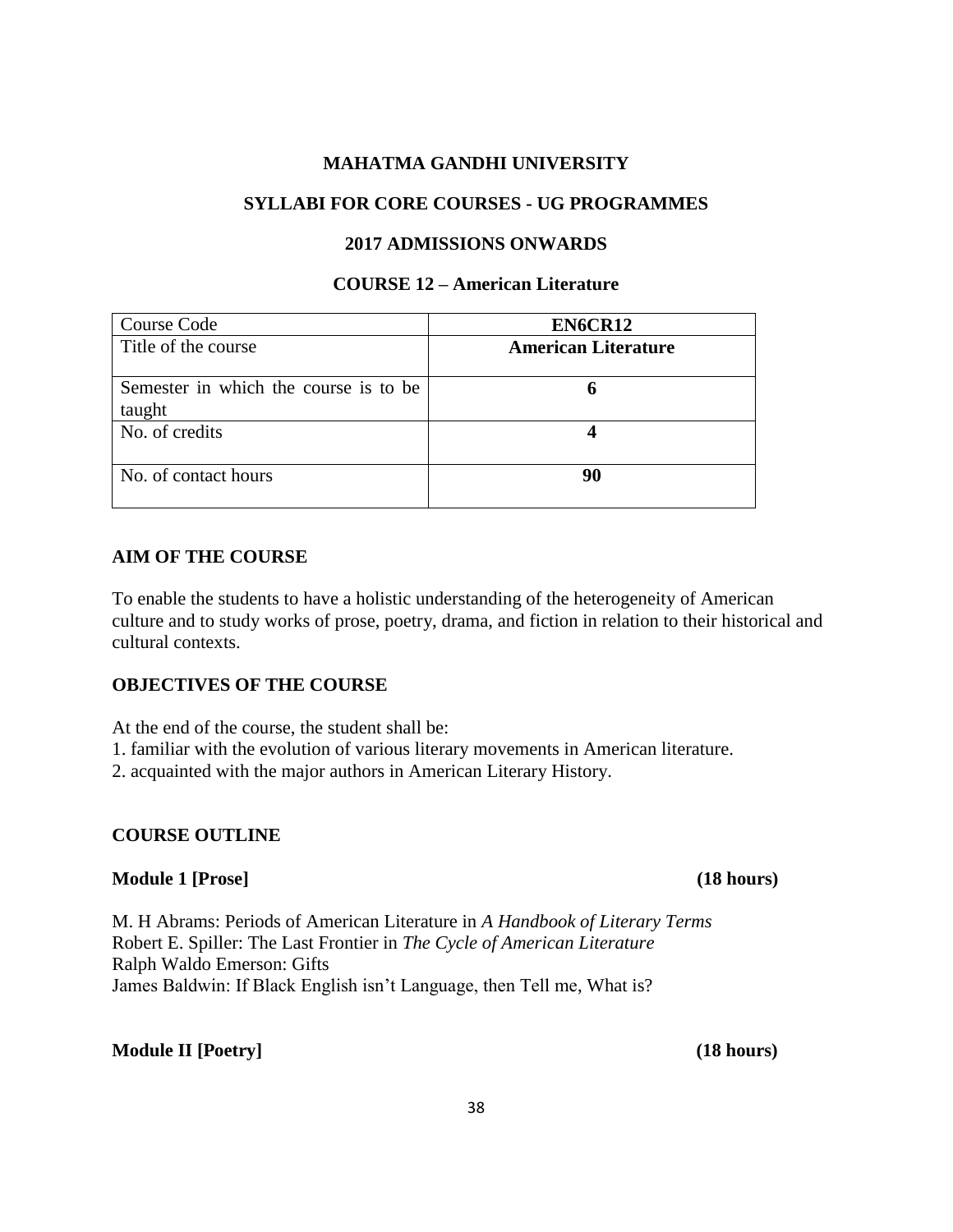Walt Whitman: I Hear America Singing Emily Dickinson: I dwell in Possibility Robert Frost: Love and a Question e e cummings: Let's Live Suddenly Without Thinking Langston Hughes: Let America be America Again Allen Ginsberg: A Supermarket in California Adrienne Rich: In A Classroom Marianne Moore: Poetry

# **Module III [Short Story] (18 hours)**

Nathaniel Hawthorne: My Kinsman, Major Molineux Edgar Allan Poe: The Purloined Letter Mark Twain: How I Edited an Agricultural Paper Leslie Marmon Silko: Lullaby Kate Chopin: A Respectable Woman

**Module IV [Drama]** (18 hours)

Arthur Miller: *The Crucible*

#### **Module V [Novel] (18 hours)**

Harper Lee: *To Kill a Mocking Bird*

**Core Text:** *American Literature*

39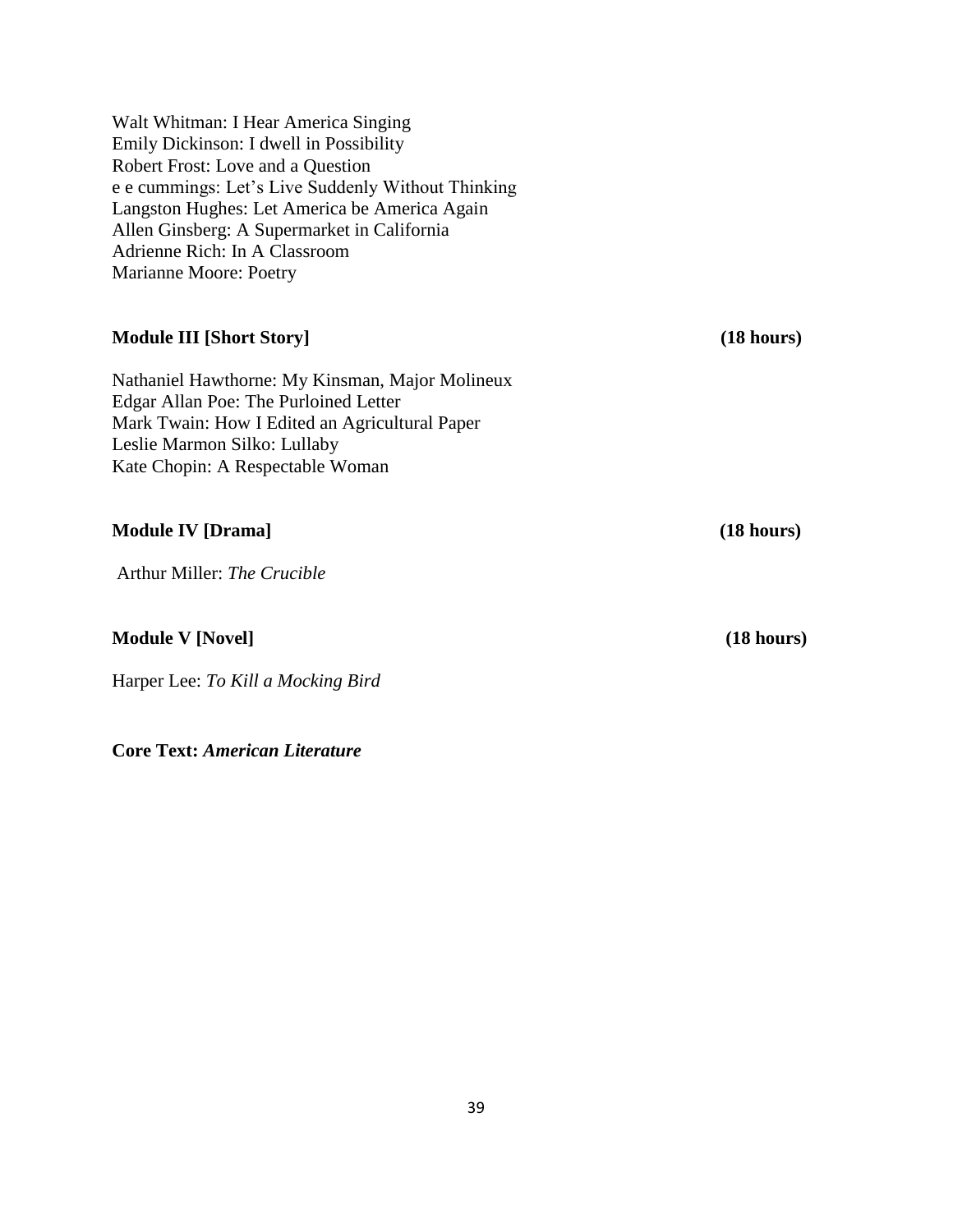### **SYLLABI FOR CORE COURSES - UG PROGRAMMES**

#### **2017 ADMISSIONS ONWARDS**

### **COURSE 13 – Modern World Literature**

| Course Code                                     | EN6CR13                        |
|-------------------------------------------------|--------------------------------|
| Title of the course                             | <b>Modern World Literature</b> |
| Semester in which the course is to be<br>taught | 6                              |
| No. of credits                                  |                                |
| No. of contact hours                            | 90                             |

### **AIM OF THE COURSE**

.

To make the students aware of the stupendous variety that resides in Literatures the world over.

# **OBJECTIVES OF THE COURSE**

On completion of the course, the students should be able to discern the following:

1. That literatures the world over engage in very deep ways with the vicissitudes of life.

2. World literatures often defy genres/regionalities and canonical assumptions to emerge as a platform where poetics and politics fuse.

3. The notion of Major and Minor, Central and Peripheral literatures is a myth.

# **COURSE OUTLINE**

#### **Module I [Poetry] (18 hours)**

Marina Tsvetaeva: Meeting Federico Garcia Lorca: New Heart Pablo Neruda: Ars Poetica Leopold Sedar Senghor: Black Woman Wizlawa Szymborska: The Terrorist, He's Watching Adonis: Nothing but madness remains Bei Dao: The Answer Ko Un: A Poet's Heart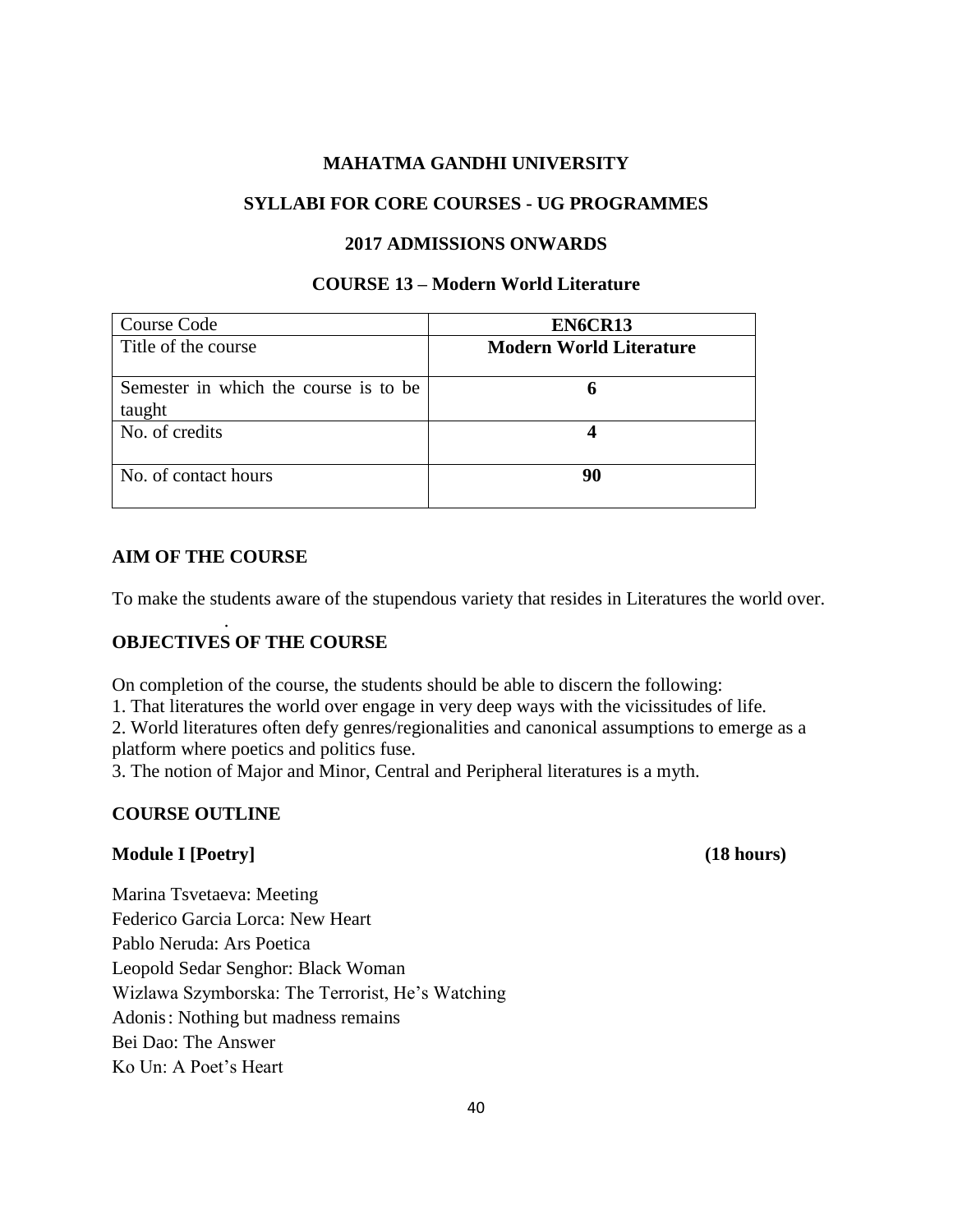# **Module II [Short Stories: European] (18 hours)** Leo Tolstoy: God Sees the Truth, but Waits Bjornstjerne Bjornson: The Father Franz Kafka: Before the Law Bertolt Brecht: The Monster Albert Camus: The Guest Javier Marias: The Life and Death of Marcelino Iturriaga **Module III [Short Stories: Non-European] (18 hours)** Ryunosuke Akutagawa: In a Grove Jorge Luis Borges: The Garden of Forking Paths Naguib Mahfouz: Half of a Day Julio Cortazar: Continuity of Parks Danilo Kis: The Encyclopaedia of the Dead Juan Gabriel Vasquez: The Dogs of War **Module IV [Novel] (18 hours)** Italo Calvino: *The Cloven Viscount*

# **Module V [Drama] (18 hours)**

Eugene Ionesco: *Chairs*

# **Core Text:** *Modern World Literature*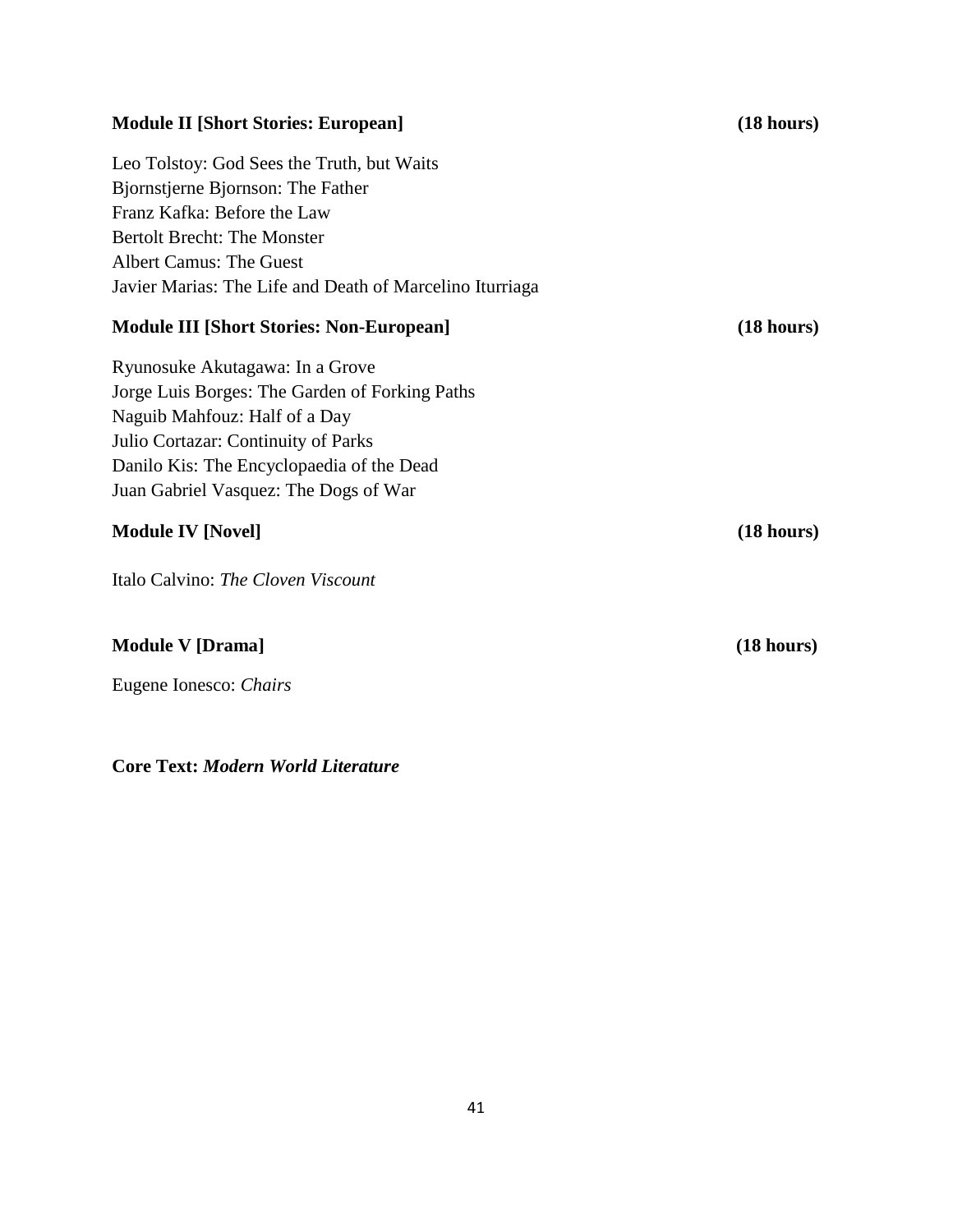# **Open Courses**

# **MAHATMA GANDHI UNIVERSITY**

# **SYLLABI FOR OPEN COURSES - UG PROGRAMMES**

# **2017 ADMISSIONS ONWARDS**

# **COURSE 1 – Appreciating Films**

| Course Code                                     | <b>EN5CROP01</b>          |
|-------------------------------------------------|---------------------------|
| Title of the course                             | <b>Appreciating Films</b> |
| Semester in which the course is to be<br>taught |                           |
| No. of credits                                  |                           |
| No. of contact hours                            | 72                        |

# **AIM OF THE COURSE**

The course seeks to introduce the student to the major elements that constitute cinema. Also the attempt will be to equip the student to academically discuss cinema in terms of critiques and close analyses.

# **OBJECTIVES OF THE COURSE**

On completion of the course, the student should be able to discern the following:

- 1. The broad contours of the history and aesthetics of films.
- 2. The overarching film genres and the basic terminology of film studies.
- 3. The distinction between mere appreciation of films and sustained ideological film analysis.
- 4. The questions raised by Cultural Studies and Feminism(s) in their encounter with films.
- 5. The issues raised by cinematic adaptations of literature.

# **COURSE OUTLINE**

.

# **Module I (Broad Film Genres) (18 hours)**

Lumiere vs. Melies [*Arrival of a Train* vs. *An Impossible Voyage*] Narrative Cinema vs. Documentary Cinema Hollywood Style as Norm - [Roland Emmerich'](https://en.wikipedia.org/wiki/Roland_Emmerich)s *Independence Day* (1996)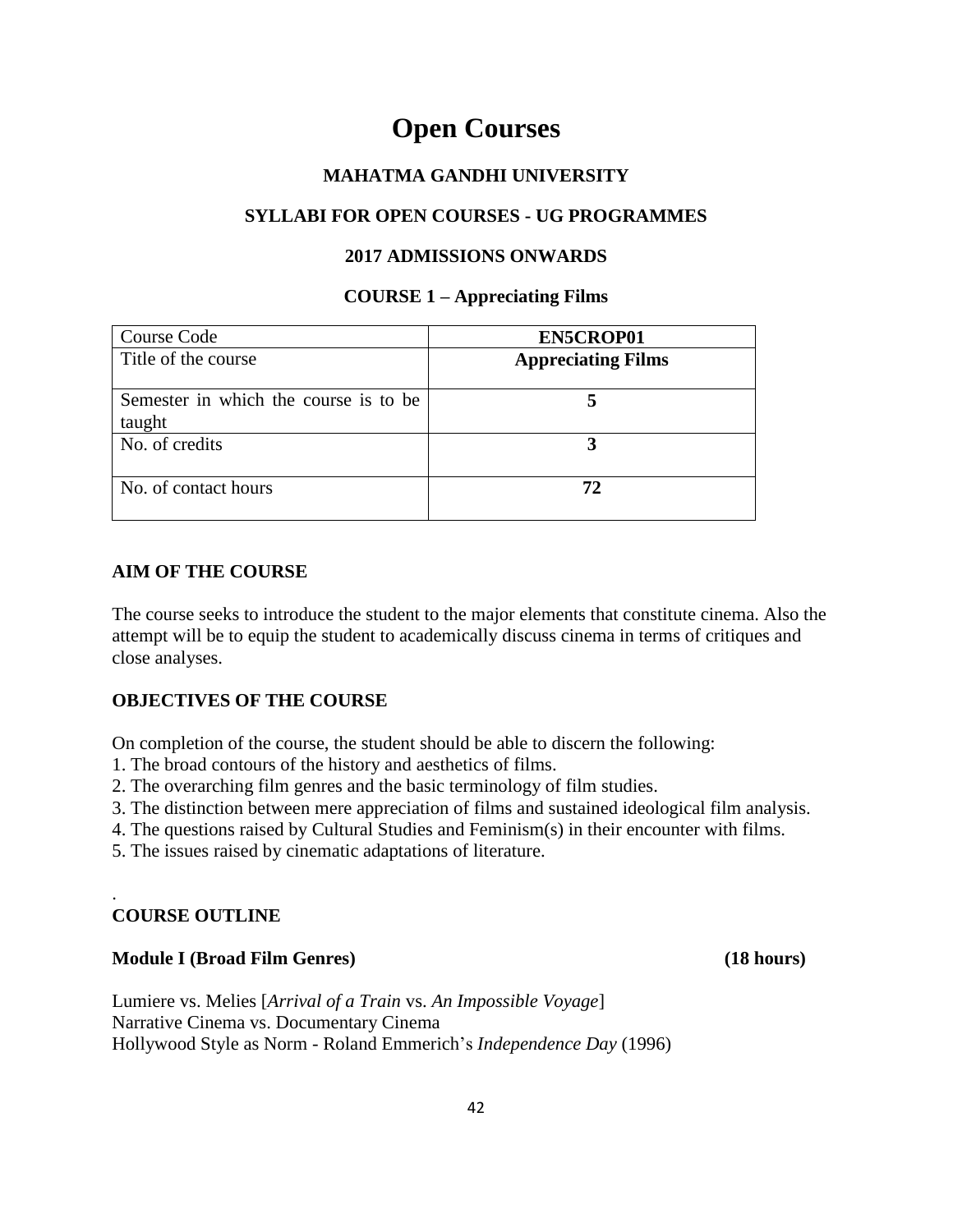German Expressionism - F.W. Murnau's *Nosferatu* (1922) Neo-realism - Vittorio De Sica's *Bicycle Thieves* (1948)

### **Module II (Film Languages) (18 hours)**

Montage Theory: [Clippings from Eisenstein's *Battleship Potemkin* and Chaplin's *Modern Times*] Mise-en-scene: [The opening sequence from Werner Herzog's *Aguirre*, *Wrath of God* **(**1972) and the infamous ‗horse head' scene from Francis Ford Coppola's *The Godfather* (1972)] Deep Focus, the Long Take and psychological representation: [Select scenes from Orson Welles' *The Magnificent Ambersons* (1942)] Jump Cut (anti-seamless-dissolve) [Examples from Godard's *Breathless* (1960)]

# **Module 3 (Reading Films) (18 hours)**

Cinema and Ideology/Identity Politics [Kamal Haasan's *Hey Ram* (2000) and Shaji Kailas's] *Aaraam Thampuran* (1997)]

Cinema and Feminism [Rajkumar Hirani's *PK* (2014) and K. G. George's *Aadaminte Variyellu* (1983))

### **Module IV (Film Adaptations) (18 hours)**

Shakespeare/Hamlet: Vishal Bhardwaj's *Haider* (2014) Basheer/Mathilukal: Adoor Gopalakrishnan's *Mathilukal* (1990)

# **Films Recommended for Background Viewing**

George Melies: *An Impossible Voyage* Lumiere brothers: *Arrival of a Train* Sergei Eisenstein: *Battleship Potemkin* Charlie Chaplin: *Modern Times* Werner Herzog: *Aguirre*, *Wrath of God* Francis Ford Coppola: *The Godfather* Orson Welles: *The Magnificent Ambersons* Jean Luc-Godard: *Breathless* V. K. Prakash: *Karmayogi* [Malayalam]

# **Core Text:** *Appreciating Films*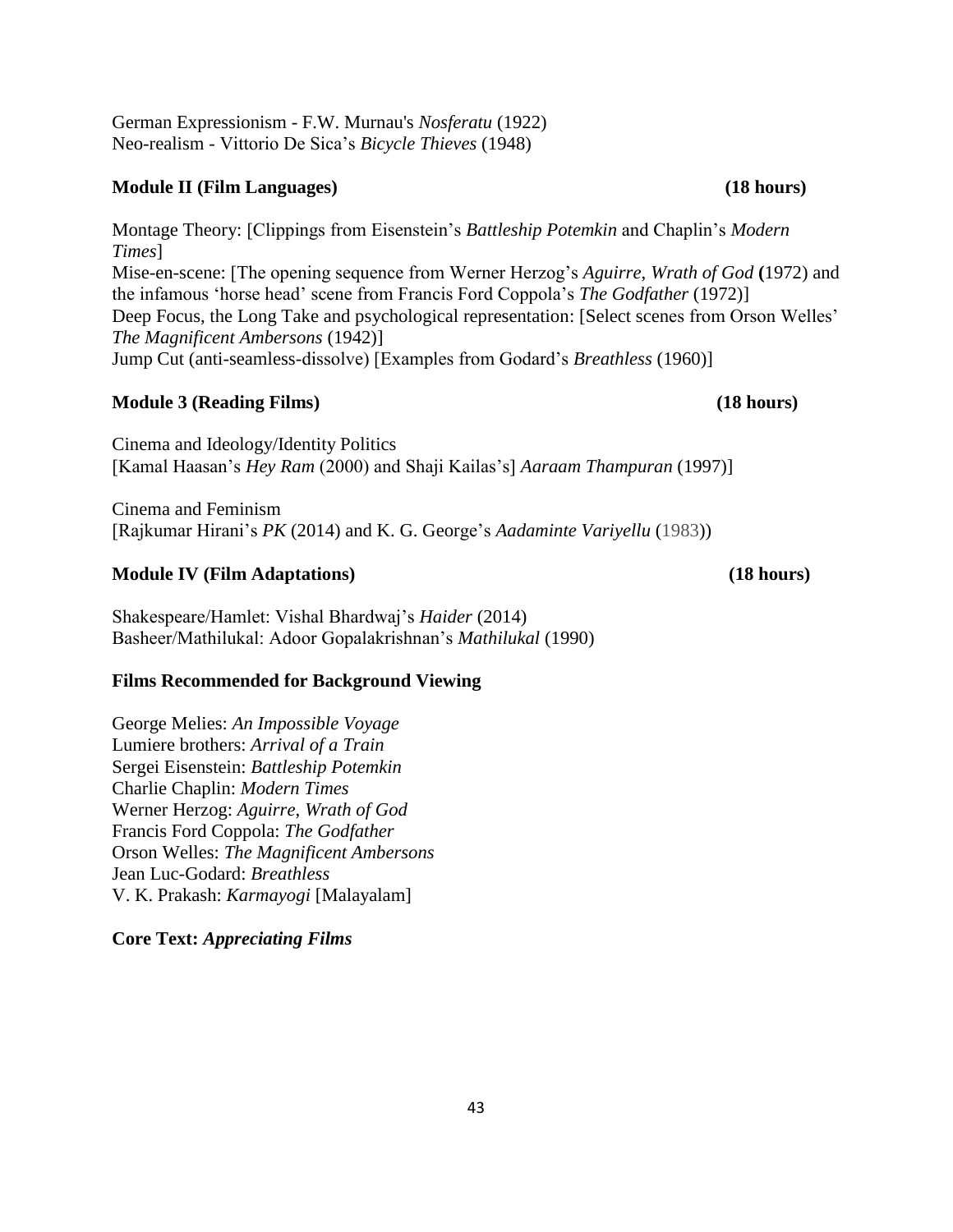### **SYLLABI FOR OPEN COURSES - UG PROGRAMMES**

#### **2017 ADMISSIONS ONWARDS**

# **COURSE 2 – Theatre Studies**

| Course Code                                     | <b>EN5CROP02</b>       |
|-------------------------------------------------|------------------------|
| Title of the course                             | <b>Theatre Studies</b> |
| Semester in which the course is to be<br>taught |                        |
| No. of credits                                  |                        |
| No. of contact hours                            |                        |

### **AIM OF THE COURSE**

The students will be introduced to a selection of plays from the West and the East, ranging from the tragic and the comic, the folk and the street, so as to generate interest in theatre and make them aware of the new trends in modern theatre.

# **OBJECTIVES OF THE COURSE**

On completion of the course, the student should be able to imbibe the following:

1. An understanding of a selection of well-discussed plays across the world.

- 2. The classical and modern theatre in the West and the East.
- 3. The form and content of various kinds of theatre.
- 4. Colonial and subversive postcolonial aspects in Indian theatre.

5. Issues of gender, identity, caste, tradition, morality, etc dealt with by modern theatre.

# **COURSE OUTLINE**

.

#### **Module I (Classics) (18 hours)**

Kalidasa: *Abhijanasakunthalam* – Act I

William Shakespeare: *Othello* – Act I, Scene III, 1-295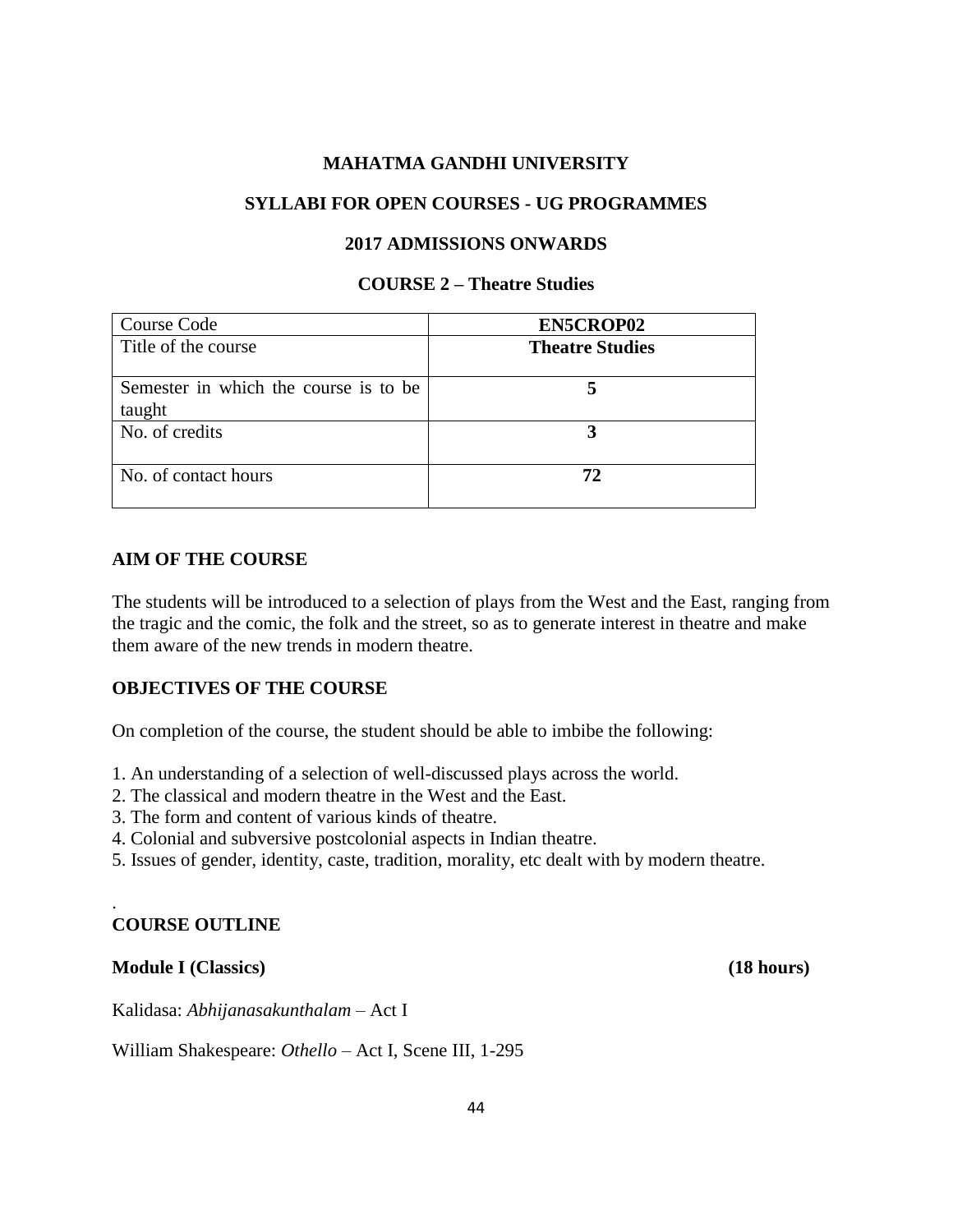| <b>Module II (Tragic Vision)</b>          | (18 hours) |
|-------------------------------------------|------------|
| Eugene O'Neil: Before Breakfast           |            |
| <b>Langston Hughes: Soul Gone Home</b>    |            |
| <b>Module III (Comic Vision)</b>          | (18 hours) |
| Bernard Shaw: How He Lied to Her Husband  |            |
| <b>Anton Chekov: The Proposal</b>         |            |
| <b>Module IV (Folk/Street)</b>            | (18 hours) |
| Kavalam Narayana Panicker: Maraattom      |            |
| Malini Bhattacharya: Giving Away the Girl |            |
|                                           |            |

**Core Text:** *Theatre Studies*

45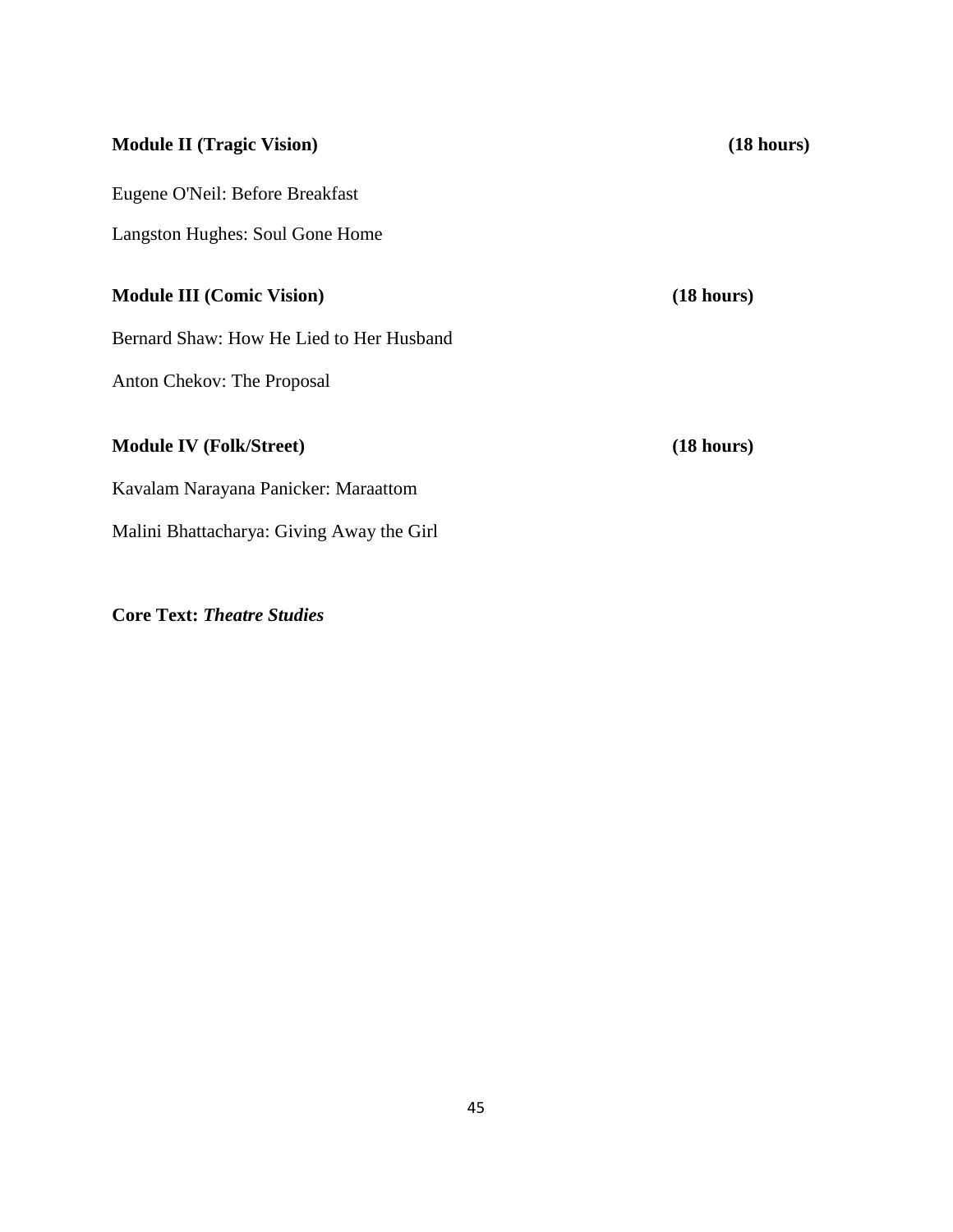### **SYLLABI FOR OPEN COURSES - UG PROGRAMMES**

#### **2017 ADMISSIONS ONWARDS**

#### **COURSE 3 – English for Careers**

| Course Code                                     | <b>EN5CROP03</b>           |
|-------------------------------------------------|----------------------------|
| Title of the course                             | <b>English for Careers</b> |
| Semester in which the course is to be<br>taught |                            |
| No. of credits                                  |                            |
| No. of contact hours                            | 72                         |

#### **AIM OF THE COURSE**

.

To make the students competent in their job-seeking, job-getting, and job-holding needs. The course shall cater to equipping the students in Comprehensive Language Enhancement.

# **OBJECTIVES OF THE COURSE**

On completion of the course, the students should be able:

1. To develop communicative skills, which will enable them to prepare for a career and function effectively in it.

2. To equip themselves in oral and written communication to enhance their academic and professional use of language.

3. To train themselves in making effective presentations.

# **COURSE OUTLINE**

#### **Module 1 (Oral and Written Skills for Jobs and Careers) (18 hours)**

- a. Applying for jobs—Preparing Resumes—Writing Cover letters.
- b. Preparing for interviews—Taking Interviews—Post-Interview follow-up-Promotion
- c. Interviews—Group Discussions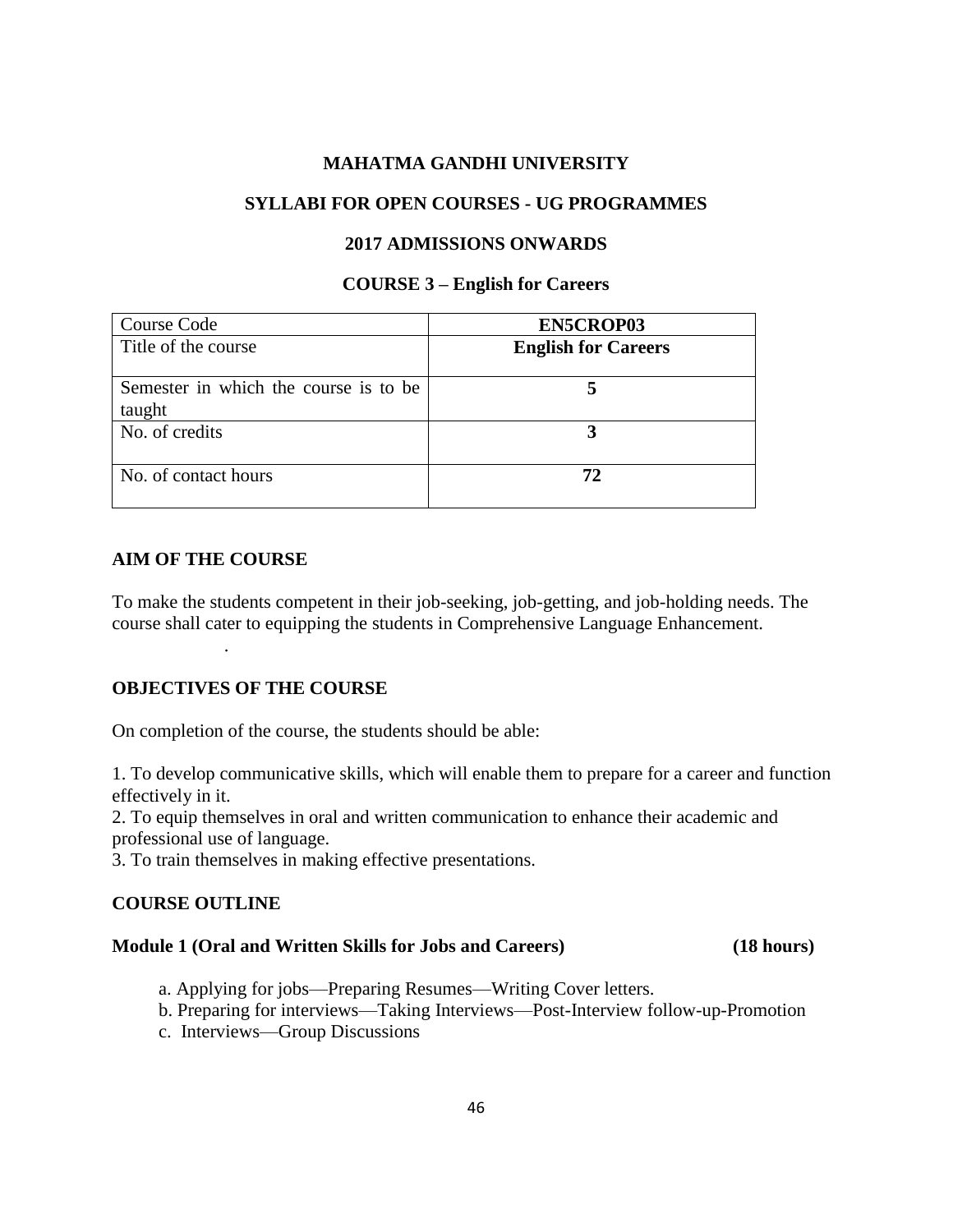# **Module 2 (Correctness of Language Usage) (18 hours)**

- a. Common errors in communication and how to avoid them.
- b. Some Notions—Conventional and idiomatic expressions.
- c. Today's Vocabulary
- d. Grammar for Grown-ups

# **Module 3( Facing People) (18 hours)**

- a. Structuring and delivering a presentation.
- b. Communication in the Management context.
- c. Importance of Words/Language.
- d. Horizontal and Democratic Communication.

# **Module 4** (**Keeping the Job 0 (18 hours)**

- a. Human relationships in academic and professional life.
- b. Front Office Management and Keeping public relations (Telephone Skills)
- c. Soft Skills for Team Building.
- d. Keeping the Job—Professional Ethics
- e. Managing Multiple Roles- Healthy Balancing of family and career.

# **Reading List**

- 1. Samson et al. *English for Life - 4***.** New Delhi: Cambridge University Press.
- 2. Vasudev, Murthy. *Effective Proposal Writing***.** New Delhi: Response Books, 2006.
- 3. *Towards Academic English: Developing Effective Writing Skills***.** New Delhi: Cambridge University Press, 2007.
- 4. *Oxford Guide to Effective Writing and Speak***ing**. OUP, 2007.
- 5. Bhatnagar, R. P. *English for Competitive Examinations***.** New Delhi: Macmillan, 2009.
- 6. *English for Careers. Pearson*.
- 7. *ABC of Common Grammatical Errors*. Macmillan, 2009
- 8. Kaul, Asha. *The Effective Presentation*. New Delhi: Response Books
- 9. Shepherd, Kerry. *Presentations at Conferences, Seminars and Meetings***.** New Delhi: Response Books.

10. Vilanilam, J. V. *More Effective Communication: a Manuel for Professionals.* Response Books 2008

11. *English for Career Development***.** Orient Longman, 2006.

# **Core Text:** *English for Careers*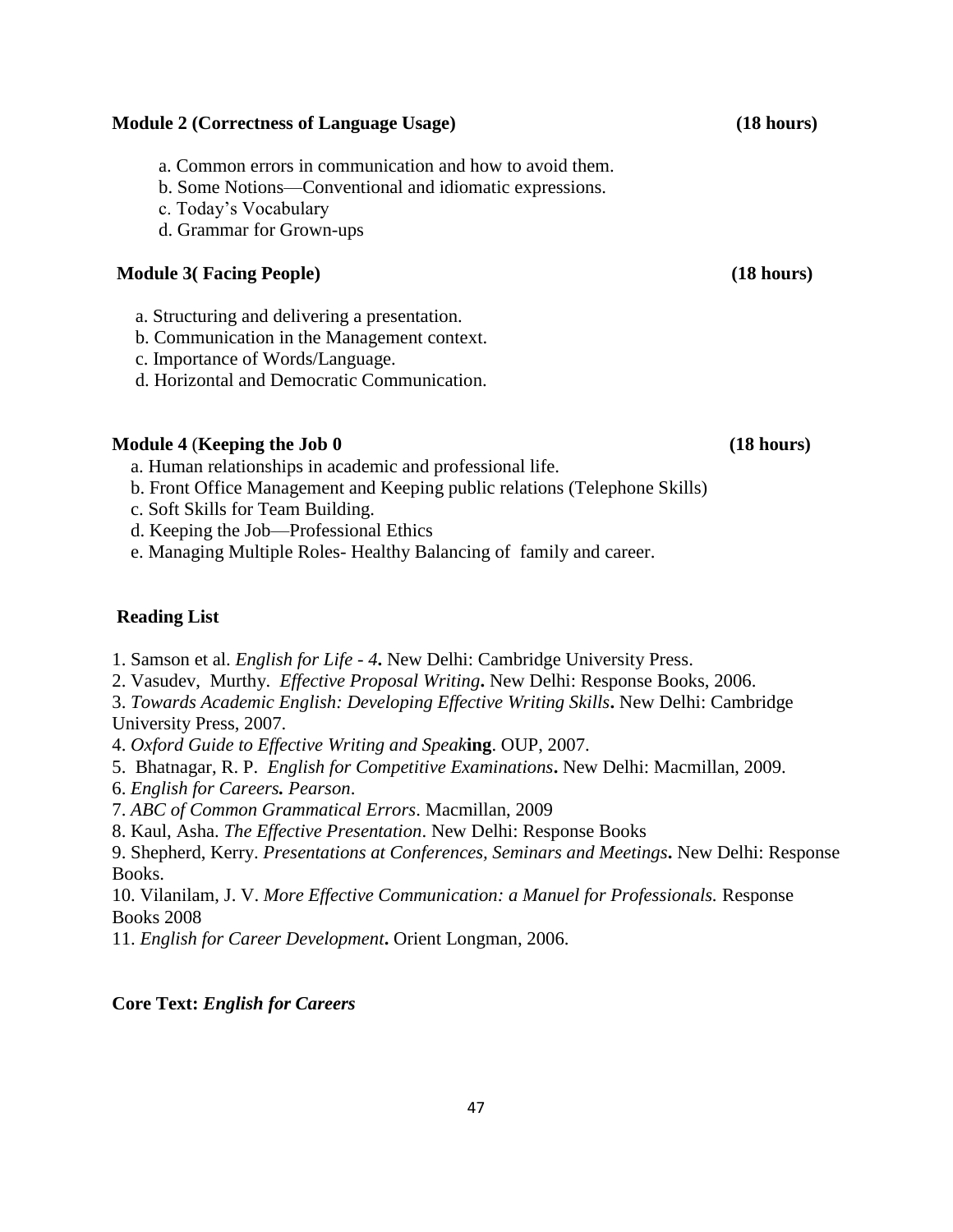# **Model III CORE COURSES**

# **Semester 1**

# **English Literature from the Old English Period to the Romantic Age**

| <b>Course Code</b>         | EN1CE01                                                                                       |
|----------------------------|-----------------------------------------------------------------------------------------------|
| <b>Title of the Course</b> | <b>English Literature from the</b><br><b>Old English Period to the</b><br><b>Romantic Age</b> |
| <b>Semester</b>            |                                                                                               |
| <b>Credits</b>             |                                                                                               |
| <b>Contact Hours</b>       |                                                                                               |

# **OBJECTIVE OF THE COURSE**

To give the students an overview of the historical development of English Literature from the Old English Period to the Romantic Age.

# **OUTLINE OF THE COURSE**

# **MODULE ONE: Medieval to Seventeenth Century (36 hours)**

Old English Literature Middle English Literature - Medieval Romances - Allegories Renaissance Characteristics of the Elizabethan Age **Prose:** Sir Thomas More, Sir Philip Sidney, Francis Bacon, Sir Thomas Browne, Raleigh, The Authorized Version of the Bible **Poetry:** Geoffrey Chaucer, Edmond Spenser, Sir Philip Sidney, Shakespeare, the Metaphysical Poets- John Donne, Cavalier Poets **Drama:** Mystery Plays, Miracle Plays, Morality Plays, Interludes, The University Wits, Elizabethan and Jacobean Drama, William Shakespeare, Christopher Marlow, Revenge Tragedy: Thomas Kyd, John Webster, Theory of Humors: Ben Jonson

**Novel**: Thomas Nash

# **MODULE TWO: Restoration to the Enlightenment (36 hours)**

Characteristics of the Restoration and Neo- Classical Ages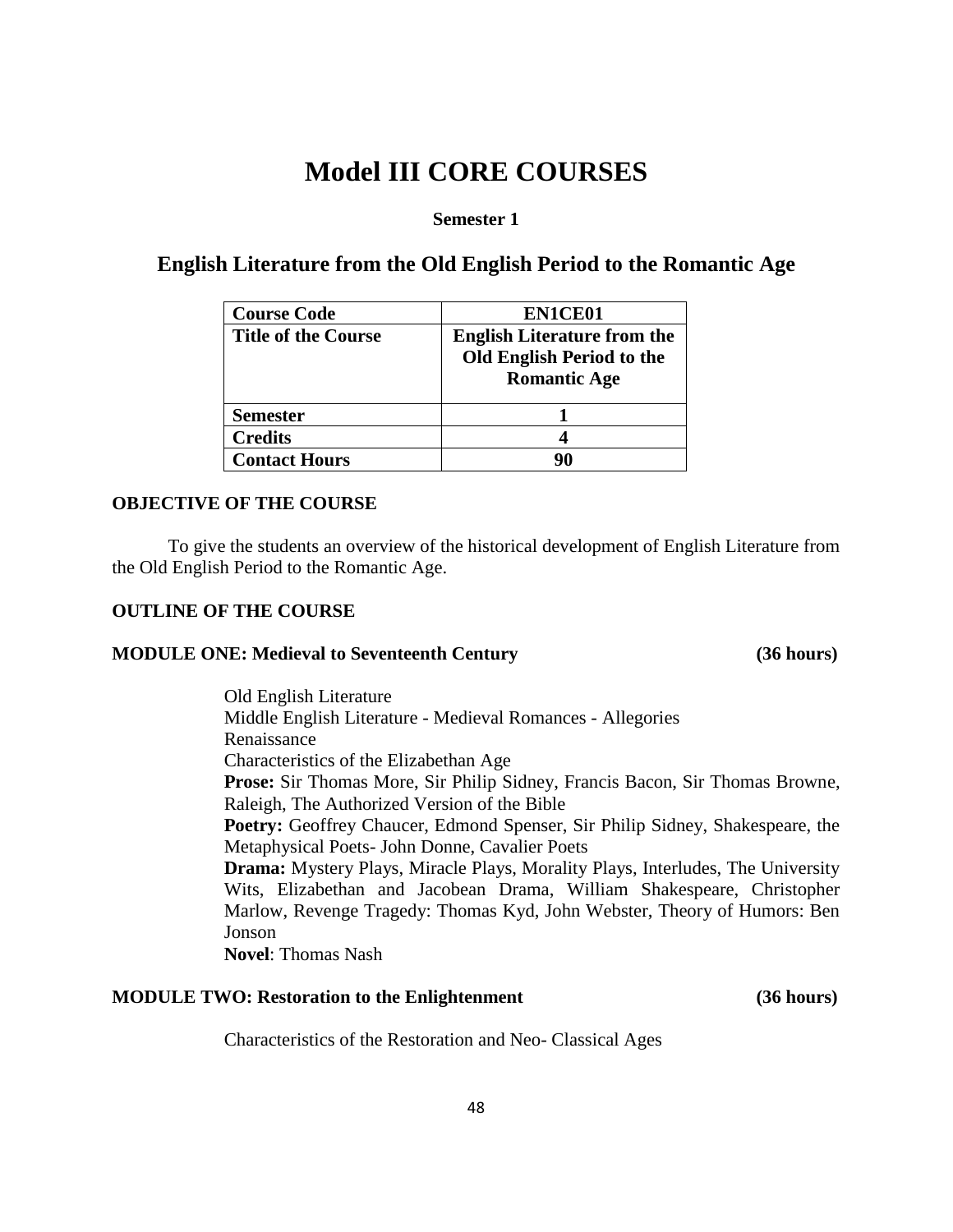**Prose:** Isaac Walton, John Dryden, Thomas Hobbes, John Locke, Samuel Pepys, John Bunyan, Jonathan Swift, Joseph Addison, Richard Steele, Dr. Johnson, Edward Gibbon, Edmund Burke

**Poetry:** John Milton, John Dryden, Alexander Pope (Mock Epic), Pre-Romantics: Thomas Gray, William Cowper, William Collins, William Blake, and Robert Burns

**Drama:** Restoration Drama, Drama of Manners, William Wycherley, William Congreve, John Dryden, Oliver Goldsmith, Richard Sheridan

Novel: Daniel Defoe, Samuel Richardson, Henry Fielding, Lawrence Sterne, Smollet

# **MODULE THREE: Romantic period (18 hours)**

Precursors of Romanticism – Romantic Revival Characteristics of the Romantic Period **Prose:** William Hazlitt, Charles Lamb, De Quincy **Poetry:** William Wordsworth, Samuel Taylor Coleridge, P. B. Shelley, John Keats, Lord Byron, Robert Southey **Novel:** Gothic Novel: Horace Walpole, Mrs. Ann Radcliffe, Historical Novel: Sir Walter Scot, Realistic Novel: Jane Austen

### **Books for Reference**

Alastair Fowler. *A History of English Literature* (Blackwell) *The Cambridge Guide to Literature in English* (CUP) M. H. Abrams. *A Glossary of Literary Terms*. (Revised Edition)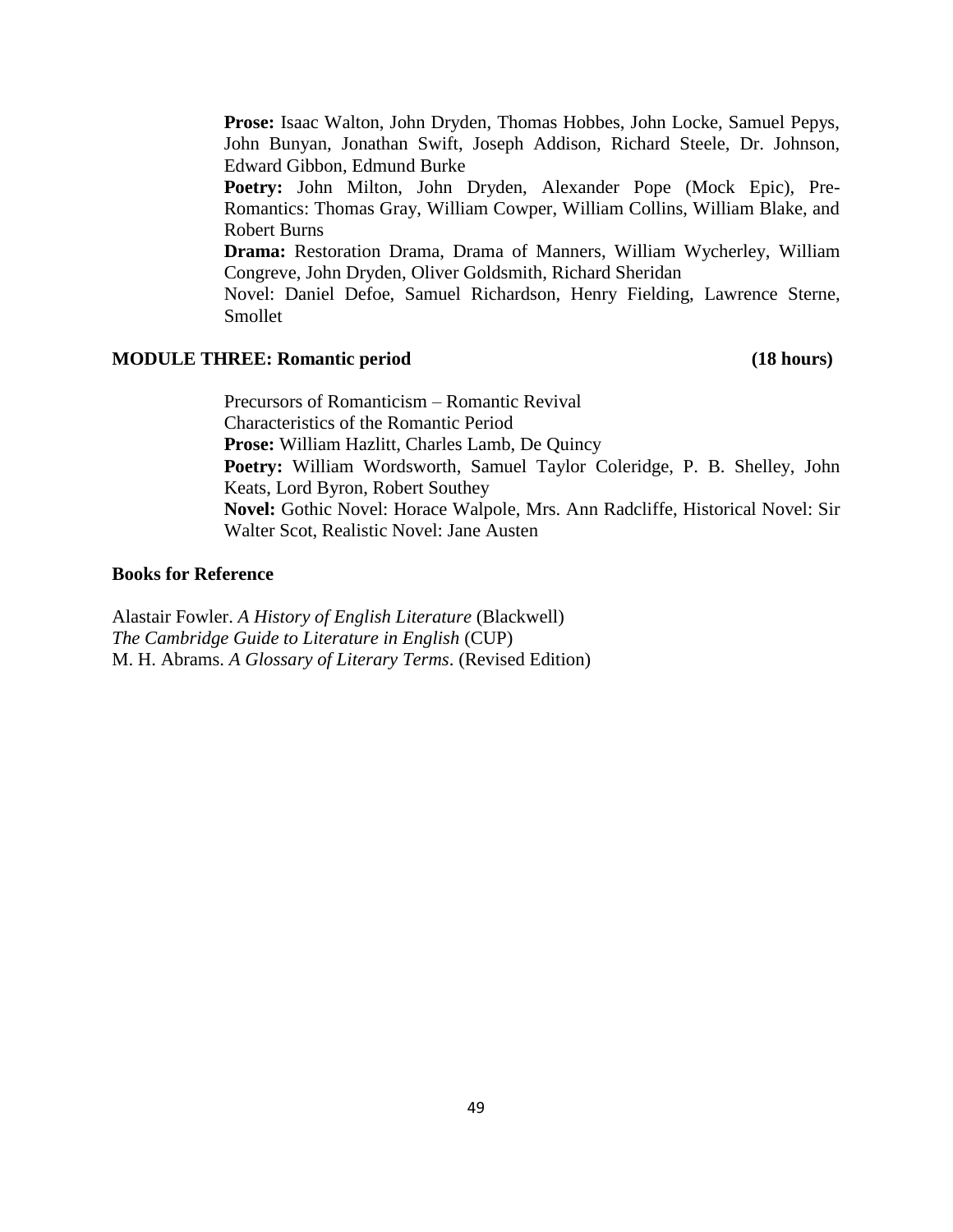# **Conversational Skills**

| <b>Course Code</b>         | EN1CE02                      |
|----------------------------|------------------------------|
| <b>Title of the Course</b> | <b>Conversational Skills</b> |
| <b>Semester</b>            |                              |
| <b>Credits</b>             |                              |
| <b>Contact Hours</b>       | 90                           |

### **OBJECTIVES OF THE COURSE**

1. To sensitize students to the nuances of spoken forms of English

2. To familiarize students with the speech sounds and the phonological aspects of the English language

3. To develop a neutral accent and improve the general standard of pronunciation

4. To develop the conversational skills of the learners in various situations

### **OUTLINE OF THE COURSE**

#### **Module I: Phonetics (30 hours)**

- A. Phonetics Air-Stream Mechanism Organs of Speech Respiratory System, Phonatory System, Articulatory System.
- B. Classification and Description of Speech Sounds Vowels Cardinal Vowels Vowels of English RP – Diphthongs – Diphthongs of English RP.
- C. Consonants Points of Articulation Manner of Articulation Consonants of English RP.

#### **Module II: Phonology (30 hours)**

- A. Phonology Phoneme Contrastive and Non-Contrastive Distribution Minimal Pairs – Allophones – Free Variation – Phonotactics – English RP Consonants – Linking /r/ - Intrusive /r/ - Pure Vowels and Diphthongs.
- B. Syllable Syllabic and Nonsyllabic Sounds Releasing and Arresting Consonants – Open and Closed Syllable – Consonant Clusters in English.
- C. Suprasegmentals Word Stress Sentence Stress Rhythm Strong and Weak Forms – Juncture or Transition.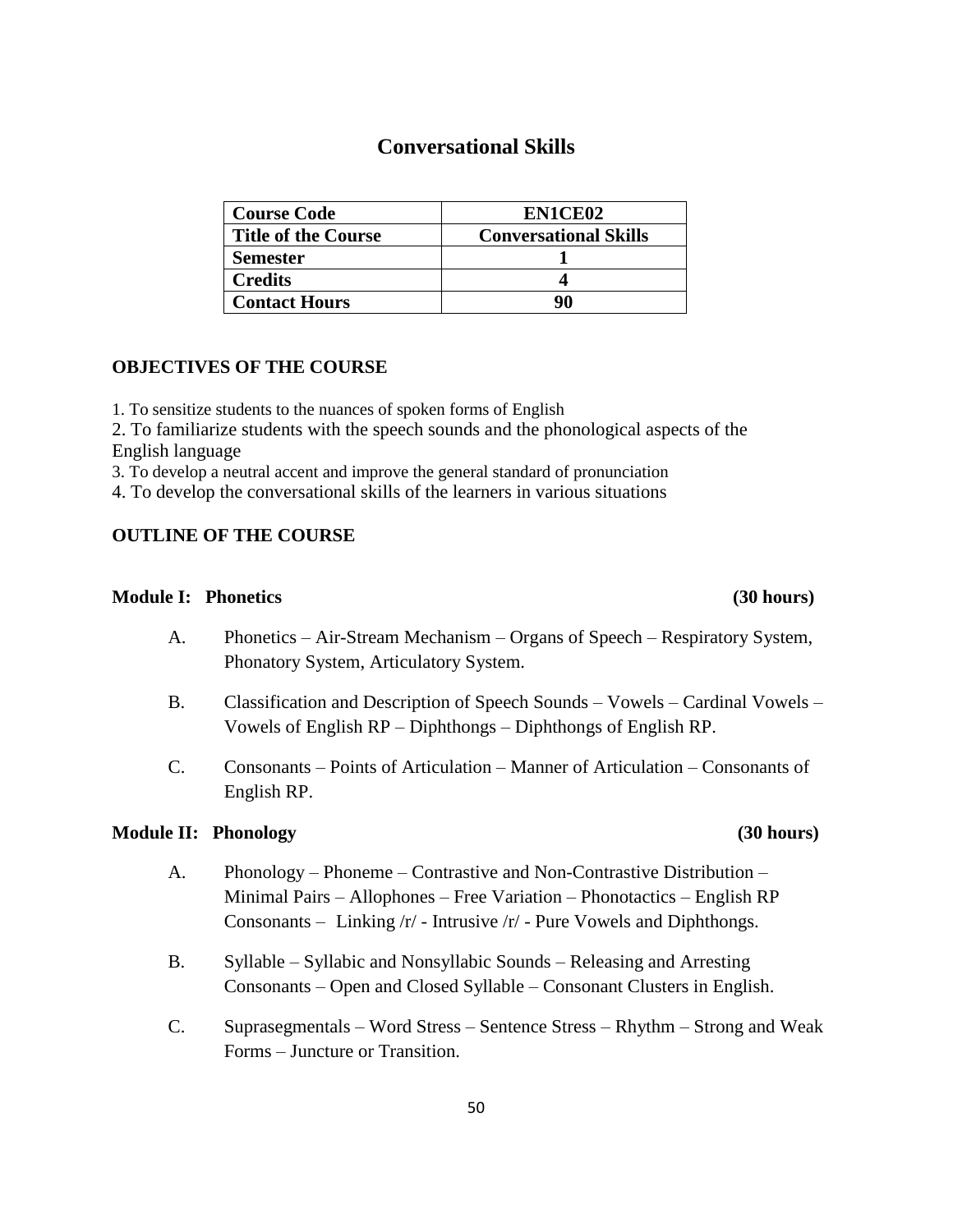D. Pitch and Intonation – Tone or Tonic – Falling Tone – Rising Tone – Fall-Rise Tone – Assimilation – Elision – Phonetic Transcription - Phonemic and Allophonic Transcription – International Phonetic Alphabet - Standard English – Received Pronunciation.

#### **Module III**: **Conversation Practice (30 hours)**

A. Discourse Events in Life Situations.

Introducing oneself and one's friends to others - Inviting someone to an important event - Making a request - Asking for help and refusing help politely - Expressing one's gratitude - Persuading someone to do something – Complimenting and congratulating people - Expressing sympathy - Apologizing Giving a fair warning - Intimating a conversation with a total stranger - Complaining effectively- Making suggestions - Carrying on a telephone conversation.

B. English in Situations

Receiving and seeing off a guest - at the travel agency - at the airport - at the police station - at the restaurant - at the hospital - at the railway station - at the bank - at the information bureau

#### **Books Recommended**

Broughton, Geoffrey. Success with English, Penguin Books. O'Neil, R. English in situation, Oxford University Press. Syamala, V. A Textbook of English Phonetics and Structure for Indian Students, Sharath Ganga Publications,1992 Taylor, Grant. English Conversation Practice, McGraw Hill, 1975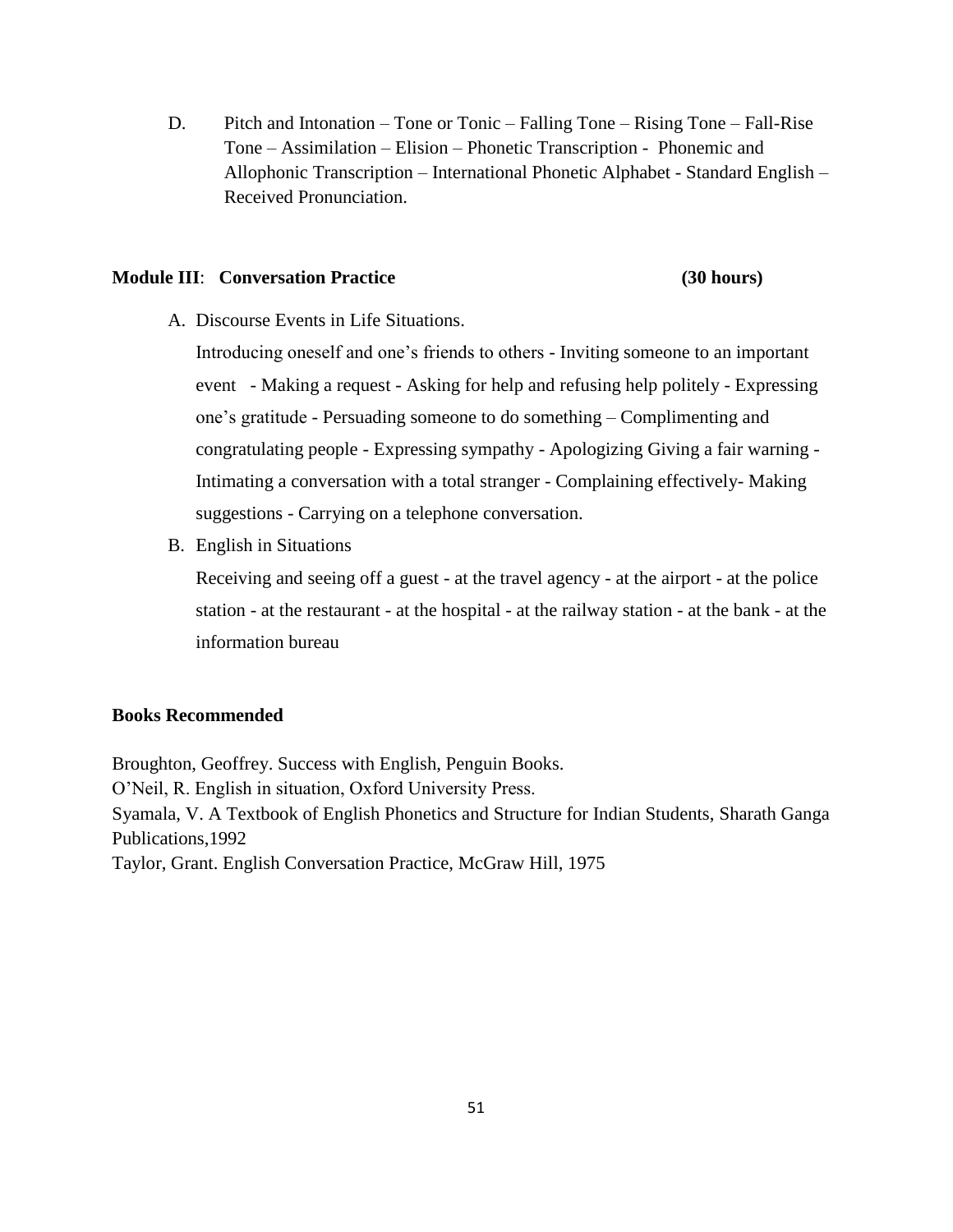# **Writing for the Media**

| <b>Course Code</b>         | EN1CE03                      |
|----------------------------|------------------------------|
| <b>Title of the Course</b> | <b>Writing for the Media</b> |
| <b>Semester</b>            |                              |
| <b>Credits</b>             |                              |
| <b>Contact Hours</b>       | Q٨                           |

# **OBJECTIVE OF THE COURSE**

To acquaint the students with different media

# **OUTLINE OF THE COURSE**

### **Module I: Communication (36 Hours)**

Meaning of Communication – Importance of Communication – Functions of Communication - Features and Scope of Communication – Types of Communication – Essentials of Communication – Communication Barriers – Communication Process – Theories of Communication – Press Theories – Broadcasting Theories

Media of Communication – Styles of Journalistic Writing – Press in India and World - Concept and Definition of News – Languages, Libel, Slander, Court of Contempt – Press and Regulation of Book Acts – News and Feature Agencies operating in India

# **Module II: Print Media (18 Hours)**

History of Printing – Types of Printing – Typography – Type-Type setting, Hand setting, Machine setting – Digital Press Process of Printing – Family of Types

# **Module III: Magazine Writing (36 Hours)**

Magazine Writing – Action, Angle, Anecdote - Categories of Magazines – Cover, Contents Writing for Women and Children, Industry, Science, Technology, Sports, Economy, Agriculture, Film – Columns and Columnists – Magazine Covers, Editorials, Magazine Editing, Layout and Design.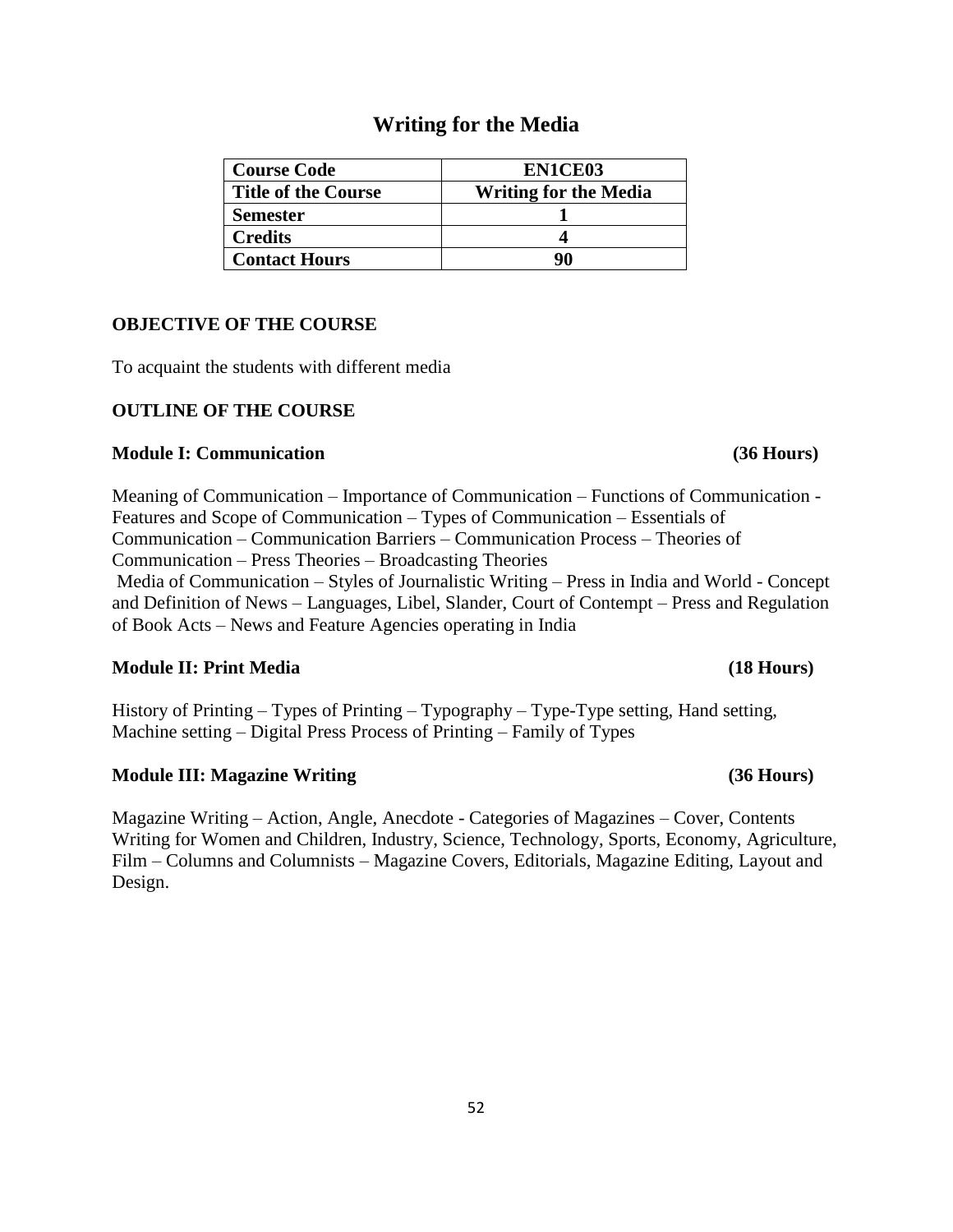#### **Semester II**

# **English Literature from the Victorian to the Postmodern Age**

| <b>Course Code</b>         | EN2CE04                            |
|----------------------------|------------------------------------|
| <b>Title of the Course</b> | <b>English Literature from the</b> |
|                            | <b>Victorian to the Postmodern</b> |
|                            | Age                                |
| <b>Semester</b>            |                                    |
| <b>Credits</b>             |                                    |
| <b>Contact Hours</b>       |                                    |

### **OBJECTIVE OF THE COURSE**

To give the students an overview of the historical evolution of English Literature from the Victorian to the Postmodern Age.

#### **OUTLINE OF THE COURSE**

### **Module Two - Victorian Literature (36 hours)**

Features of the Victorian age **Prose:** Thomas Carlyle**,** Cardinal Newman and the Oxford Movement, John Stuart Mill and Utilitarianism, Charles Darwin and *The Origin of Species*, Matthew Arnold, William Morris, John Ruskin, Walter Pater, Aestheticism and Decadence. **Poetry:** Alfred Tennyson, Elizabeth Barrett Browning, Robert Browning, Matthew Arnold, Pre-Raphaelites, A. C. Swinburne, Gerard Manley Hopkins, James Thomson, Francis Thompson. **Fiction:** Benjamin Disraeli, Elizabeth Gaskell, Bronte Sisters, Charles Dickens, William Makepeace Thackeray, George Eliot, R. L. Stevenson, George Meredith, Wilkie Collins and Sensation Literature, Thomas Hardy, Henry James, Samuel Butler, Bram Stoker **Drama:** Oscar Wilde, George Bernard Shaw, J.M. Synge

#### **Module Three – Edwardian and Georgian Literature (18 hours)**

Features of the literature of the early  $20<sup>th</sup>$  century **Prose**: Ford Madox Ford, G. K. Chesterton, **Poetry:** A.E.Housman, Rupert Brooke, John Macefield, Walter de la Mare, Charlotte Mew. **Fiction:** Arthur Conan Doyle, Rudyard Kipling, H. G. Wells, John Galsworthy, Arnold Bennett, E.M. Forster, Joseph Conrad, Bloomsbury Group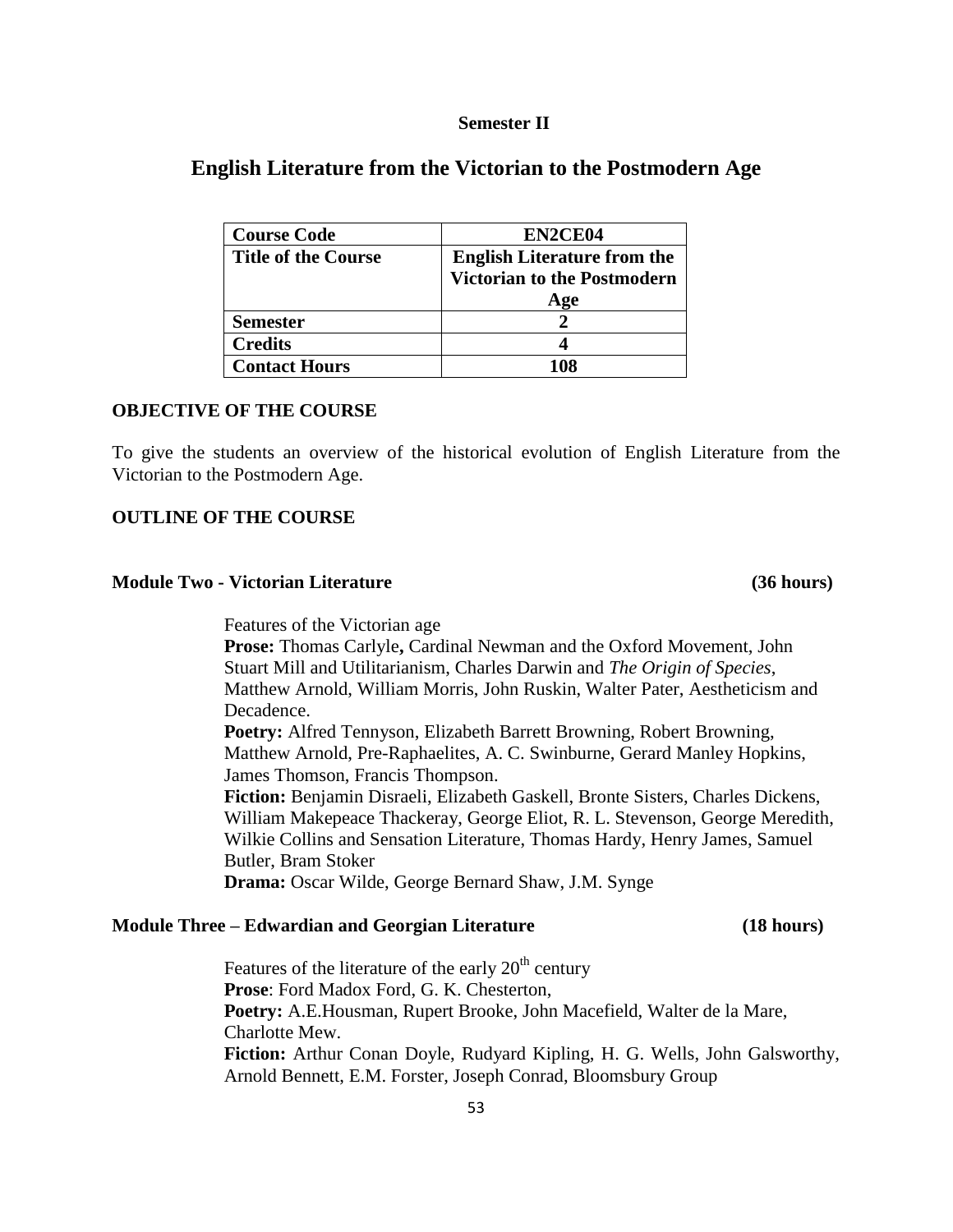#### Philip Larkin and Movement Poetry, Dylan Thomas, Sylvia Plath, Ted Hughes, Edith Sitwell, John Betjeman.

**Drama**: John Osborne and the School of Anger, Sean O'Casey, Christopher Fry, Gertrude Jennings, The Theatre of the Absurd – Samuel Beckett.

**Non-fiction**: Sigmund Freud, A. C. Bradley, I. A. Richards, T.S. Eliot, F. R. Leavis, Virginia

**Poetry**: War Poetry, Imagism and Ezra Pound, William Butler Yeats, T.S. Eliot, W.H. Auden,

Woolf, George Orwell, Raymond Williams, Winston Churchill, Frank Kermode

**Fiction:** D.H. Lawrence, James Joyce, Virginia Woolf, Rebecca West, George Orwell, Graham Greene, Elizabeth Bowen, William Golding, Iris Murdoch, JRR Tolkein, Paul Scott.

#### **Module Five: The Present Age (18 hours)**

Modernism as a cultural Movement

# Features of postmodernism

**Fiction:** Graham Swift, Muriel Spark, J.G. Ballard and Apocalyptic Fiction, Fay Weldon, John Fowles, Margaret Drabble, Martin Amis, Ian McEwan. **Poetry:** Seamus Heaney, Carol Ann Duffy, Geoffrey Hill, Paul Muldoon, Craig Raine. **Drama:** Harold Pinter, Sarah Kane, Edward Bond, Tom Stoppard, G. L. Horton Post Modern Trends in Criticism Structuralism, Post Structuralism, Deconstruction, Reader Response Criticism, Marxist

Criticism, Feminist Criticism.

# **Recommended Reading**

Michael Alexander. *A Short History of English Literature*. (2<sup>nd</sup> edition). New York: Palgrave Foundations, 2000. Pramod K. Nayar. *A Short History of English Literature*. New Delhi: Foundation Books, 2009.

# **Books for Reference:**

Alastair Fowler. *A History of English Literature* (Blackwell) *The Cambridge Guide to Literature in English* (CUP) M. H. Abrams. *A Glossary of Literary Terms*. (Revised Edition) David Crystal. *English as a Global Language*. Cambridge University Press. G.L. Brook. *Varieties of English*. Macmillan.

John Peck and Martin Coyle. *A Brief History of the English Language*.Palgrave.

Prasad B. A Background to the Study of English Literature: Macmillan

#### **Module 4: Literature of the Modern Age (36 hours)**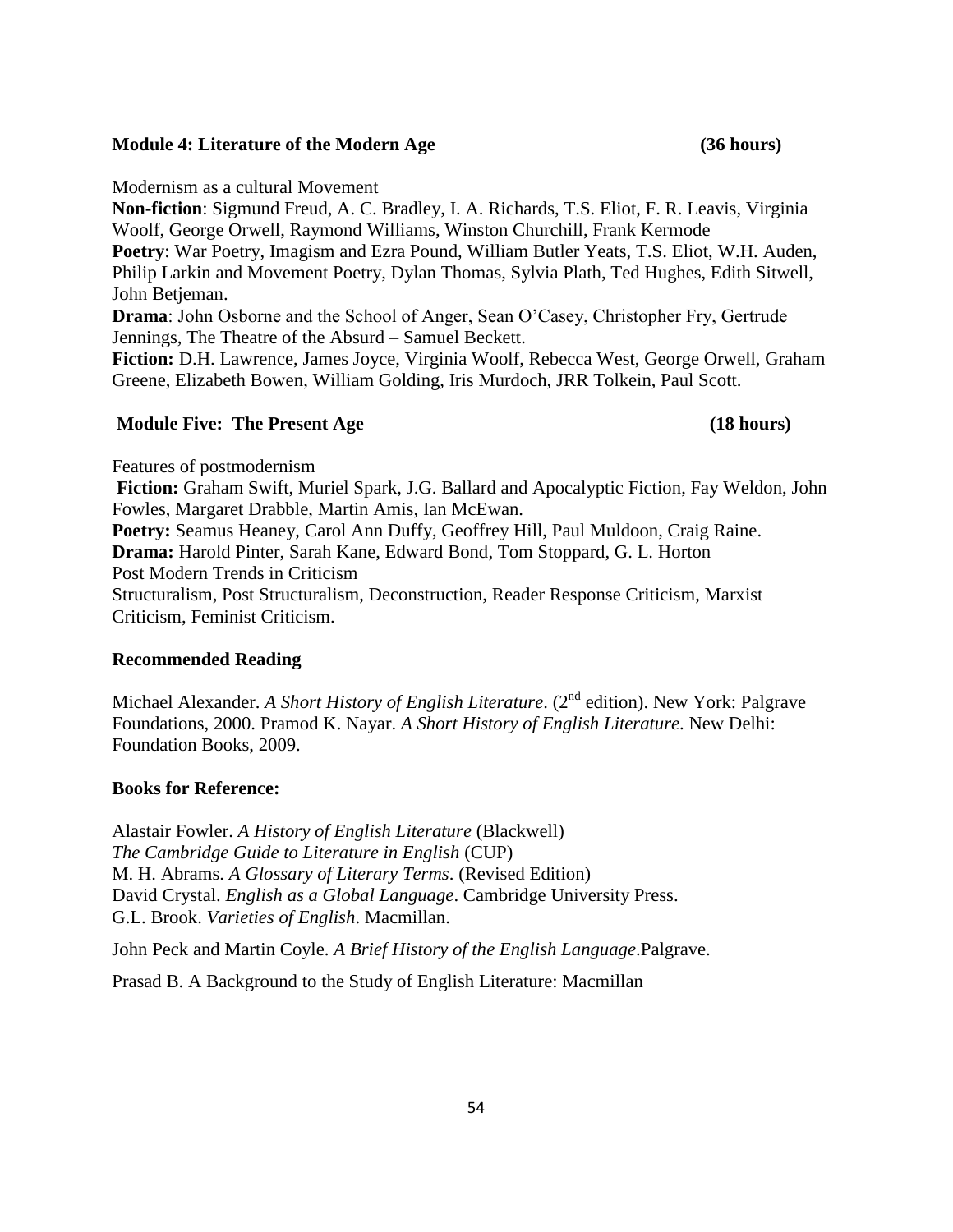| <b>Course Code</b>         | EN2CE05                         |
|----------------------------|---------------------------------|
| <b>Title of the Course</b> | <b>Editing and Fundamentals</b> |
|                            | of Media Writing                |
| <b>Semester</b>            |                                 |
| <b>Credits</b>             |                                 |
| <b>Contact Hours</b>       | 90                              |

# **Editing and Fundamentals of Media Writing**

### **OBJECTIVE OF THE COURSE**

To familiarize students with the intricacies of editing and writing for the media

### **Module 1** (30 hrs)

A. **Newsroom Operation** – qualities and responsibilities of a sub-editor-organizational structure of an editorial department: editor, managing editor, associate editor, news editor, assistant editor, chief sub-editors and sub-editors – reader's editor/ombudsman

B. **Editorials** – editorial page versus news page: editorials, middles – op-eds , features, columns, articles and letters to the editor, Book Reviews, types of editorials; qualities and responsibilities of a leader writer

# **Module 2** (30 hrs)

**Fundamentals of Editing** – copy tasting, editing for verbal clarity and correctness; editing to save space; editing for accuracy, objectivity, consistency, fairness, taste and legal propriety; style book, Subbing in magazines, Subbing of types, Proof Reading, selection of photographs, overlines and captions of photographs –news paper design and layout, editing techniques & skills in electronic era.

# **Module 3** (30 hrs)

**Writing News**- elements of news/ news Values - rudiments of a story - deadlines - ethical behavior - story structures – headlines: types - writing a news story - the lead – freelancing – parachute – citizen journalism, interviewing techniques - types of news stories - Soft news, hard news, writing feature stories - writing news releases - legal aspects in writing - the first amendment, defamation, privacy, copyright.

#### **Books for reference**

1. Bruce Westley, News Editing, Boston: Houghton Mifflin Company, 1972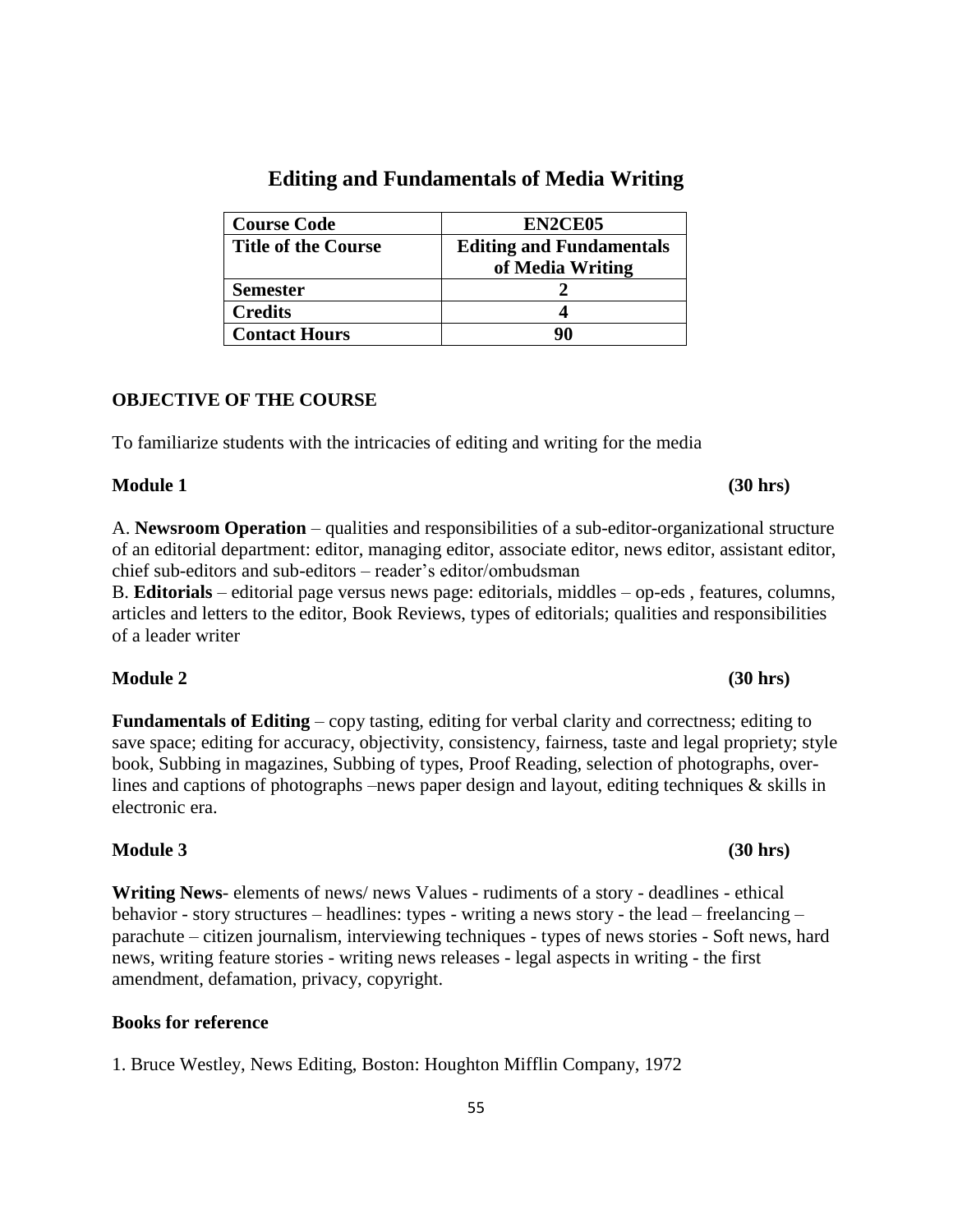2. Floyd Baskette and Jack Sissors, The Art of Editing, New York: Macmillan Publishing Co, 1986

3. Jerry Lanson and Mitchell Stephens, Writing and Reporting the News, New York: Oxford University Press, 2008

4. Ambrish Saxena, Fundamentals of Reporting and Editing, New Delhi: Kanishka Publishers, 2007

5. Sunil Saxena, Headline Writing, New Delhi: Sage Publications, 2006

6. Carl Sessions, Writing as Craft and Magic, New York: Oxford University Press, 2007

# **Books for Further Reading**

1. T. J. S. George, Editing: A Handbook for Journalists, New Delhi: Indian Institute of Mass Communication, 1989

2. M.L. Stein and Susan Paterno, The News Writer's Handbook, New Delhi: Surjeet Publications, 2003

3. George Hough, News Writing, New Delhi: Kanishka Publishers, 2004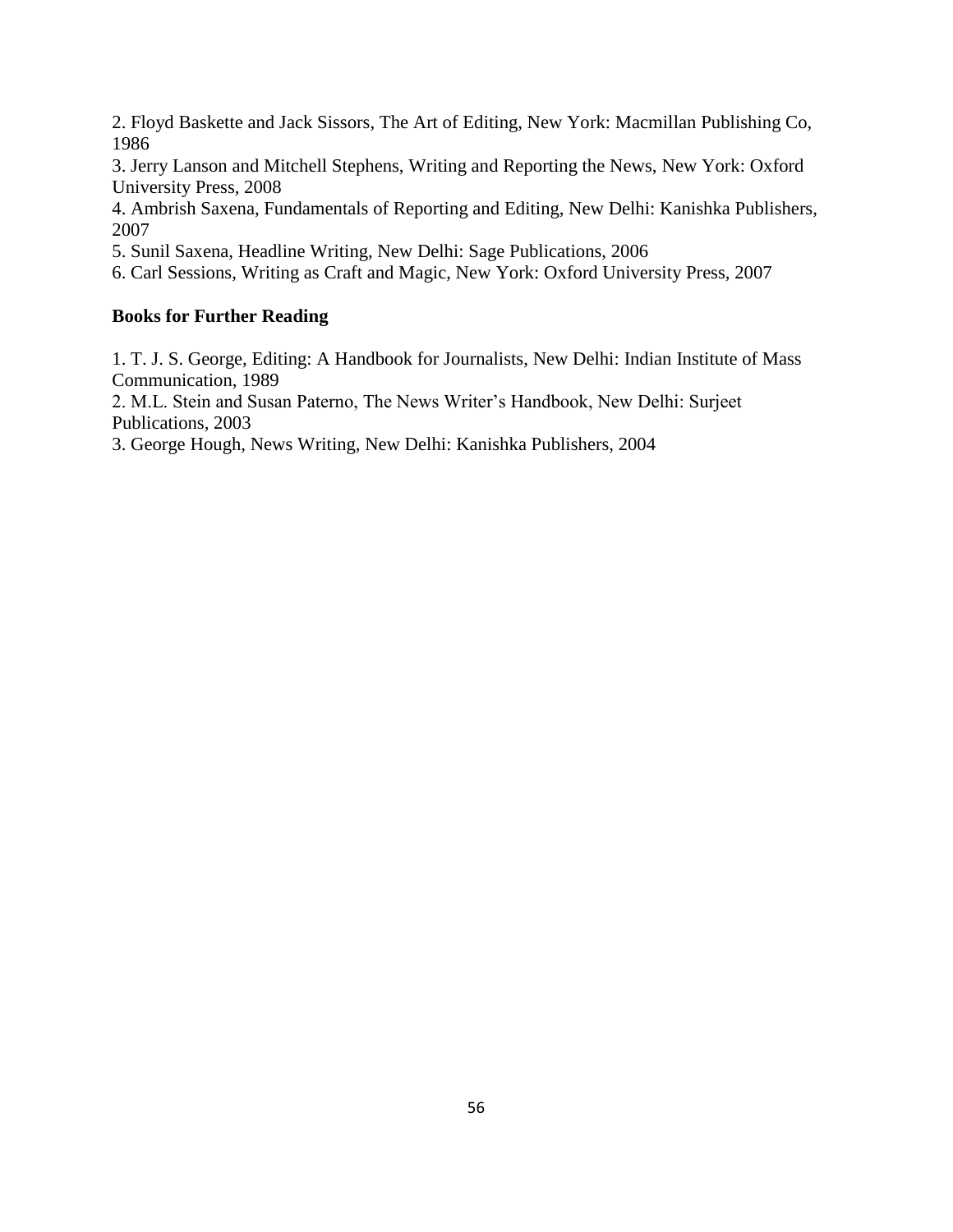# **Interpersonal Skills**

| <b>Course Code</b>         | EN2CE06                     |
|----------------------------|-----------------------------|
| <b>Title of the Course</b> | <b>Interpersonal Skills</b> |
| <b>Semester</b>            |                             |
| <b>Credits</b>             |                             |
| <b>Contact Hours</b>       | 90                          |

# **OBJECTIVES OF THE COURSE**

- 1. To help students develop effective and meaningful interpersonal skills
- 2. To enable students to acquire self-awareness and emotional maturity

# **OUTLINE OF THE COURSE**

### **MODULE ONE: (30 hours)**

A. What are interpersonal skills- their relevance today- Becoming aware of how you communicate - prejudgment a barrier, Steps to improve your understanding of others, communication is more than words-: body language, culture - a source of miscommunication, proxemics- Not what you say but the way you say- sending message effectively- behavior breeds behavior- Transactional Analysis

B. Developing Assertive Style- Assertive responses- Assertive techniques- thinking positivelyactive listening- ways to improve listening skills- feelings behind words- asking right questions C. Building Rapport: Selecting right response, ways to maximize a favourable response Emotional Intelligence: characteristics- cultivating your EQ

# **MODULE TWO: (30 hours)**

A. Group Discussion

- The formal discussion on given topics
- The panel discussion
- B. Conducting a formal Meeting
- C. Public Speaking
- D. The Debate

# **MODULE THREE: (30 hours)**

A. Interview: how to conduct an interview and how to face an interview

- B. The Symposium
- C. Compeering
- D. Declamation Selections from World Famous Speeches: to reproduce famous speeches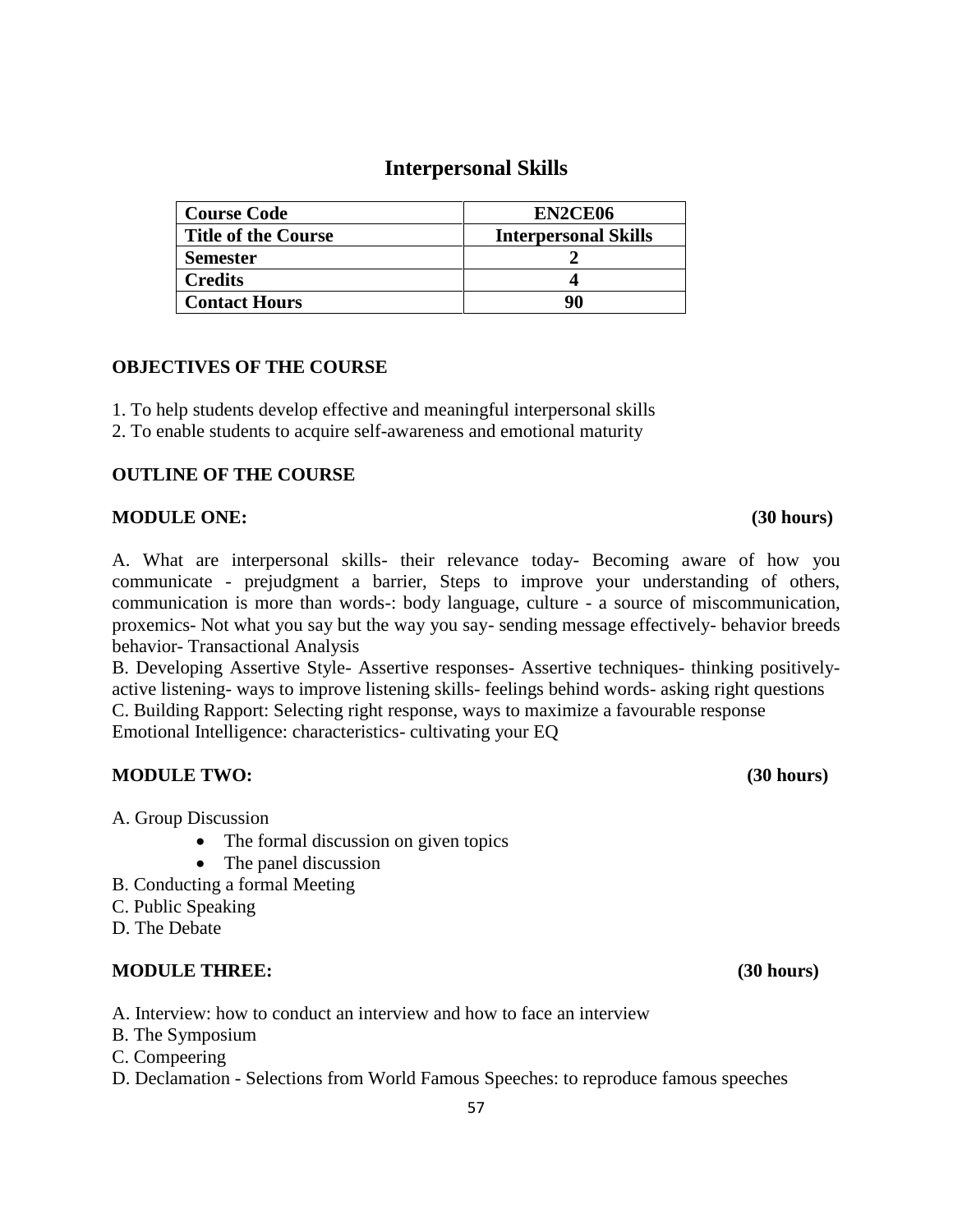giving attention to rhetoric

#### **Books Recommended**

Alger, Ralph K *Mechanics of Communication*. Cambridge University Press, 1959

Alger, Ralph K, *Good Speaker and Good Speeches*, Cambridge Uni. Press, 1964.

Anitha. Ed. Soft Power, An Introduction to Core and Corporate Skills. The Icfai University Press, India: 2008

Astrid, French. Interpersonal Skills. Sterling Publishers.SIT Management Series. New Delhi:1998

Huggins, Viola ed. *What to say and When*. BBC, London.

Goleman, Daniel. Emotional Intelligence. Bantam Books .U.S:1996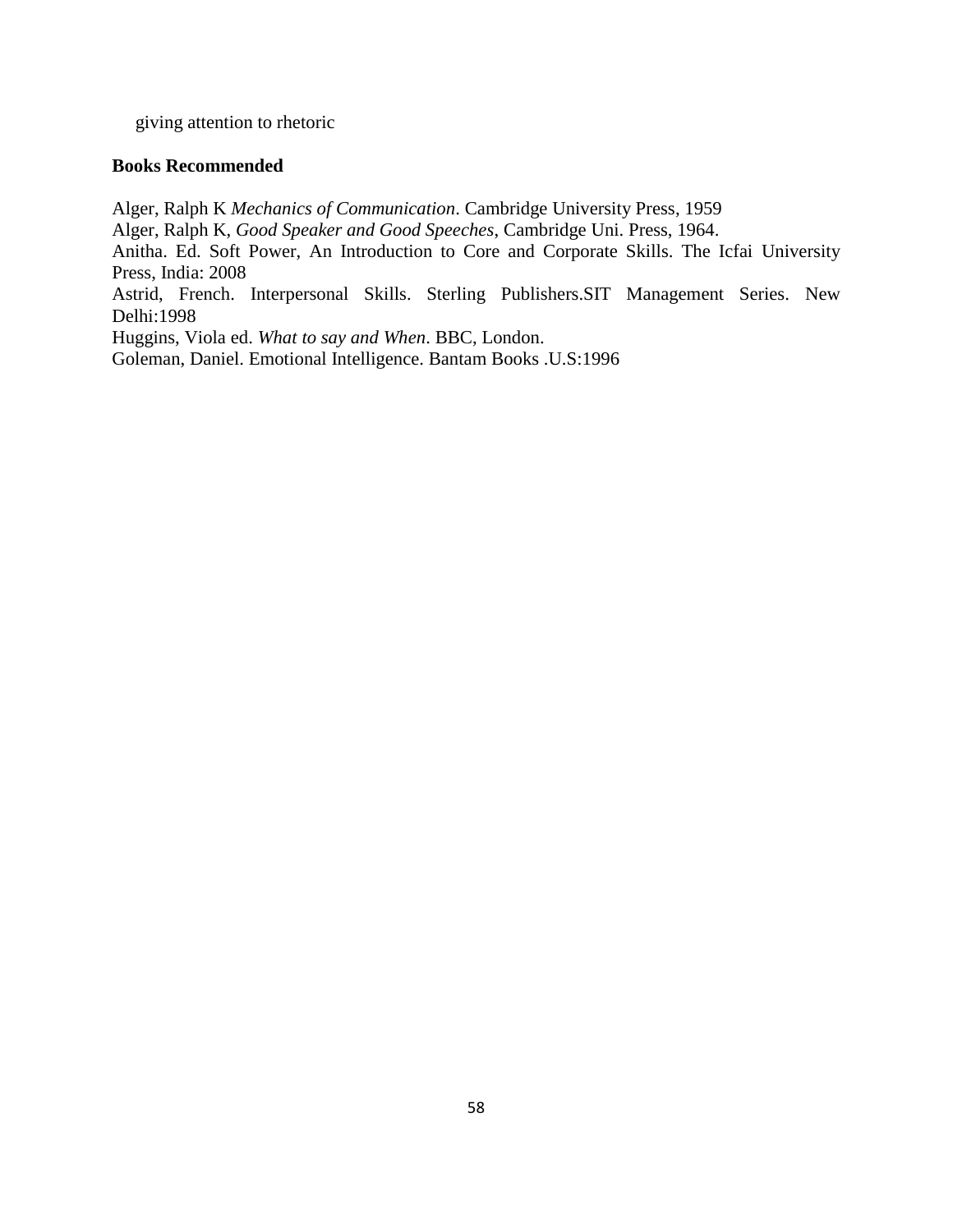| THE OURCHON TO MALL ARRIVE |                                    |  |
|----------------------------|------------------------------------|--|
| <b>Course Code</b>         | EN3CE07                            |  |
| <b>Title of the Course</b> | <b>Introduction to Narratology</b> |  |
|                            |                                    |  |
| <b>Semester</b>            | ш                                  |  |
| <b>Credits</b>             |                                    |  |
| <b>Contact Hours</b>       |                                    |  |

# **Semester III Introduction to Narratology**

1. Objective:

To create an awareness about the different narrative techniques and modes of narration

**2.** Outline of the Course:

# **Module One: Narrative (45 Hrs)** (45 Hrs)

Narrative – Modes of Narration – Mimetic and Digetic Narratology – Narrative Theories – Vladimir Propp, Tzvetan Todorov, A. J. Greimas,

Roland Barthes, Gerard Genette, Paul Ricoeur

Story, Plot, Fabula, Sjuzet, Voice, Point of View

Narration - Linear Narration, Cyclic Narration, Instrumental Narration

Post Modernist Narrative –Stream of consciousness, Intertextuality, Reflexivity, Science Fiction and Fantasy, Magical Realism, Metafiction

### **Module Two: Application of Narrative Strategies (45 Hrs)**

Thomas Hardy – Tess of the D'ubervilles Virginia Woolf - Mrs Dalloway Salman Rushdie – Midnight's Children John Fowles – The French Lieutenant's Woman J. R. R. Tolkien – Hobbit

# **Semester III**

# **Digital Writing, Advertising and Reporting**

| <b>Course Code</b>         | <b>EN3CE08</b>                                                        |
|----------------------------|-----------------------------------------------------------------------|
| <b>Title of the Course</b> | <b>Digital Writing,</b><br><b>Advertising and</b><br><b>Reporting</b> |
| <b>Semester</b>            |                                                                       |
| <b>Credits</b>             |                                                                       |
| <b>Contact Hours</b>       |                                                                       |

# **OBJECTIVE OF THE COURSE**

To make students adept at writing, reporting and advertising in the digital interface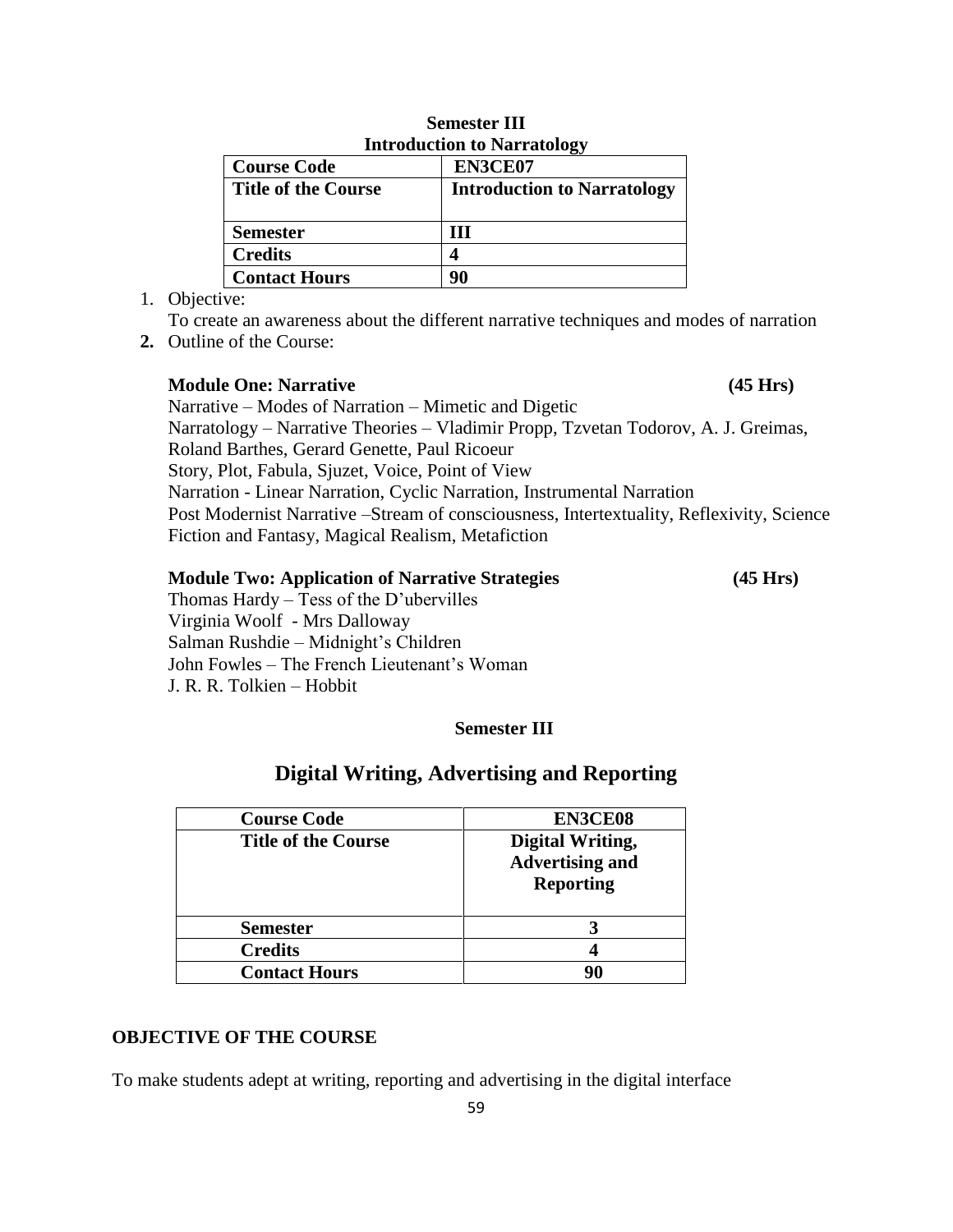#### **Module One: Digital Writing (36 Hrs)**

Theories of Media, Marshall McLuhan, Global Village and Electronic Age – New Media – Internet and the World Wide Web - Different kinds of New Media – E-newspapers, E-books, Emagazines, E- newspapers, E-journals – Internet – Common uses of Internet

Writing for Web Media – Guidelines, Planning, Structure and Style, Headlines, Blurbs, Lead – Technical Writing – Copywriting – Web Copy, Profile Writing, Editing, Caption Writing – Online Interviewing – Impact and Future of Web Journalism – E-publishing – Concept of E-Governance.

Blogs – Types of blogs – Personal blogs, Collaborative or Group blogs, Corporate or Organisational blogs, Aggregated blogs, Reverse blogs, Vlog, Photo blog – Micro blogging – Digital Correspondence – e-mails, instant messaging – SMS text – Language and Grammar of SMS – Emoticons – Picture Messages.

Cyber Media – Fundamentals of Cyber Media - Cyber Space – Information Super Highway – Advantages and Disadvantages of Cyber journalism – Cyber Law – Indian Cyber Laws

#### **Module Two: Advertising (36 Hrs)**

- A. Meaning and significance of Advertising Origin and Development of Advertising – Purpose and Goals of Advertising – History of Indian Advertising – Types of Advertising – Elements of a Good Advertisement – Principles of Advertising.
- B. Media of Advertising Print and Electronic Media Advertising Pros and Cons of Advertising – Representation and Stereotyping in Advertising
- **C.** Visualisation Copy writing in Advertisement Copywriting for Pamphlets, leaflets, Brochures and Classifieds – Online Advertising – Glossary of Media Terms.

### **Module Three: Reporting (18 Hrs)**

- A. News Reporting History of news reporting Types of News Report Basics of Reporting.
- B. News Sources Types of Reporting Report writing for all media Radio, TV, Newspaper, Magazine, Web – Reporting Skills
- C. Concept of Free Press Media Ethics Censorship in Press.

#### **Books for Reference**

- 1. Bly, Robert W. *The Copywriter's Handbook,* New York, Henry Holt and Company. 1985
- 2. Brierley, Sean. *The Advertising Handbook* London: Routledge, 2002

3. Meeske, Milan D. *Copywriting for the Electronic Media- A Practical Guide* Belmont, USA:Thomson Wadsworth, 2003

- 4. Ogilvy, David. *Ogilvy on Advertising*. New York: Vintage Books, 1985
- 5. Valladares, June A. *The Craft of Copywriting,* New Delhi: Response Books, 2000

#### 60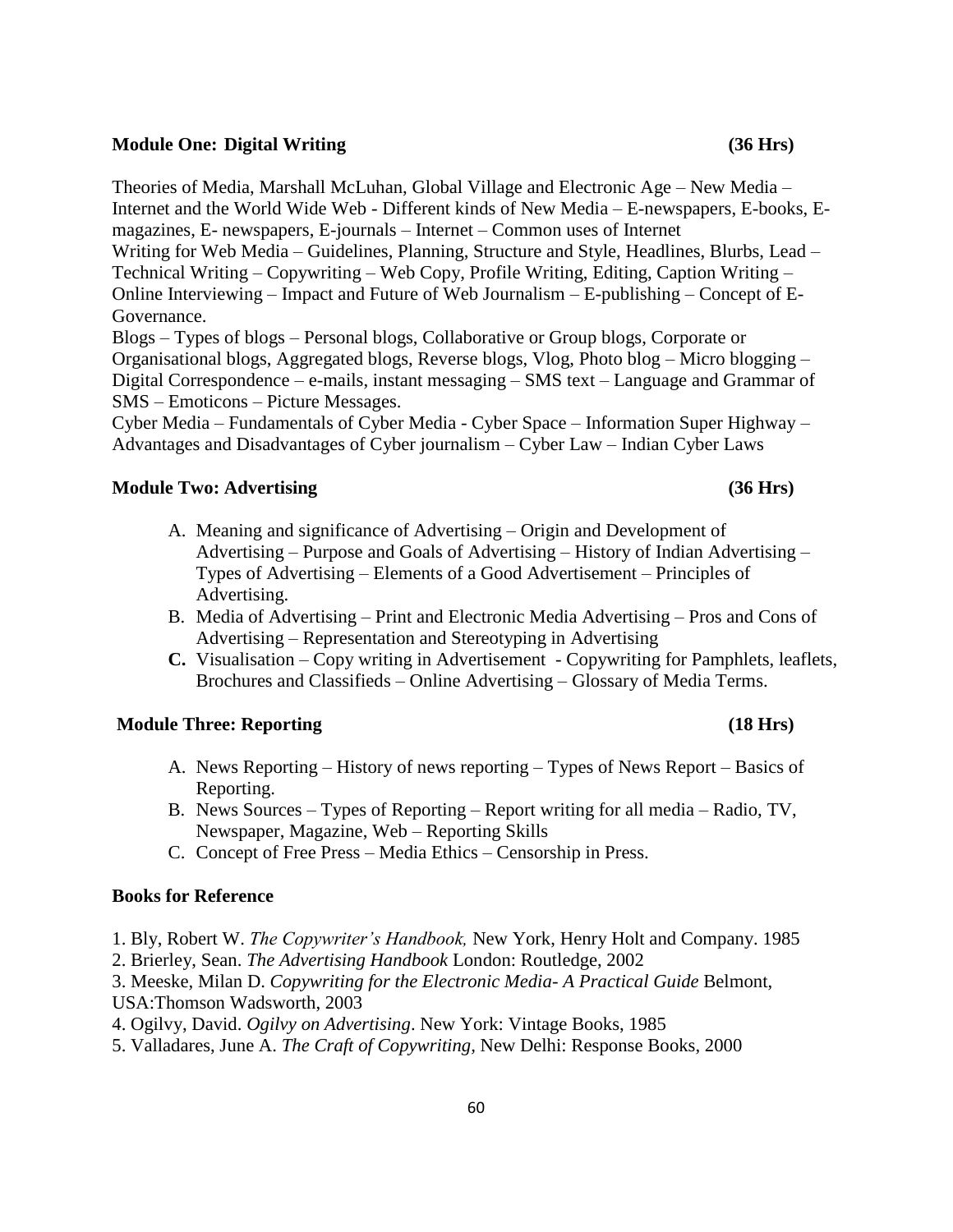# **Creative Writing**

| <b>Course Code</b>         | EN3CE09                 |
|----------------------------|-------------------------|
| <b>Title of the Course</b> | <b>Creative Writing</b> |
| <b>Semester</b>            |                         |
| <b>Credits</b>             |                         |
| <b>Contact Hours</b>       |                         |

### **OBJECTIVES OF THE COURSE**

1. To enable students to acquire creative writing skill.

- 2. To get an overall idea about successful writing.
- 3. To enable the student to discover his/her own creative voice.

#### **OUTLINE OF THE COURSE**

#### **Module One: Introducing Creative writing [30 Hrs]**

Creativity - Creative process: ICEDIP (Inspiration, clarification, distillation, perspiration, evaluation and incubation) Why Write? – Writing is easy - writing is natural – finding time to write – word about technology – capturing ideas – generate your own ideas – using what only you know – using magazines and newspaper article – choosing a subject for your first article  $-$  a step  $-$  by  $-$  step guide

#### **Module Two: Fiction and Non-Fiction compared to the Contract Contract Contract Contract Contract Contract Contract Contract Contract Contract Contract Contract Contract Contract Contract Contract Contract Contract Contrac**

Ingredients in short story – finding short story ideas – finding believable characters – a convincing background – a good opening – shape – a satisfying ending - travel writing – stand and stare – putting personality into the picture - what is creative non-fiction – finding a subject – structure – flexibility – beginning your research – organizing you material

#### **Module Three: Poetry and Dramatic writings [30 Hrs]**

 Traditional and Experimental poetry – poetic types – stylistic features – figures of speech – balancing - Finding your own voice in poetry

Formula play writing - Writing stage plays – the purpose of theatre – stage characters – conflict – tension – dialogue versus action – structure – writing radio plays - television drama – screen plays

#### **Book for Reference**

May, Stephan: Creative Writing, Arvon Foundation, 2008. Freeman, Sarah: Written Communication, Orient Longman Ltd. 1977. Hedge, Tricia: Writing, Oxford University Press, 1988 Petty, Geoffrey: How to be better at …Creativity. The Industrial society, New Delhi:1998 Morley David. Cambridge Introduction to Creative Writing. New Delhi: CUP, 2007. Starlie David. Teaching Writing Creatively ed. Heinmann, Portsmouth, 1998.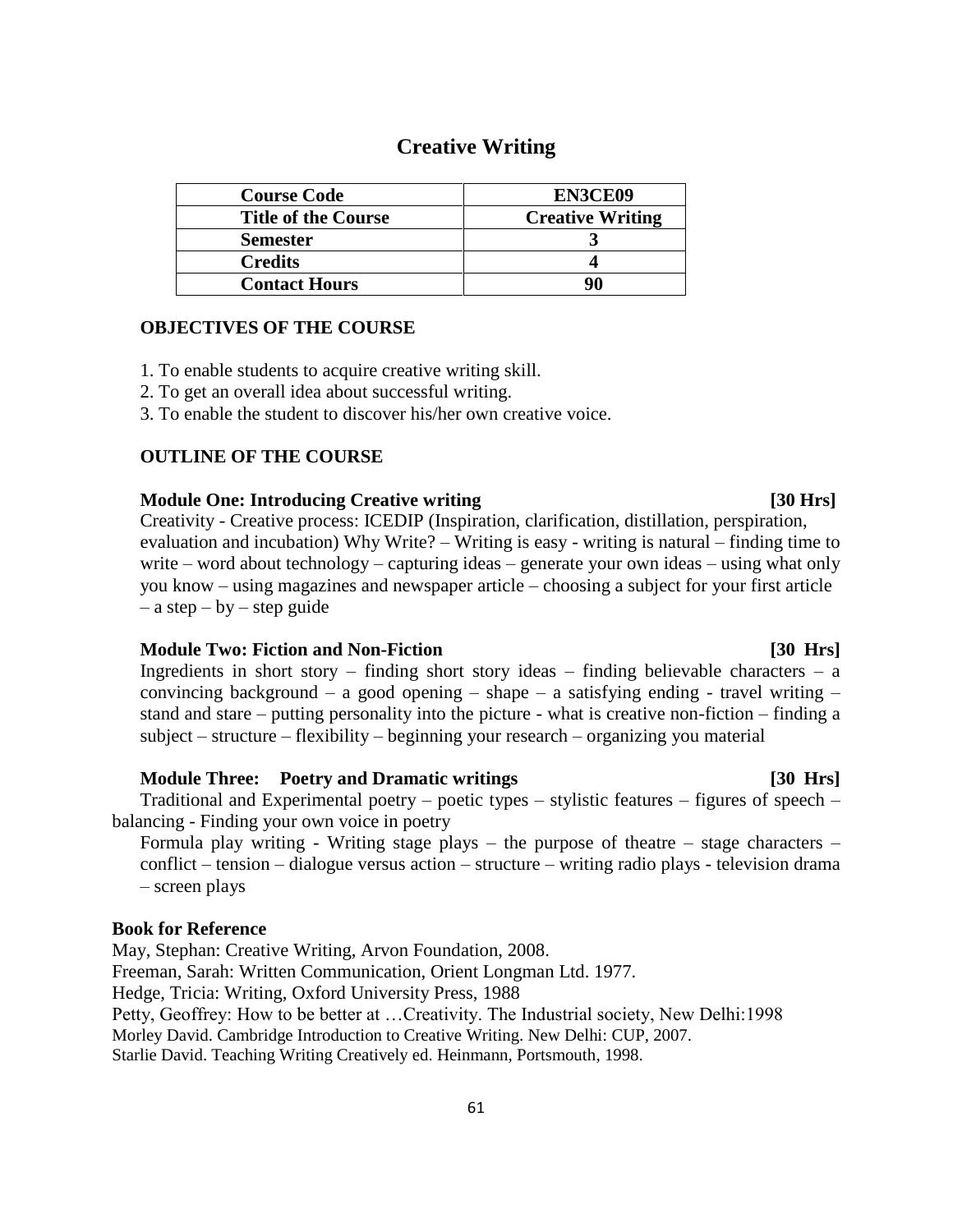#### **Semester IV**

| <b>Business Writing</b>    |                         |  |
|----------------------------|-------------------------|--|
| <b>Course Code</b>         | EN4CE10                 |  |
| <b>Title of the Course</b> | <b>Business Writing</b> |  |
| <b>Semester</b>            | IV                      |  |
| <b>Credits</b>             |                         |  |
| <b>Contact Hours</b>       | 90                      |  |

#### **Objective**

- To expose the students to the different genres of business writing
- To develop in the skills necessary for communicating effectively in professional situations

#### **Course Outline**

#### **Module I: Business Correspondence 36 Hrs**

Principles of Business Writing - The Topic Sentence – Organising Ideas - Methods of Presenting Ideas: Chronological, Logical and Spatial Order – Persuasive Writing – The Sales Letter – Letter of Complaint - Response to a Complaint – Announcement and Invitation Letters – Refusal Letter – Inappropriate Letter of Refusal – Appropriate Letter of Refusal – Letter of Appreciation – The E-mail Message – The Memorandum – Meeting Agenda and Minutes – The Press Release – The Mission Statement – Newsletters - Résumé and Application for Jobs

#### **Module II: Proposals and Reports 18 Hrs**

Proposal and Report Writing – Formal Proposal and Formal Report – Business Proposals – Components of a Formal Report – Memo reports – Progress report – Recommendation Report – Informative Report

#### **Module III: Phrases and Idioms in Business English 36 Hrs**

Useful Phrases for Participating in Business Meetings: Interrupting – Giving Opinions – Asking for Opinions – Commenting on Opinions - Agreeing and Disagreeing with other opinions – Advising and Suggesting – Clarifying and asking for clarification – asking for repetition – Asking for contributions from other participants – Correcting Information – Keeping the Meeting on time.

Commonly Used Business English Idioms: a foot in the door, cash cow, too many chiefs, not enough Indians, eager beaver, a slice of the pie, go belly up, a golden handshake,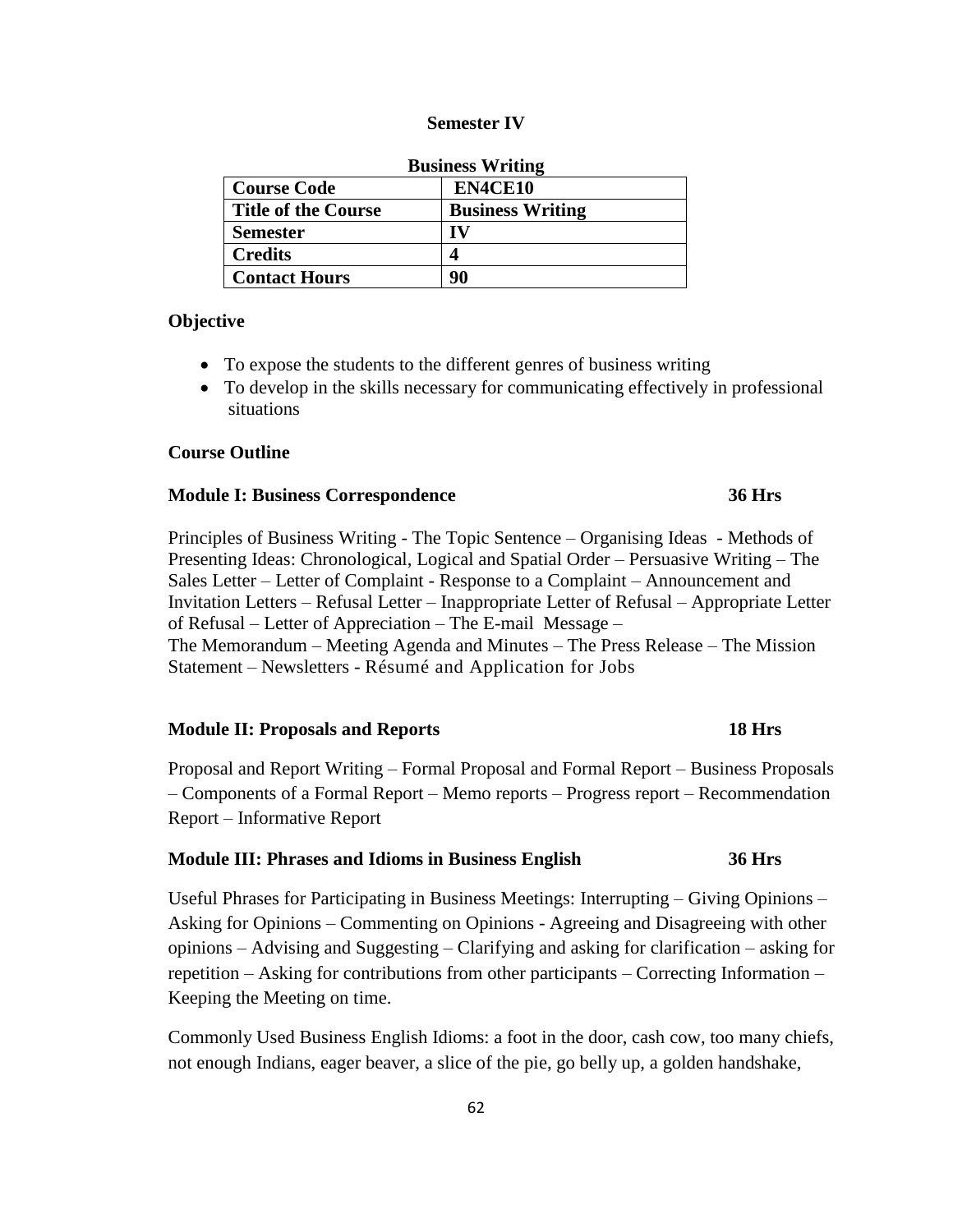grease someone's palm, hold the fort, keep head above water, red tape, sell ice to Eskimos, sleeping partner, walking papers, a dead duck, ahead of the curve, a tough break, at stake, back to square one, back to the drawing board, backroom deal, behind the scenes, blue/white collar, by the book, corner a market, cut one's losses, from the ground up, diamond in the rough, get the ball rolling, in a nutshell, learn the ropes, state of the art, the elephant in the room, writing on the wall, etc

Reference: Gilling , Desmond A. *The Essential Handbook For Business Writing*. Canada: Greenlink Consulting, 2013.

| <b>Course Code</b>         | EN4CE11                         |
|----------------------------|---------------------------------|
| <b>Title of the Course</b> | <b>Translation: Theoretical</b> |
|                            | and Literary                    |
|                            | Perspectives.                   |
| <b>Semester</b>            |                                 |
| <b>Credits</b>             |                                 |
| <b>Contact Hours</b>       | 90                              |

# **Translation: Theoretical and Literary Perspectives.**

#### **OBJECTIVES OF THE COURSE**

1. To familiarize the student with the theories of translation.

2. To acquaint the learners with the regional literatures in translation

3. To sensitize the learners of the philosophical, cultural and social underpinnings of the various groups of people across India.

#### **OUTLINE OF THE COURSE**

#### **Module 1 [Theories and problems of translation] (18 hours)**

- A. Translation transcreation Source language Target language **-** Major theories Skopos theory, concept of equivalence, post colonial theory – Theorists – Dryden, Jakobson, Popovic, Susan Bassnett, Catford – Theory of Shift, Alan Duff, Lefevere - Registers
- B. Types of translation: literary, technical and machine Horizontal Vs Vertical, Literary Vs Non-Literary, Dryden's Classification – Imitation, Metaphrase, Paraphrase, Jakobson's Classification – Back Translation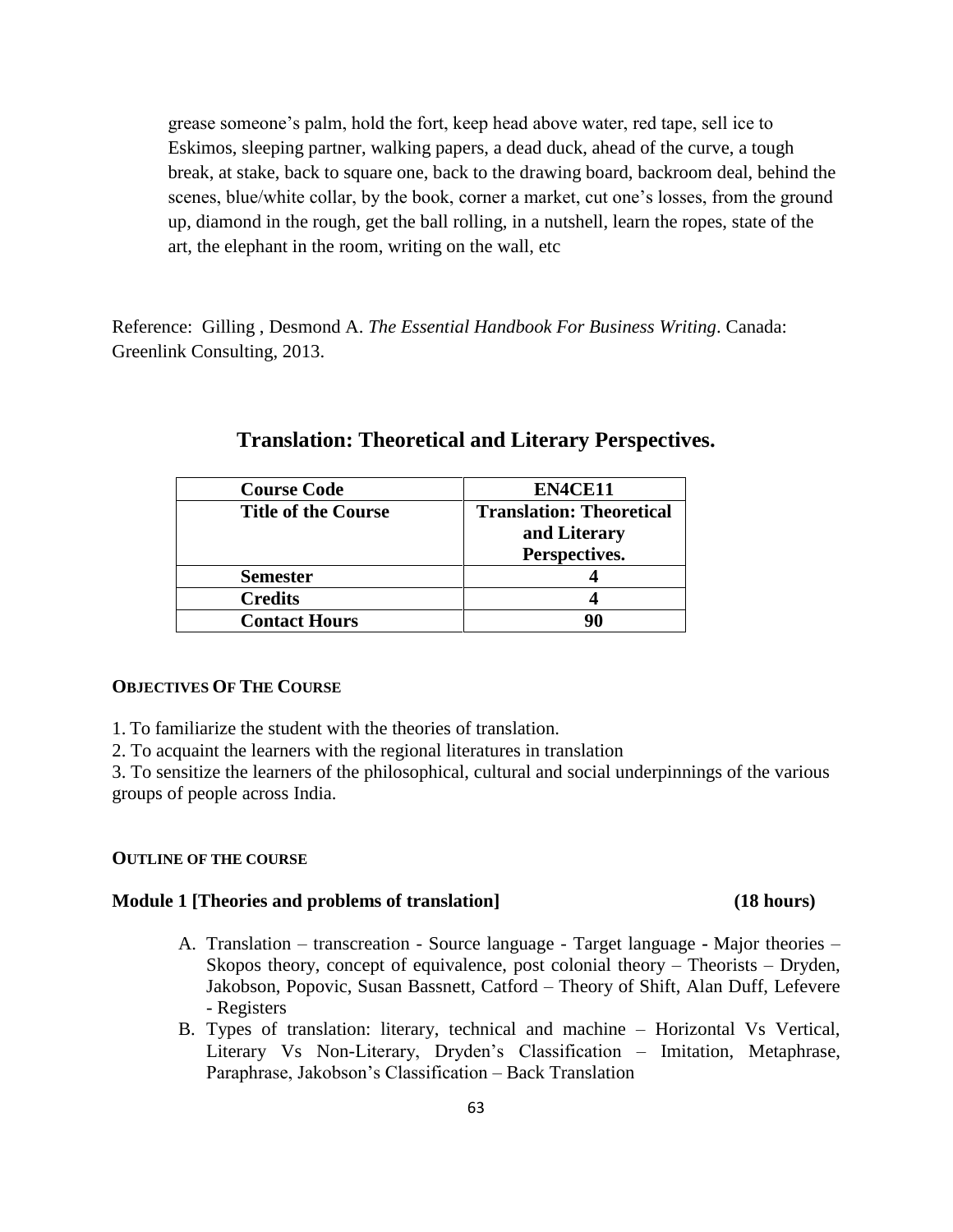Jibanananda Das: Banalata Sen Kedarnath Agarwal: Freedom of the Writer Amin Kamil: Naked Thoughts P Lankesh: Mother (Avva) P. P. Ramachandran: Iruppu S Joseph: Fish Monger

### **Module 4 [Drama] (18 hours)**

C. J. Thomas: *Crime 27 in 1128* Vijay Tendulkar: *Kanyadaan*

### **Module 5 [Short Story] (18 hours)**

Saadat Hasan Manto: Toba Tek Singh Amrita Pritam: The Weed Annabhau Sathe: Gold from the Grave Sujatha: Washing Machine Devanuru Mahadeva: Tar Arrives

#### **READING LIST**

Bassnett. Susan. *Translation Studies* Catford. J.C. *A Linguistic Theory of Translation*. Duff, Alan. *Translation* Hatin, Basil and Jermy Munday. *Translation: An advanced resource book*. Routledge, New York:2009 Mukherjee, Sujit. *Translation as Discovery* Nida, Eugene and Charles Taber. *The Theory and Practice of Translatio*n Nida, Eugine. *Towards a Science of Translating* ------ -------- *Language , Structure and Translation*. Tejaswami, Niranjana. *Sitting Translation: History, Post - Structuralism and Colonial Context*  Venuti, Lawrence. *Rethinking Translation, Discourse, Subjectivity Ideology* 

# **Module 2 [Prose] (18 hours)**

Susan Basnett:Introduction to *Translation Studies* Keya Majumdar: Appropriating the Other - Some Challenges of Translation and its Theories" Romila Thapar: ‗The Abhijnana-Sakuntalam of Kalidasa' from *Shakuntala: Texts, Readings and History*

### **Module 3 [Poetry] (18 hours)**